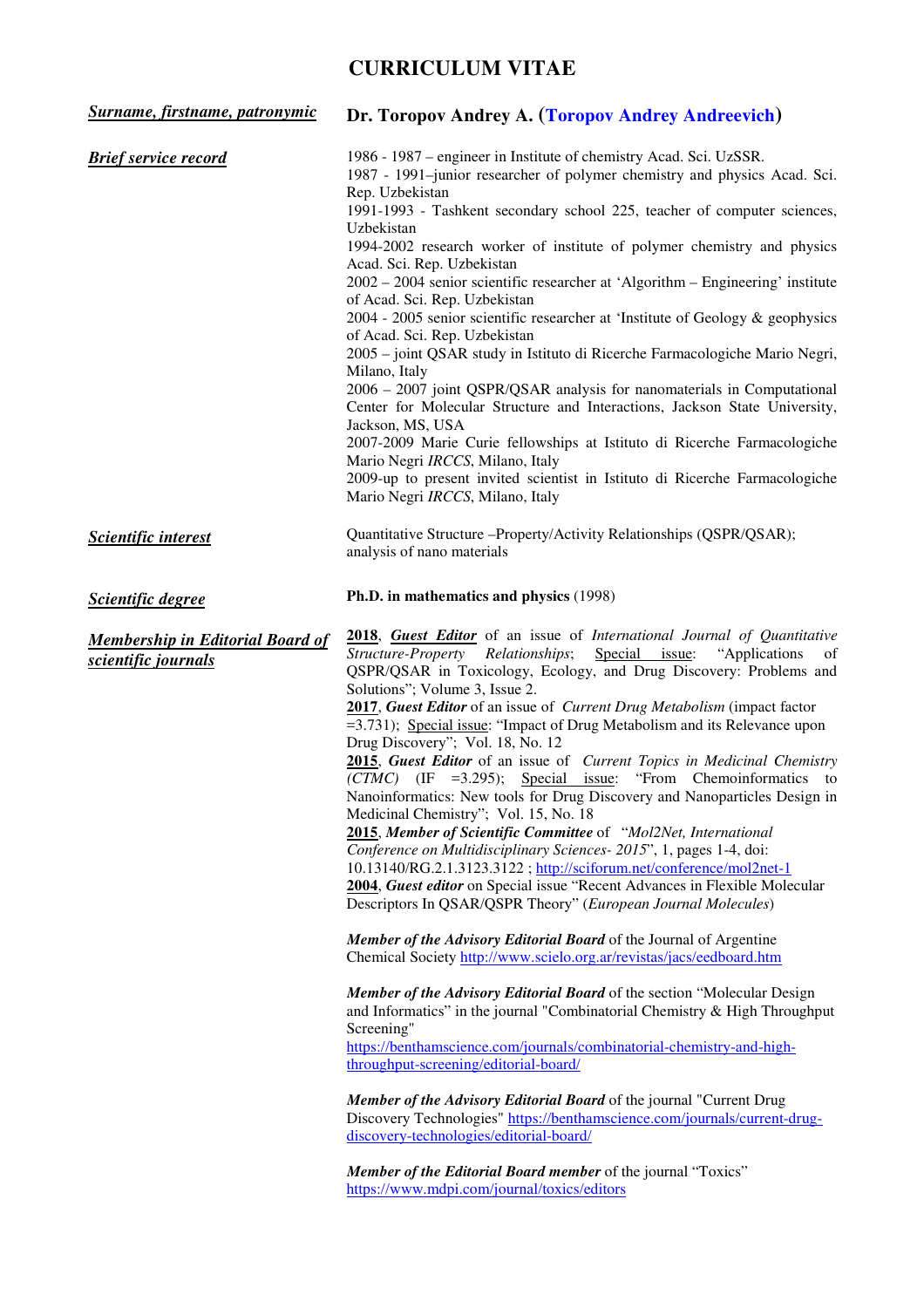*Member of the Editorial Board member* of the journal "Mini-Reviews in Medicinal Chemistry" (MRMC) https://benthamscience.com/journals/minireviews-in-medicinal-chemistry/editorial-board/

*Member of the Editorial Review Board* of the Journal of Nanotoxicology and Nanomedicine (JNN) http://www.igi-global.com/journal/journalnanotoxicology-nanomedicine-jnn/126553

*Member of the Editorial Review Board* of the International Journal of Quantitative Structure-Property Relationships (IJQSPR) http://www.igiglobal.com/journal/international-journal-quantitative-structureproperty/126552

#### *Referee in*

ARKIVOC (USA), http://www.arkat-usa.org Chemosphere Computers in Biology and Medicine Bioorganic and Medicinal Chemistry Bioorganic and Medicinal Chemistry Letters Acta Chemica Slovenia Central European Journal of Chemistry Chemometrics and Intelligent Laboratory Systems European polymer International Journal of Molecular Sciences Environmatal Analytical Chemistry Chemical Biology and Drug Design Journal of Molecular Graphics and Modeling Journal of Physical Chemistry (ACS) Analytica Chemica Acta Electrochimica Acta Journal of Computational Chemistry Molecular Diversity Chemical Research in Toxicology Water Sciences and Technology Molecules

*Abroad trips* 2002. Lion, France

*Address* 20156, Via Mario Negri, 2, Milan, Italy *Email* **andrey.toropov@marionegri.it aatoropov@yahoo.com**

#### **Participation in conferences and workshops**

November 11-12, 2021, Nanosafety workshop - From Molecules to Public Health. Portugal, Braga.

2004. Milan, Italy 2005-2006. Milan, Italy 2006 Prague, Check Republic 2006-2007 Jackson, MS, USA 2007- up to present Milan, Italy

26-30 May 2019, The SETAC Europe 29th Annual Meeting, Helsinki, Finland.

June 24, 2016, XLI ELBA Nanoforum on Emerging Lines of Collaborative Russians/Italians Research, Pradalunga (Bergamo), Italy.

5–15 December 2015. MOL2NET, International Conference on Multidisciplinary Sciences, C: Polymers, Materials, and Nanosciences. http://sciforum.net/conference/MOL2NET-1/MOL2NET-c

November 4-6, 2015, CompNanoTox-2015, Malaga, Spain

7 - 11 July 2015: 12th International Conference on Nanosciences (NN15). Thessaloniki, Greece

April 29, 2015, CALEIDOS (Final Workshop- 2015), Milan , Italy

June 16-20, 2014, QSAR 2014, Milan, Italy

February 26, 2014, XXXIV ELBA NANOFORUM. Nanomedicine Workshop, Laboratories of Biophysics and Nanobiotechnology DIMES Genova University, Italy.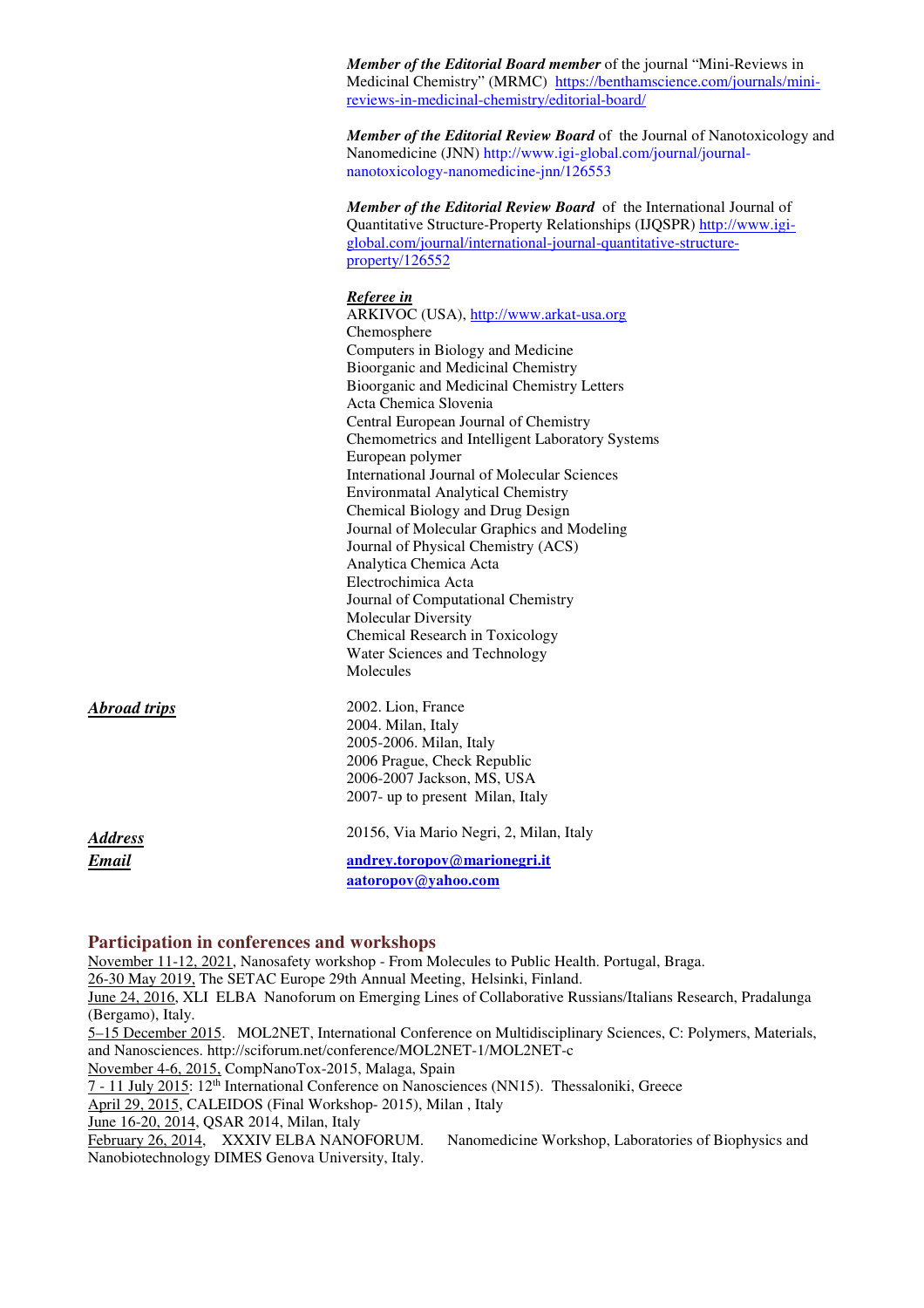June 4-6, 2013, Harmonisation meeting with representatives of other projects in the NMP.2012.1.3-2 Programme "Modelling toxicity behaviour of engineered nanoparticles": ModEnpTox, Modern, NanoPuzzles, PreNanoTox in Brussels, Belgium 17-22 march, 2013,Fourth nanosafety annual school understanding human health effects and environmental impacts of engineered nanomaterials, Venice, Italy. May, 2011, SETAC, Milan, Italy March, 2011, Orchestra, Milan, Italy September, 2009, VII World Congress on Alternatives & Animal Use in the Life Sciences, Rome, Italy May, 2009, SETAC, Goteborg, Sweden March, 2008, SCARLET–Istituto di Ricerche Farmacologiche Mario Negri, Milan, Italy October, 2007, 15-th Conference on Current Trends in Computational Chemistry – Jackson State University, Jackson, USA, MI,

#### **Participation in International scientific grants**

CHEMPREDICT( n. MIF1-CT-2006-039036) CAESAR (EC Project no. 022674 - SSPI) OSIRIS(n. 037017 -GOCE) ANTARES (Grant Agreement LIFE08 ENV/IT/00435) PROSIL (projectLIFE12ENV/IT/000154) Federchimica-AISPEC NanoBRIDGE ( Grant Agreement : PIRSES-GA-2011-295128) NanoPUZZLES(EC Project Reference:309837) PreNanoTox **(**EC Project Reference: 309666) CALEIDOS (Grant Agreement LIFE 11 ENV/IT/000295) EC project PeptiCAPS (Project Reference: H2020-686141) LIFE-COMBASE (LIFE15 ENV/ES/000416) EC project EU-ToxRisk- H2020-681002 EFSA contract (NP//EFSA/AFSCO/2016/1) LIFE-VERMEER contract (LIFE16 ENV/IT/000167) LIFE-CONCERT contract (LIFE17 GIE/IT/000461)

Development of the **CORAL Freeware** (**COR**relations **A**nd **L**ogic), http://www.insilico.eu/coral, CHEMPREDICT (039036).

#### **Characterization of Dr. Toropov A.A. by Google Scholar Citations** https://scholar.google.co.uk/citations?user=TfckQOIAAAAJ&hl=en

| <b>Citation indices</b> |      | <b>Since 2017</b> |
|-------------------------|------|-------------------|
| <b>Citations</b>        | 8228 | 4176              |
| h-index                 | 45   |                   |
| i10-index               |      |                   |

## **Characterization of Dr. Toropov A.A. by SCOPUS database**

http://www.scopus.com/authid/detail.url?authorId=7102208151 h-Index=38 (i.e. there are 38 articles which are cited 38 or more times)

| Year | The number of published | The total number of |
|------|-------------------------|---------------------|
|      | articles and chapters   | citations up to now |
| 2022 | $9+5$ (in press)        | 276                 |
| 2021 | 20                      | 694                 |
| 2020 | 27                      | 821                 |
| 2019 | 24                      | 594                 |
| 2018 | 24                      | 526                 |

**The total number of citations (SCOPUS) 6704** (May 30, 2022)

**CiteScore 2021- 27,73**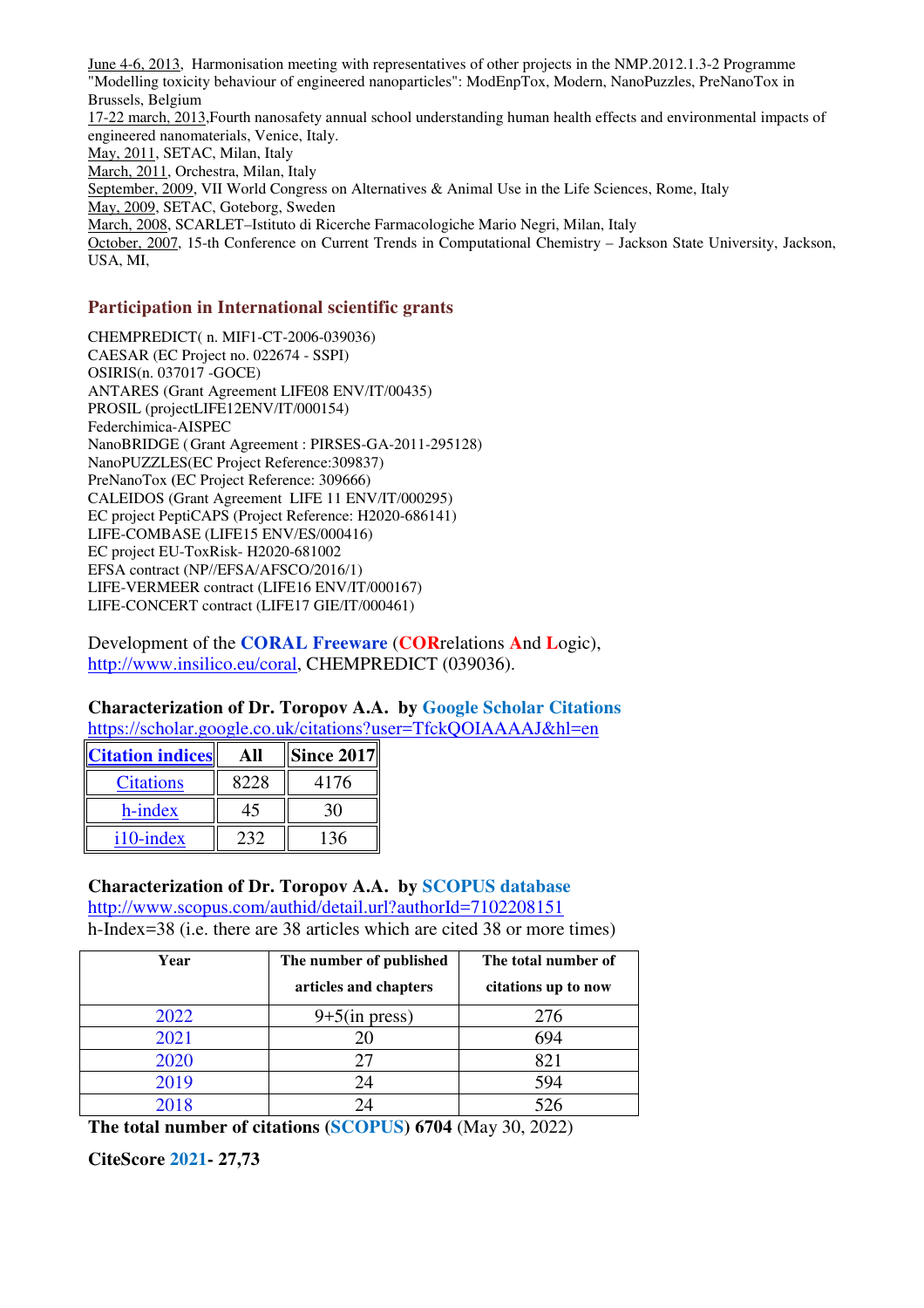## **PUBLICATION LIST OF ANDREY A. TOROPOV**

## **Chapters in Books and other publications:**

• **Alla P. Toropova and Andrey A. Toropov**, Use of the Monte Carlo Method to Build up QSPR/QSAR Models: Index of Ideality of Correlation and Correlation Intensity Index. *Chapter 3 (pp.111-156),* In Book: Thomas B. Hall (Ed.), Monte Carlo Methods: History and Applications. Series: Mathematics Research Developments. Nova, **2020**. ISBN: 978-1-53617-723-7 https://novapublishers.com/shop/monte-carlo-methods-history-and-applications/

• **Andrey A. Toropov, Alla P. Toropova, Alessandra Roncaglioni, and Emilio Benfenati**, Prediction of Biochemical Endpoints by the CORAL Software: Prejudices, Paradoxes, and Results. *Chapter 27 (pp. 573-583)*, In Book: Orazio Nicolotti (ed.), Computational Toxicology: Methods and Protocols, Methods in Molecular Biology, vol. 1800, https://doi.org/10.1007/978-1-4939-7899- 1\_27, © Springer Science+Business Media, LLC, part of Springer Nature **2018**.

• **Andrey A. Toropov and Alla P. Toropova**. Improved Model for Biodegradability of Organic Compounds: The Correlation Contributions of Rings. *Chapter 8 (pp. 147-183)*, In Book: Bidoia E., Montagnolli R. (Eds) Toxicity and Biodegradation Testing. Methods in Pharmacology and Toxicology. Humana Press, New York, NY. **2018**. DOI: 10.1007/978-1-4939-7425-2\_8

• **Alla P. Toropova, Andrey A. Toropov, Emilio Benfenati, Robert Rallo, Danuta Leszczynska and Jerzy Leszczynski**: Development of Monte Carlo Approaches in Support of Environmental Research. *Chapter* **12** (*pages 453-469*), In Book: Advances in QSAR modeling. *Volume 24* of the series Challenges and Advances in Computational Chemistry and Physics. Edited: Roy, K. Springer International Publishing AG, 25 May **2017**

• **Alla P. Toropova, Andrey A. Toropov, Aleksandar M. Veselinović, Jovana B. Veselinović, Danuta Leszczynska, Jerzy Leszczynski**: Quasi-Smiles as a novel tool for Prediction of Nanomaterials' endpoints. *Chapter 8* (*pages 191-221*), In Book: Multi-Scale Approaches in Drug Discovery: From Synthetic Methodologies and Biological Assays to In Silico Experiments and Back. Edited: Speck-Planche A. Elsevier Science & Technology Books, **2nd March 2017 -** 238 pagine. ISBN: 0081011296, 9780081011294

• **Alla P. Toropova, P. Ganga Raju Achary, Andrey A. Toropov**: Quasi-SMILES for Nano-QSAR Prediction of Toxic Effect of Al2O3 Nanoparticles. *Chapter 59* (*pages 1573-1584*), In Book: Pharmaceutical Sciences: Breakthroughs in Research and Practice (2 Volumes) **2017** |Pages: 1584. DOI: 10.4018/978-1-5225-1762-7

• **Andrey A. Toropov, Alla P. Toropova, Emilio Benfenati, Orazio Nicolotti, Angelo Carotti, Karel Nesmerak, Aleksandar M. Veselinović, Jovana B. Veselinović, Pablo R. Duchowicz, Daniel Bacelo, Eduardo A. Castro, Bakhtiyor F. Rasulev, Danuta Leszczynska, Jerzy Leszczynski**: QSPR/QSAR Analyses by Means of the CORAL Software: Results, Challenges, Perspectives. *Chapter 36* (*pages 929-955*), In Book: Pharmaceutical Sciences: Breakthroughs in Research and Practice (2 Volumes) **2017** |Pages: 1584. DOI: 10.4018/978-1- 5225-1762-7

• **Toropov A.A., Toropova A.P., Nesmerak K., Veselinović A.M., Veselinović J.B.,**  Leszczynska D., Leszczynski J.: Development of the latest tools for building up "nano-QSAR": Quantitative features—property/activity relationships (QFPRs/QFARs). *Chapter 12*, In Book: Practical Aspects of Computational Chemistry IV. J. Leszczynski, M.K. Shukla (Eds.). Springer **2016**. ISBN 78-1-4899-7699-4, p. 353-396. DOI: 10.1007/978-1-4899-7699-4\_12 http://rd.springer.com/chapter/10.1007%2F978-1-4899-7699-4\_12

• **Toropov A.A.,** Alzheimer's disease: SMILES to preserve wisdom. December 22, **2015**. Available on the Atlas of Science website: http://atlasofscience.org/alzheimers-disease-smiles-to/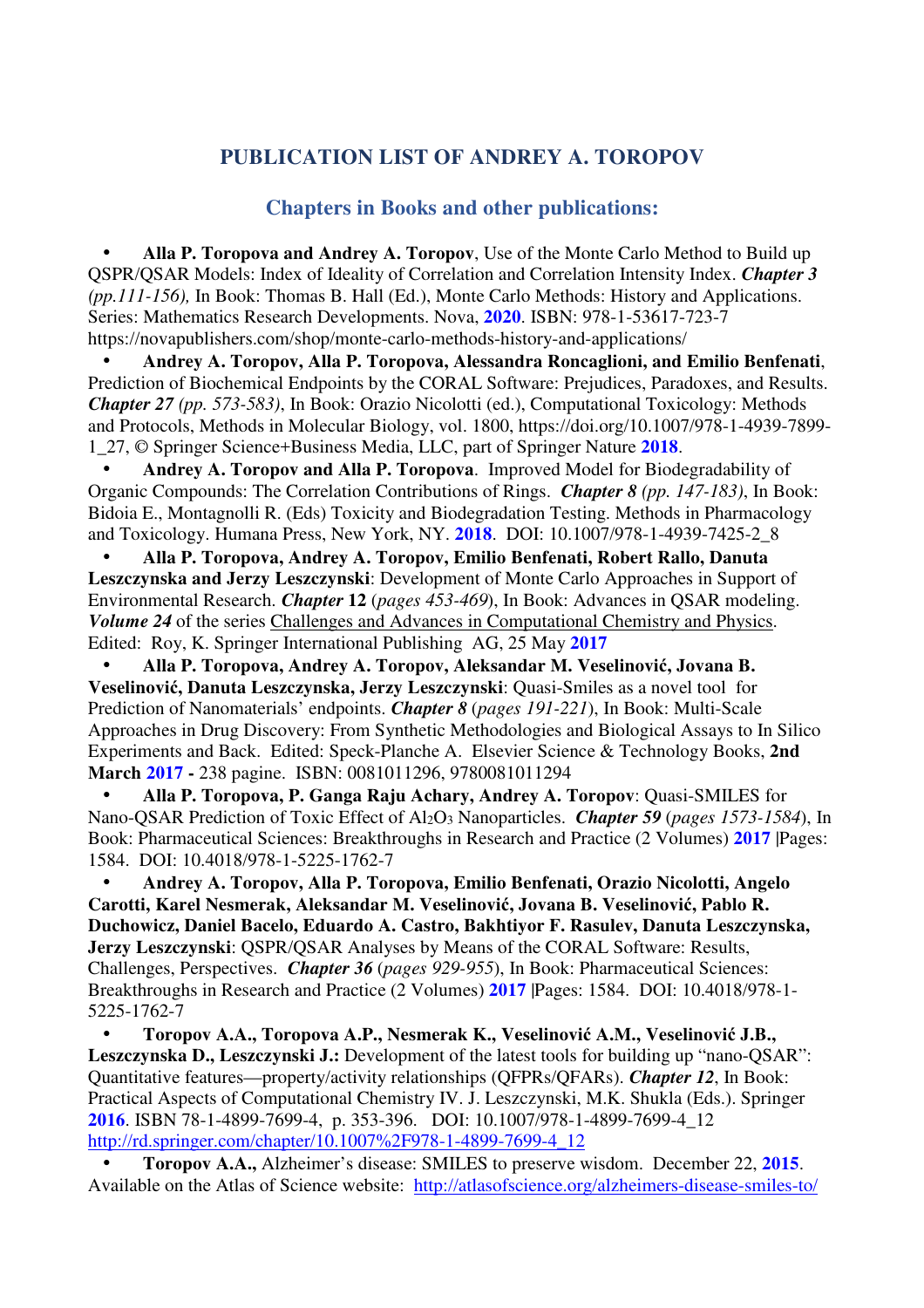**Toropov A.A., Toropova A.P.** The CORAL software as spyglass to detect "coral reefs" in ocean of nanotechnologies. November 11, **2015**. Available on the Atlas of Science website: http://atlasofscience.org/the-coral-software-as-spyglass-to-detect-coral-reefs-in-ocean-ofnanotechnologies/#more-1267

• **A.A. Toropov, A. P. Toropova, E. Benfenati, O. Nicolotti, A. Carotti, K. Nesmerak, A. M.Veselinovic, J. B. Veselinovic, P. R. Duchowicz, D. Bacelo, E. A. Castro, B. F. Rasulev, D. Leszczynska, J. Leszczynski**, QSPR/QSAR analyses by means of the CORAL software: results, challenges, perspectives. *Chapter 15*, in Book: Roy, K. (**2015**). Quantitative Structure-Activity Relationships in Drug Design, Predictive Toxicology, and Risk Assessment (pp. 1-531). Hershey, PA: IGI Global. doi:10.4018/978-1-4666-8136-1 http://www.igi-global.com/book/quantitativestructure-activity-relationships-drug/120080

• **Georgia Melagraki, Antreas Afantitis, Andrey A. Toropov, Haralambos Sarimveis, Olga Igglessi – Markopoulou** Book: QSPR-QSAR Studies on Desired Properties for Drug Design, **2010**: 95-116 ISBN: 978-81-308-0404-0 Editor: Eduardo A. Castro. *Chapter 4.* QSAR models constructed by optimal descriptors and by multiple regression analysis for the prediction of carbonic anhydrase II inhibitory activity of substituted aromatic sulphonamides. http://www.trnres.com/ebook/uploads/castro/T\_1310531320Castro%204.pdf

• **A.A. Toropov, B.F. Rasulev, D. Leszczynska, and J. Leszczynski**. New Approach to QSPR Modeling of Fullerene C60 Solubility in Organic Solvents: An Application of SMILES-Based Optimal Descriptors. *Chapter 14*, pp. 337-350 in Book: Medicinal Chemistry and Pharmacological Potential of Fullerenes and Carbon Nanotubes, Volume 1, **2008**, Edited by F. Cataldo, and T.Da Ros., http://www.springerlink.com/content/978-1-4020-6844-7

## **Articles in Impacted (or Peer-reviewed) Journals**

- 1. Alla P. Toropova, Andrey A. Toropov, Nanomaterials: quasi-SMILES as a flexible basis for regulation and environmental risk assessment. Science of the Total Environment 823 (2022) 153747. https://doi.org/10.1016/j.scitotenv.2022.153747
- 2. A.A. Toropov, F. Kjeldsen, A.P. Toropova, Use of quasi-SMILES to build models based on quantitative results from experiments with nanomaterials. Chemosphere, Accepted 21 May, 2022. https://doi.org/10.1016/j.chemosphere.2022.135086
- 3. Alla P. Toropova and Andrey A. Toropov, Quasi-SMILES as a basis to build up models of endpoints for nanomaterials. Environmental Technology, Accepted May 29, 2022.
- 4. N. Fjodorova, M. Novič, K. Venko, V. Drgan, B. Rasulev, M. Türker Saçan, S. S. Erdem, G. Tugcu, A.P. Toropova, A.A. Toropov, How fullerene derivatives (FDs) act on therapeutically important targets associated with diabetic diseases. Computational and Structural Biotechnology Journal 20 (2022) 913–924. https://doi.org/10.1016/j.csbj.2022.02.006
- 5. Andrey A. Toropov, Alla P. Toropova, Valentin O. Kudyshkin, The system of selfconsistent QSPR-models for refractive index of polymers. Structural Chemistry (2022) 33:617–624. https://doi.org/10.1007/s11224-021-01875-y
- 6. Andrey A. Toropov, Matteo R. Di Nicola, Alla P. Toropova, Alessandra Roncaglioni, Edoardo Carnesecchi, Nynke I. Kramer, Antony J. Williams, Manuel E. Ortiz-Santaliestra, Emilio Benfenati, Jean-Lou C.M. Dorne, A regression-based QSAR-model to predict acute toxicity of aromatic chemicals in tadpoles of the Japanese brown frog (*Rana japonica*): Calibration, validation, and future developments to support risk assessment of chemicals in amphibians, Science of the Total Environment 830 (2022) 154795. https://doi.org/10.1016/j.scitotenv.2022.154795
- 7. Andrey A. Toropov, Alla P. Toropova, P. Ganga Raju Achary, Maria Raškova, Ivan Raška Jr. The searching for agents for Alzheimer's disease treatment via the system of self-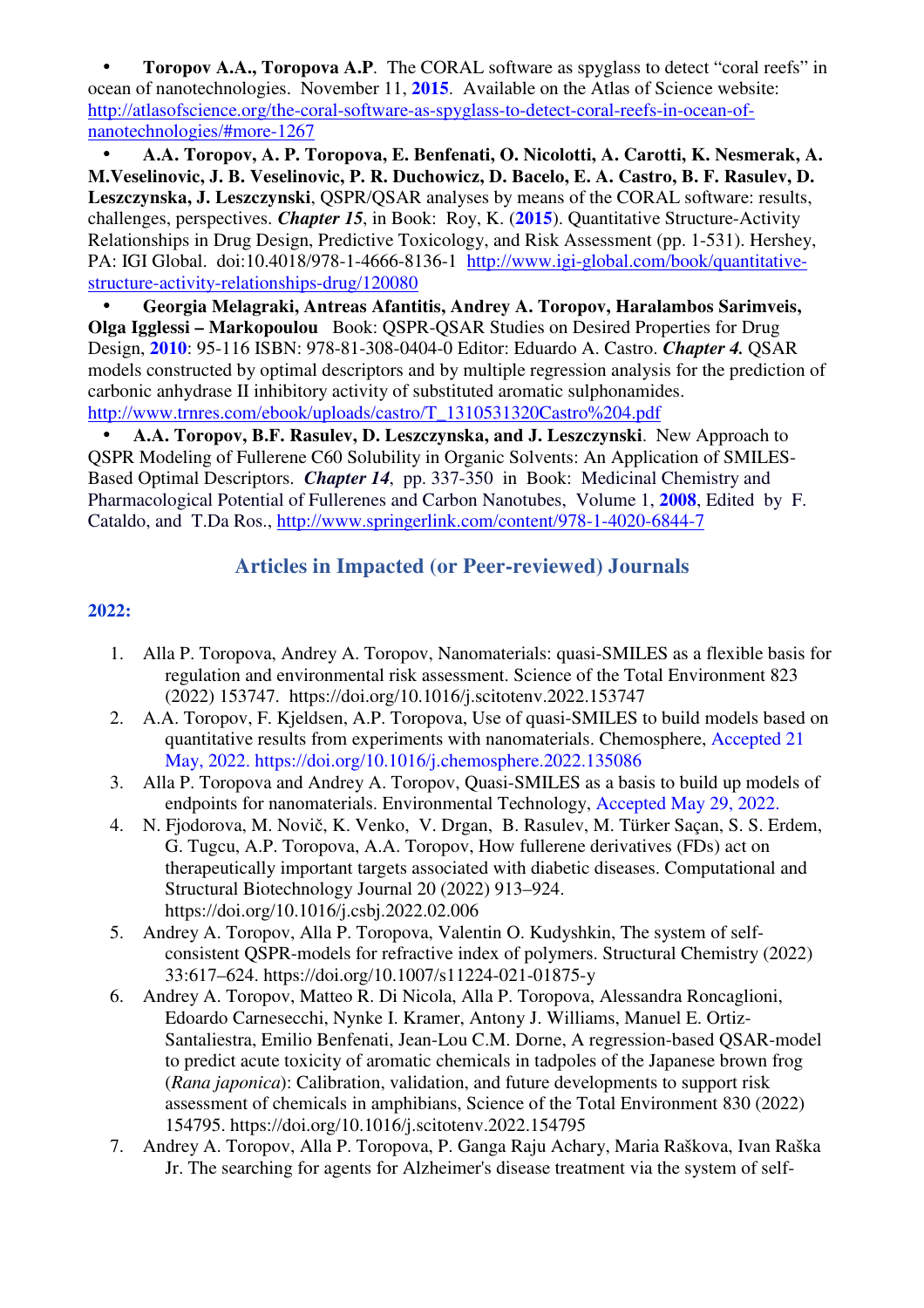consistent models. Toxicology Mechanisms and Methods, Available online March 14, 2022. https://doi.org/10.1080/15376516.2022.2053918

- 8. A.P. Toropova, A.A. Toropov, A. Lombardo, G. Lavado, and E. Benfenati, Paradox of "ideal correlations": improved model for air half-life of persistent organic pollutants. Environmental Technology, Accepted Jan 22, 2021. DOI: 10.1080/09593330.2021.1882588
- 9. K. Nesměrák, A.A. Toropov, I. Yildiz, QSAR based on hybrid optimal descriptors as a tool to predict antibacterial activity against *Staphylococcus aureus*. Front. Biosci. (Landmark Ed), 2022; 27(4): 112. http://doi.org/10.31083/j.fbl2704112
- 10. Giovanna J. Lavado, Diego Baderna, Edoardo Carnesecchi, Alla P. Toropova, Andrey A. Toropov, Jean Lou C.M. Dorne, Emilio Benfenati, QSAR models for soil ecotoxicity: development and validation of models to predict reproductive toxicity of organic chemicals in the collembola *Folsomia candida*. Journal of Hazardous Materials, 423 (2022) 127236. https://doi.org/10.1016/j.jhazmat.2021.127236
- 11. A.P. Toropova, A.A. Toropov, A. Roncaglioni, E. Benfenati, The system of self-consistent models of vapour pressure. Chemical Physics Letters 790 (2022) 139354. https://doi.org/10.1016/j.cplett.2022.139354
- 12. K. Jafari, M.H. Fatemi, A.P. Toropova, A.A. Toropov, The development of nano-QSPR models for viscosity of nanofluids using the index of ideality of correlation and the correlation intensity index, Chemometrics and Intelligent Laboratory Systems 222 (2022) 104500. https://doi.org/10.1016/j.chemolab.2022.104500
- 13. Andrey A. Toropov, Alla P. Toropova, Aleksandar Veselinovic, Danuta Leszczynska, Jerzy Leszczynski, SARS-CoV Mpro inhibitory activity of aromatic disulfide compounds: QSAR model. Journal of Biomolecular Structure and Dynamics, 2022, 40(2), 780-786. DOI: 10.1080/07391102.2020.1818627
- 14. A.P. Toropova, A.A. Toropov, E.L. Viganò, E. Colombo, A. Roncaglioni, E. Benfenati, Carcinogenicity Prediction Using the Index of Ideality of Correlation. SAR and QSAR in Environmental Research, Accepted May 9, 2022. DOI:10.1080/1062936X.2022.2076736

- 15. Andrey A. Toropov and Alla P. Toropova, Quasi-SMILES as a basis for the development of models for the toxicity of ZnO nanoparticles. Science of the Total Environment 772 (2021) 145532. https://doi.org/10.1016/j.scitotenv.2021.145532
- 16. A.P. Toropova and A.A. Toropov, The system of self-consistent of models: a new approach to build up and validation of predictive models of the octanol/water partition coefficient for gold nanoparticles. Int. J. Environ. Res. 15(4), 2021, 709-722. DOI: 10.1007/s41742- 021-00346-w
- 17. Alla P. Toropova, Maria Raškova, Ivan Raška Jr., Andrey A. Toropov, The sequence of amino acids as the basis for the model of biological activity of peptides. Theoretical Chemistry Accounts, 140, 15 (2021). https://doi.org/10.1007/s00214-020-02707-8
- 18. Andrey A. Toropov and Alla P. Toropova, The unreliability of the reliability criteria in the estimation of QSAR for skin sensitivity: a pun or a reliable law? Toxicology Letters, 340 (2021) 133–140. https://doi.org/10.1016/j.toxlet.2021.01.015
- 19. J.L.C.M. Dorne, J. Richardson, A. Livaniou, E. Carnesecchi, L. Ceriani, R. Baldin, S. Kovarich, M. Pavan, E. Saouter, F. Biganzoli, L. Pasinato, M. Zare Jeddi, T. P. Robinson, G.E.N. Kass, A.K.D. Liem, A.A. Toropov, A.P. Toropova, C. Yang, A. Tarkhov, N. Georgiadis, M.R. Di Nicola, A. Mostrag, H. Verhagen, A. Roncaglioni, E. Benfenati, A. Bassan. EFSA's OpenFoodTox: An open source toxicological database on chemicals in food and feed and its future developments. Environment International 146 (2021) 106293.
- 20. Gadaleta, D., Marzo, M., Toropov, A.A., Toropova, A.P., Lavado, G., Escher, S., Dorne, J.- L., Benfenati, E., Integrated in silico models for the prediction of No-Observed-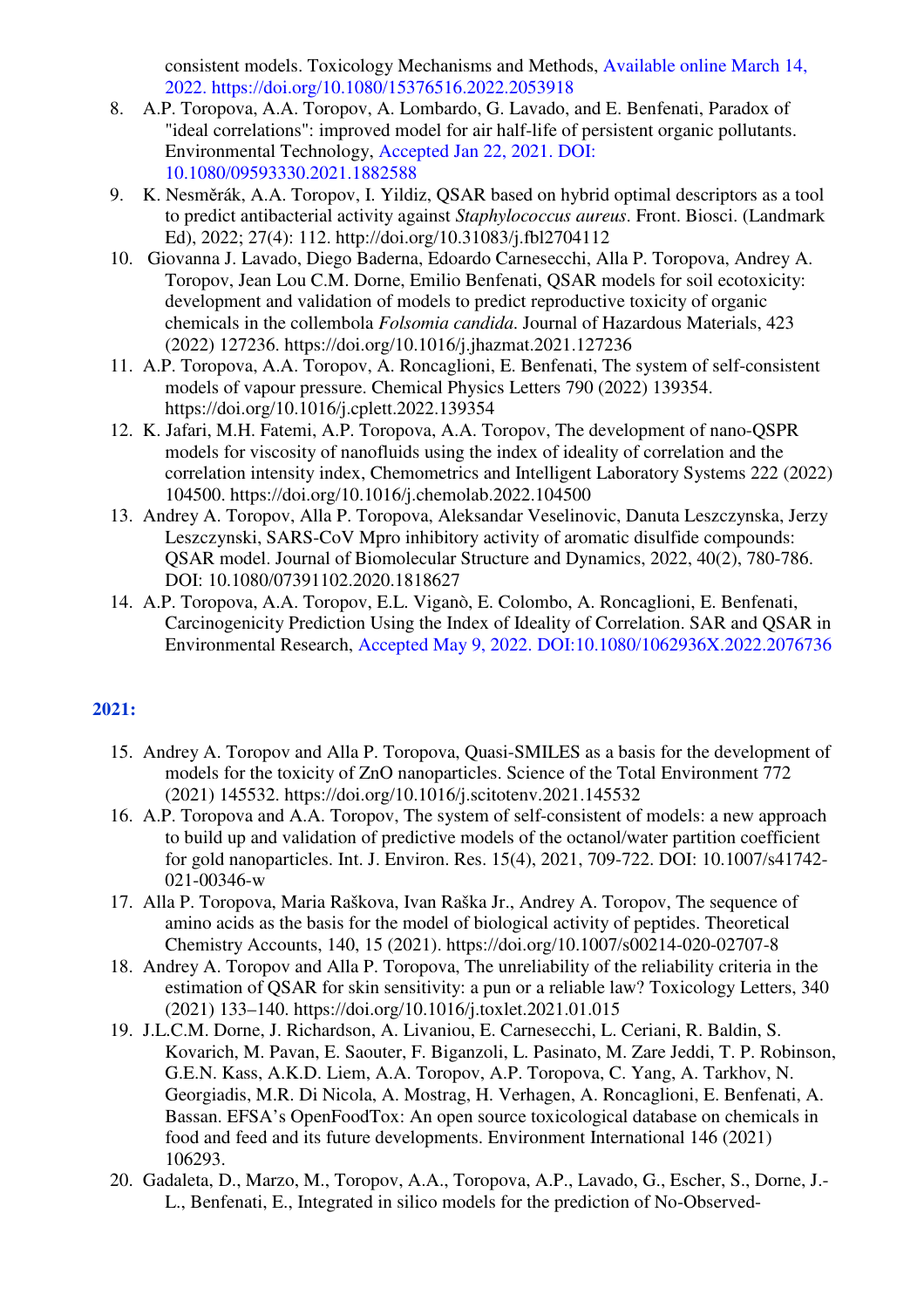(Adverse)-Effect-Levels and Lowest-Observed-(Adverse)-Effect-Levels in rats for subchronic repeated dose toxicity. Chemical Research in Toxicology, 2021, 34, 2, 247–257. https://doi.org/10.1021/acs.chemrestox.0c00176

- 21. Benfenati, E., Roncaglioni, A., Carnesecchi, E., Mazzucotelli, M., Marzo, M., Toropov, A.A., Toropova, A.P., Baldin, R., Ciacci, A., Kovarich, S., Sartori, L., Yang, C., Magdziarz, T., Hobocienski, B., Mostrag, A., Maintenance, update and further development of EFSA's Chemical Hazards: OpenFoodTox 2.0. EFSA supporting publication 2021: 18(3): EN‐6476. 46pp. doi:10.2903/sp.efsa.2021.EN-6476
- 22. A.P. Toropova, A.A. Toropov, A. Roncaglioni, E. Benfenati, The index of ideality of correlation improves the predictive potential of models of the antioxidant activity of tripeptides from frog skin (*Litoria rubella*). Computers in Biology and Medicine, 133 (2021) 104370. https://doi.org/10.1016/j.compbiomed.2021.104370
- 23. A.P. Toropova, A.A. Toropov, E. Benfenati, The self-organizing vector of atom-pairs proportions: use to develop models for melting points. Structural Chemistry (2021) 32: 967–971. https://doi.org/10.1007/s11224-021-01778-y
- 24. A.P. Toropova, A.A. Toropov, J. Leszczynski, N. Sizochenko, Using quasi-SMILES for the predictive modeling of the safety of 574 metal oxide nanoparticles measured in different experimental conditions. Environmental Toxicology and Pharmacology 86 (2021) 103665. DOI: 10.1016/j.etap.2021.103665
- 25. P.G.R. Achary, A. P. Toropova, A.A. Toropov, Prediction of the self-accelerating decomposition temperature of organic peroxides. Process Safety Progress, 2021; 40:e12189. https://doi.org/10.1002/prs.12189
- 26. A.A. Toropov, A.P. Toropova, M. Marzo, E. Carnesecchi, G. Selvestrel, E. Benfenati, Pesticides, Cosmetics, Drugs: identical and opposite influences of various molecular features as measures of endpoints similarity and dissimilarity. Molecular Diversity, 25, 1137–1144 (2021). DOI: 10.1007/s11030-020-10085-3
- 27. A.A. Toropov, A.P. Toropova, A. Lombardo, A. Roncaglioni, G. Lavado, E. Benfenati, The Monte Carlo method to build up models of the hydrolysis half-lives of organic compounds. SAR and QSAR in Environmental Research, 2021, 32:6, 463-471. DOI: 10.1080/1062936X.2021.1914156
- 28. A. Worachartcheewan, A. P. Toropova, A. A. Toropov, R. Pratiwi, V. Prachayasittikul, C. Nantasenamat, Interpretable SMILES-based QSAR model of inhibitory activity of sirtuins 1 and 2. Combinatorial Chemistry & High Throughput Screening, 24(8), 2021, 1217 – 1228. DOI: 10.2174/1386207323666200902141907
- 29. Alla P. Toropova and Andrey A. Toropov, Can the Monte Carlo method predict the toxicity of binary mixtures? Environmental Science and Pollution Research, (2021) 28: 39493– 39500. https://doi.org/10.1007/s11356-021-13460-1
- 30. A.P. Toropova, A.A. Toropov, D. Leszczynska, J. Leszczynski, Application of quasi-SMILES to the model of gold-nanoparticles uptake in A549 cells. Computers in Biology and Medicine 136 (2021) 104720. https://doi.org/10.1016/j.compbiomed.2021.104720
- 31. Andrey A. Toropov, Alla P. Toropova, The system of self-consistent models for the uptake of nanoparticles in PaCa2 cancer cells. Nanotoxicology, 15:7, 2021, 995-1004. DOI:10.1080/17435390.2021.1951387
- 32. Andrey A. Toropov, Alla P. Toropova, Emilio Benfenati, The QSAR-search of effective agents towards coronaviruses applying the Monte Carlo method. SAR and QSAR in Environmental Research, 32(9), (2021) 689-698. DOI:10.1080/1062936X.2021.1952649
- 33. A. P. Toropova, A. A. Toropov, E. Benfenati, Semi-correlations as a tool to model for skin sensitization. Food and Chemical Toxicology 157 (2021) 112580. https://doi.org/10.1016/j.fct.2021.112580
- 34. Andrey A. Toropov, Alla P. Toropova, Alessandra Roncaglioni, Emilio Benfenati, The system of self-consistent semi-correlations as one of the tools of cheminformatics for design antiviral drugs. New Journal of Chemistry, 2021, 45, 20713 – 20720. DOI: 10.1039/d1nj03394h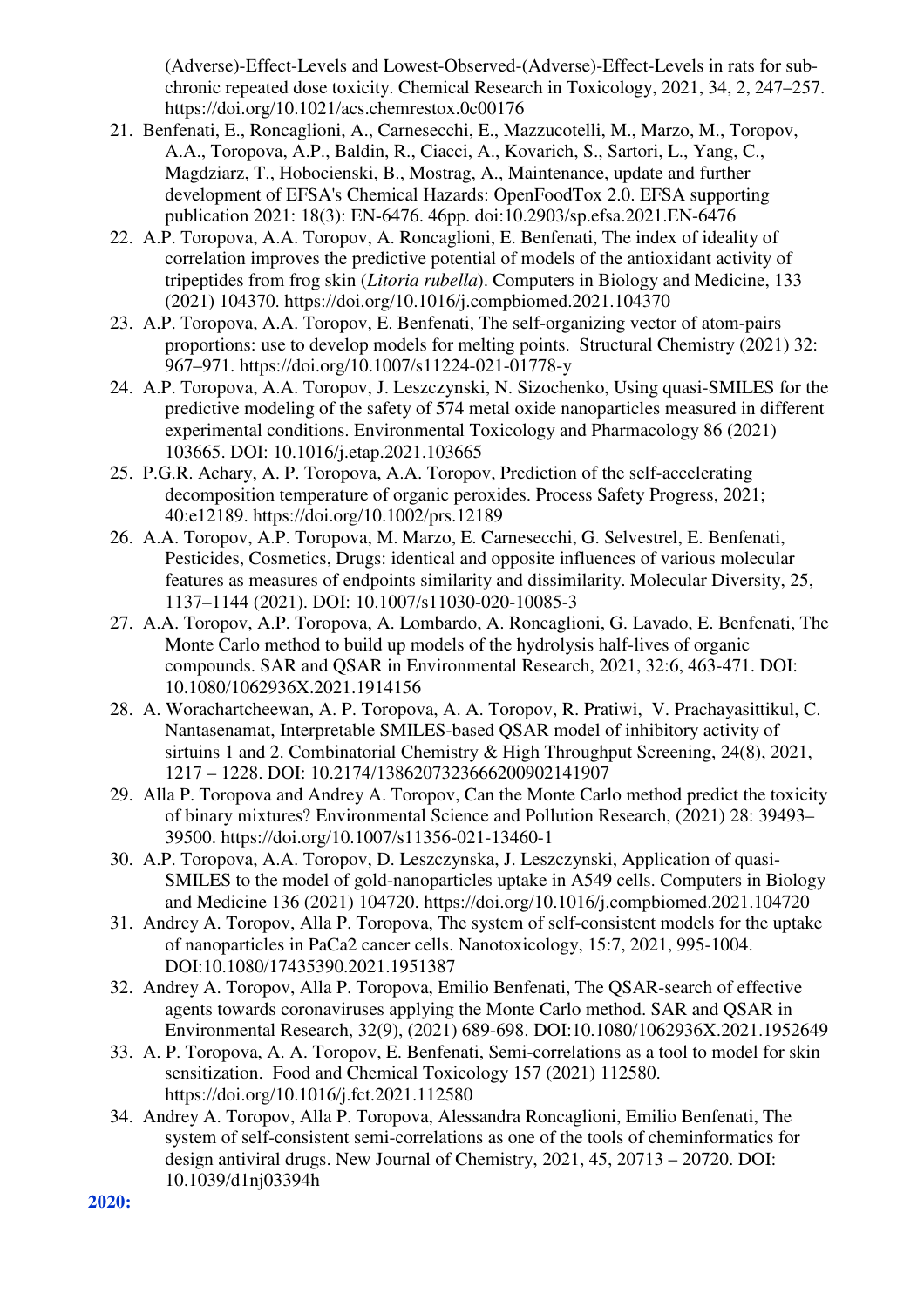- 35. Andrey A. Toropov, Alla P. Toropova, QSPR/QSAR: state-of-art, weirdness, the future. Molecules 2020, 25(6), 1292. https://doi.org/10.3390/molecules25061292
- 36. Andrey A. Toropov and Alla P. Toropova, Correlation Intensity Index: building up models for mutagenicity of silver nanoparticles. Science of the Total Environment 737 (2020) 139720.
- 37. A.P. Toropova, A.A. Toropov, D. Leszczynska, J. Leszczynski, How the CORAL software can be used to select compounds for treatment of neurodegenerative diseases? Toxicology and Applied Pharmacology 408 (2020) 115276.
- 38. Andrey A.Toropov, Alla P.Toropova, Marco Marzo, Emilio Benfenati, Use of the index of ideality of correlation to improve aquatic solubility model. Journal of Molecular Graphics and Modelling 96 (2020) 107525.
- 39. Alla P. Toropova, Pablo R. Duchowicz, Laura M. Saavedra, Eduardo A. Castro and Andrey A. Toropov, The use of the index of ideality of correlation to build up models for bioconcentration factor. Molecular Informatics, 2020, 39, 1900070.
- 40. E. Carnesecchi, A.A. Toropov, A.P. Toropova, N. Kramer, C. Svendsen, J.L. Dorne, E. Benfenati, Predicting acute contact toxicity of organic binary mixtures in honey bees (A. mellifera) through innovative QSAR models. Science of the Total Environment 704 (2020) 135302.
- 41. Alla P. Toropova, Andrey A. Toropov, Emilio Benfenati, QSAR-models, validation, and IIC-paradox for drug toxicity. International Journal of Quantitative Structure-Property Relationships (IJQSPR), 5(1), 2020, 22-43.
- 42. Alla P. Toropova, Andrey A. Toropov, Edoardo Carnesecchi, Emilio Benfenati, Jean Lou Dorne. The index of ideality of correlation: models for flammability of binary liquid mixtures. Chemical Papers, 2020, 74(2): 601-609.
- 43. M. Marzo, G.J. Lavado, F. Como, A.A. Toropov, A.P. Toropova, D. Baderna, C. Cappelli, A. Lombardo, C. Toma, M. Blázquez Sánchez, E. Benfenati, QSAR models for Biocides. The example of the prediction of *Daphnia Magna* acute toxicity. SAR and QSAR in Environmental Research, 31:3, 227-243, 2020.
- 44. Toropov, A.; Toropova, A. QSPR/QSAR: State-of-art, Weirdness, the Future. Preprints 2020, 2020010325 (doi: 10.20944/preprints202001.0325.v1)
- 45. Alla P. Toropova, Andrey A. Toropov, Danuta Leszczynska, Jerzy Leszczynski, The index of ideality of correlation: models of flash points of ternary mixtures. New Journal of Chemistry, 2020, 44, 4858 – 4868. DOI: 10.1039/D0NJ00121J
- 46. Alla P. Toropova, Andrey A. Toropov, Edoardo Carnesecchi, Emilio Benfenati, Jean Lou Dorne, The using of the Index of Ideality of Correlation (*IIC*) to improve predictive potential of models of water solubility for pesticides. Environmental Science and Pollution Research, (2020) 27: 13339–13347.
- 47. K. Jafari, M.H. Fatemi, A.P. Toropova, A.A. Toropov, Correlation Intensity Index (CII) as a criterion of predictive potential: applying to model thermal conductivity of metal oxidebased ethylene glycol nanofluids. Chemical Physics Letters, 2020, 754, 137614.
- 48. Andrey A. Toropov, Alla P. Toropova, The Monte Carlo Method as a tool to build up predictive QSPR/QSAR. Curr. Comput. Aided Drug Des. 2020, 16(3), 197 – 206.
- 49. Andrey A. Toropov, Alla P. Toropova, Edoardo Carnesecchi, Emilio Benfenati, Jean Lou Dorne, The Index of Ideality of Correlation and the variety of molecular rings as a base to improve model of HIV-1 protease inhibitors activity. Structural Chemistry, (2020) 31: 1441–1448.
- 50. G.J. Lavado, D. Gadaleta, C. Toma, A. Golbamaki, A.A. Toropov, A.P. Toropova, M. Marzo, D. Baderna, E. Benfenati, Zebrafish AC50 Modelling: (Q)SAR Models to Predict Developmental Toxicity in Zebrafish Embryo. Ecotoxicology and Environmental Safety 202 (2020) 110936.
- 51. Claudia Ileana Cappelli, Andrey A. Toropov, Alla P. Toropova, Emilio Benfenati, Ecosystem ecology: models for acute toxicity of pesticides towards *Daphnia magna*. Environmental Toxicology and Pharmacology 80 (2020) 103459.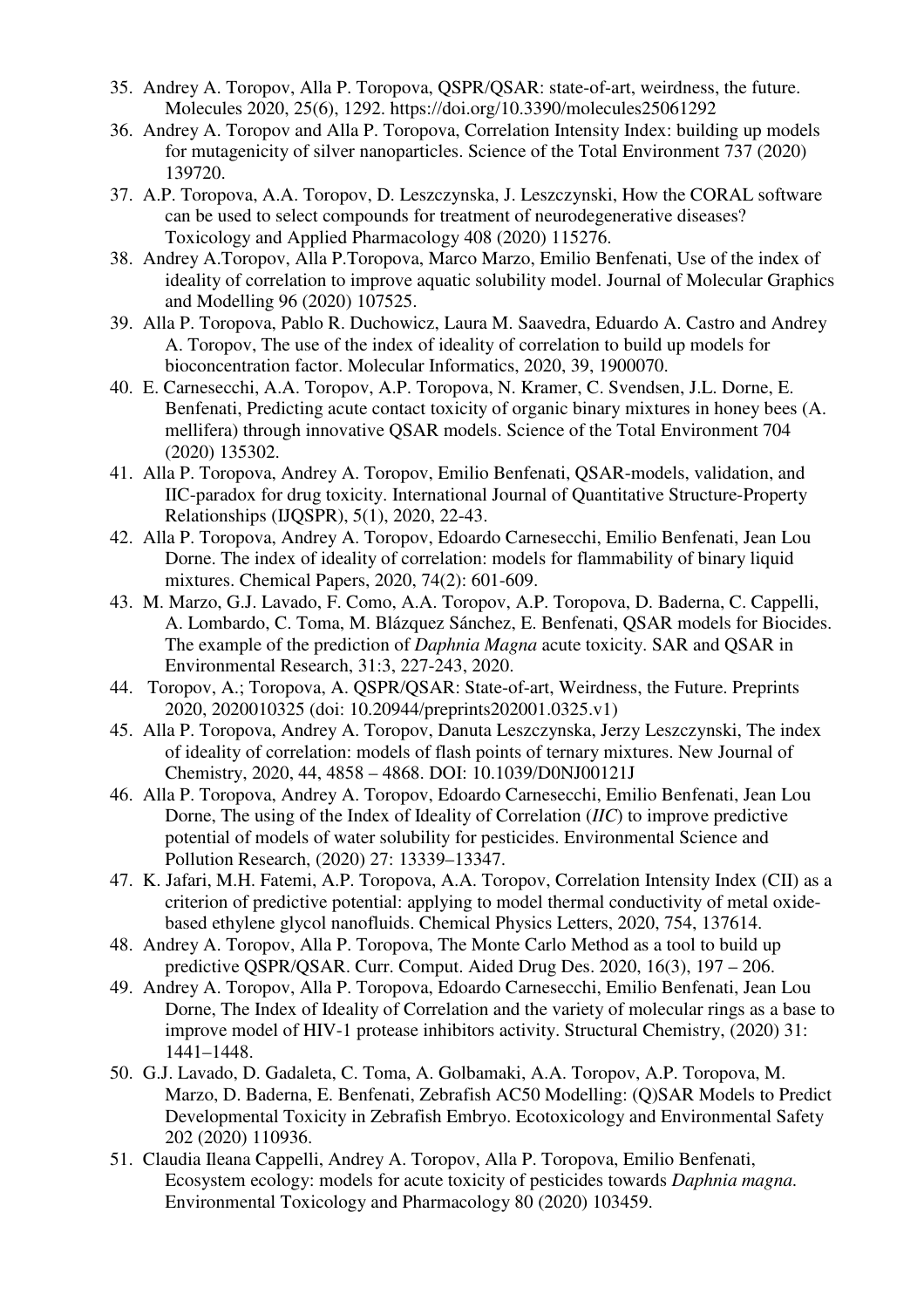- 52. Alla P. Toropova, Andrey A. Toropov, Extending of QSPR/QSAR-algorithms in order to apply to nanomaterials. MDPI AG in MOL2NET 2020, International Conference on Multidisciplinary Sciences, 6th edition session NANOBIOMATJND-02: JSU-NDSU Nanotech. & BioMaterials Science Workshop, Jackson & Fargo, USA, 2020. Published: 28 July 2020. DOI: 10.3390/mol2net-06-06890
- 53. A.A. Toropov, A.P. Toropova, V.O. Kudyshkin, N.I. Bozorov, S.Sh. Rashidova, Applying of the Monte Carlo technique to build up models of glass transition temperatures of diverse polymers. Structural Chemistry, (2020) 31: 1739–1743.
- 54. V.O. Kudyshkin, A.A. Toropov, S.Sh. Rashidova, Constants of chain transmission in the radical polymerization as a mathematical function of the molecular structure of monomers and regulators, which are presented by SMILES. MDPI AG in MOL2NET 2020, International Conference on Multidisciplinary Sciences, 6th edition session CHEMINFOUNC-02: Chemoinformatics Workshop, UNC Chape Hill, USA, 2020. Published: 09 October 2020. DOI: 10.3390/mol2net-06-06945
- 55. Alla P. Toropova and Andrey A. Toropov, Fullerenes C60 and C70: a model for solubility by applying the correlation intensity index. Fullerenes, Nanotubes and Carbon Nanostructures, 2020; 28:11, 900-906.
- 56. Andrey A. Toropov, Natalia Sizochenko, Alla P. Toropova, Danuta Leszczynska, Jerzy Leszczynski, Advancement of predictive modeling of zeta potentials (ζ) in metal oxide nanoparticles with correlation intensity index (*CII*). Journal of Molecular Liquids, 317 (2020) 113929.
- 57. Andrey A. Toropov, Alla P. Toropova, Emilio Benfenati, QSAR model for pesticides toxicity to Rainbow Trout based on "ideal correlations". Aquatic Toxicology, 227, 2020, 105589.
- 58. A.A. Toropov, A.P. Toropova, E. Benfenati, "Ideal correlations" for the predictive toxicity to *Tetrahymena pyriformis*. Toxicology Mechanisms and Methods, 30(8), 2020, 605-610.
- 59. Shahin Ahmadi, Alla P. Toropova, and Andrey A. Toropov, Correlation Intensity Index: Mathematical modelling of cytotoxicity of metal oxide nanoparticles. Nanotoxicology, 2020, 14:8, 1118-1126. DOI: 10.1080/17435390.2020.1808252
- 60. A.A. Toropov, A.P. Toropova, G. Selvestrel, D. Baderna, E. Benfenati, Prediction of No Observed Adverse Effect Concentration for Inhalation toxicity: Monte Carlo approach. SAR and QSAR in Environmental Research, 31(12), 2020, 1-12.

- 61. Alla P. Toropova, Andrey A. Toropov, QSPR and nano-QSPR: what is the difference? Journal of Molecular Structure, 1182 (2019) 141-149.
- 62. Andrey A. Toropov, Alla P. Toropova, The Correlation Contradictions Index (*CCI*): building up reliable models of mutagenic potential of silver nanoparticles under different conditions using quasi-SMILES. Science of the Total Environment 681 (2019) 102–109.
- 63. A.A. Toropov, I. Raška Jr., A.P. Toropova, M. Raškova, A.M. Veselinović, J.B. Veselinović, The study of the Index of Ideality of Correlation As a new criterion of predictive potential of QSPR/QSAR-models. Science of the Total Environment 659 (2019) 1387–1394.
- 64. Jose Luis Velazquez Libera, Julio Caballero, Alla Toropova, Andrey Toropov, Estimation of 2D autocorrelation descriptors and 2D Monte Carlo descriptors as a tool to build up predictive models for acetylcholinesterase (AChE) inhibitory activity. Chemometrics and Intelligent Laboratory Systems, 184 (2019) 14–21.
- 65. A.P. Toropova, A.A. Toropov, A.M. Veselinović, J.B. Veselinović, D. Leszczynska, J. Leszczynski, Semi-correlations combined with the index of ideality of correlation: A tool to build up model of mutagenic potential. Molecular and Cellular Biochemistry, 2019, Volume 452, Issue 1–2, pp. 133–140.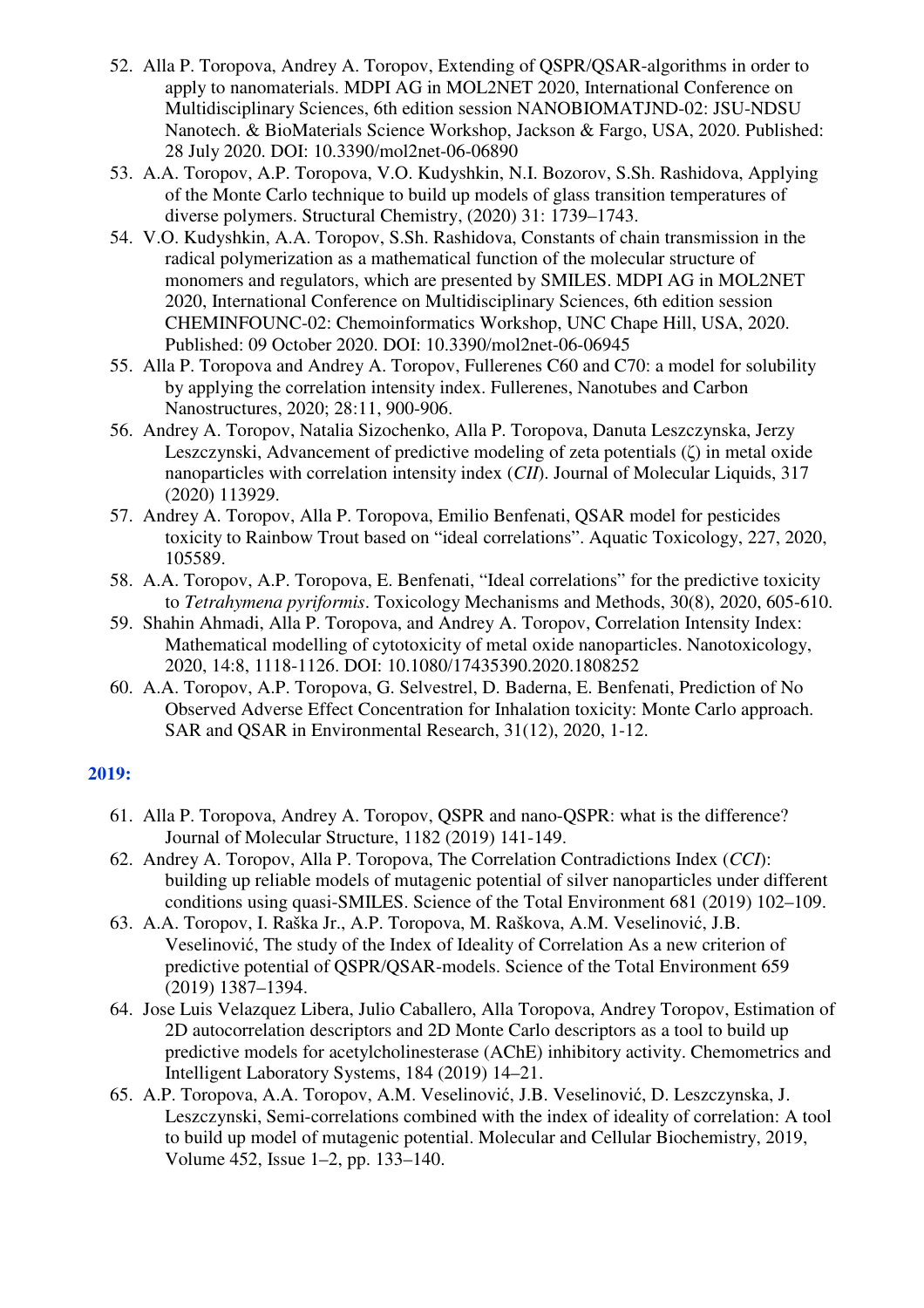- 66. Andrey A. Toropov, Alla P. Toropova, Use of The Index of Ideality of Correlation to improve predictive potential for biochemical endpoints. Toxicology Mechanisms and Methods, 2019, 29:1, 43-52.
- 67. C. Toma, D. Gadaleta, A. Roncaglioni, A.A. Toropov, A.P. Toropova, M. Marzo, E. Benfenati, QSAR development for plasma protein binding: influence of the ionization state. Pharmaceutical Research, (2019) 36: 28.
- 68. Alla P. Toropova, Andrey A. Toropov, Does the index of ideality of correlation detect the better model correctly? Mol. Inf. 2019, 38, 1800157.
- 69. P.G.R. Achary, A.P. Toropova, A.A. Toropov, Combinations of graph invariants and attributes of simplified molecular input-line entry system (SMILES) to build up models for sweetness. Food Research International 122 (2019) 40–46.
- 70. A.A. Toropov, A.P. Toropova, E. Benfenati, The Index of Ideality of Correlation: QSAR model of acute toxicity for zebrafish (*Danio rerio*) embryo. International Journal of Environmental Research (2019) 13: 387–394.
- 71. A.A. Toropov, A.P. Toropova, D. Leszczynska, J. Leszczynski, "Ideal correlations" for biological activity of peptides. BioSystems 181 (2019) 51–57.
- 72. Alla P. Toropova, Andrey A. Toropov, Quasi-SMILES: Quantitative Structure Activity Relationships to predict anti-cancer activity. Molecular Diversity (2019) 23: 403–412.
- 73. A.P. Toropova, A.A. Toropov, E. Benfenati, D. Leszczynska, J. Leszczynski, Virtual Screening of Anti-Cancer Compounds: Application of Monte Carlo Technique. Anti-Cancer Agents in Medicinal Chemistry, 19(2), 2019, 148 – 153.
- 74. A.P. Toropova, A.A. Toropov, E. Benfenati, Semi-correlations as a tool to build up categorical (active/inactive) model of GABAA receptor modulators activity. Structural Chemistry (2019) 30 (3): 853–861.
- 75. Andrey A. Toropov, Alla P. Toropova, Gianluca Selvestrel, Emilio Benfenati, Idealization of correlations between optimal SMILES-based descriptors and skin sensitization. SAR and QSAR in Environmental Research, 30(6), 2019, 447-455.
- 76. Alla P. Toropova, Andrey A. Toropov, The index of ideality of correlation: Improvement of models for toxicity to algae. Natural Product Research, 33(15), 2019, 2200-2207.
- 77. A.A. Toropov, A.P. Toropova, G. Raitano, E. Benfenati, CORAL: building up QSAR models for the chromosome aberration test. Saudi Journal of Biological Sciences, 26 (2019) 1101–1106.
- 78. Alla P. Toropova, Andrey A. Toropov, Emilio Benfenati, QSPR as a random event: solubility of fullerenes C[60] and C[70]. Fullerenes, Nanotubes and Carbon Nanostructures, 2019, 27:10, 816-821.
- 79. Andrey A. Toropov, Alla P. Toropova, QSAR as a random event: criteria of predictive potential for a chance model. Structural Chemistry, 30(5), 2019, 1677-1683.
- 80. Alla P. Toropova, Andrey A. Toropov, Marco Marzo, Sylvia E. Escher, Jean Lou Dorne, Nikolaos Georgiadis, Emilio Benfenati, Corrigendum to "The application of new HARDdescriptor available from the CORAL software to building up NOAEL models" [Food Chem. Toxicol.112 (2018) 544–550]. Food and Chemical Toxicology 128 (2019) 146.
- 81. A.P. Toropova, A.A. Toropov, Corrigendum to "CORAL: Binary classifications (active/inactive) for drug-induced liver injury" [Toxicol. Lett. 268 (2017) (February) 51– 57]. Toxicology Letters, 313, 2019, 205.
- 82. A.P. Toropova, A.A. Toropov, Corrigendum to "Hybrid optimal descriptors as a tool to predict skin sensitization in accordance to OECD principles" [Toxicol. Lett. 275 (June) (2017) 57–66]. Toxicology Letters, 313, 2019, 206.
- 83. Alla P. Toropova and Andrey A. Toropov, Applying of the Monte Carlo method for the prediction of behavior of peptides. Current Protein & Peptide Science (2019) 20(12): 1151 - 1157.
- 84. Alla P. Toropova and Andrey A. Toropov, Whether the Validation of the Predictive Potential of Toxicity Models is Solved Task? Current Topics in Medicinal Chemistry, 2019; 19(29): 2643 – 2657.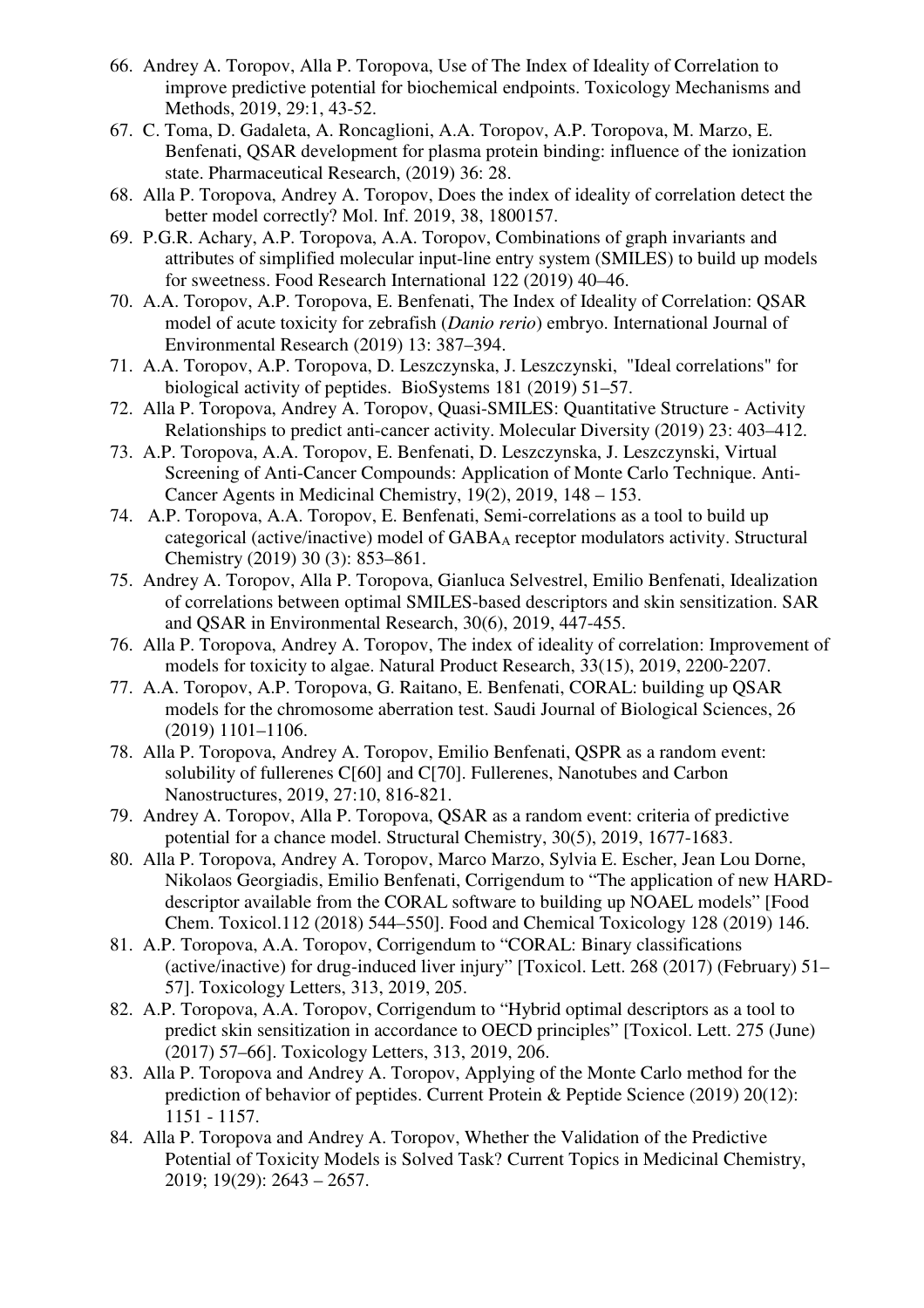- 85. Alla P. Toropova and Andrey A. Toropov, CORAL: QSAR Models for Carcinogenicity of Organic Compounds for Male and Female Rats. Computational Biology and Chemistry, 72, 2018, 26–32.
- 86. A.A. Toropov, R. Carbó-Dorca, A.P. Toropova, Index of Ideality of Correlation: new possibilities to validate QSAR: a case study. Structural Chemistry, (2018) 29: 33–38.
- 87. A.P. Toropova, A.A. Toropov, M. Marzo, S.E. Escher, J.L. Dorne, N. Georgiadis, E. Benfenati. The application of new HARD-descriptor available from the CORAL software to building up NOAEL models. Food and Chemical Toxicology, 112 (2018) 544-550.
- 88. A.P. Toropova, A.A. Toropov, CORAL: Monte Carlo method to predict endpoints for medical chemistry. Mini-Reviews in Medicinal Chemistry, 18(5), 2018, 382 - 391.
- 89. A.A. Toropov, A.P. Toropova, E. Benfenati, M. Salmona, Mutagenicity, Anticancer activity, and Blood brain barrier: Similarity and dissimilarity of molecular alerts. Toxicology Mechanisms and Methods, 28(5), 2018, 321-327.
- 90. A.A. Toropov, N. Sizochenko, A.A. Toropova, J. Leszczynski, Towards the Development Of General Nano-Quantitative Structure-Property Relationship (nano-QSPR) Models: Zeta Potentials of Metal Oxide Nanoparticles. Nanomaterials, 2018, 8(4), 243.
- 91. Alla P. Toropova, Andrey A. Toropov, **Guest Editorial Preface**: Special Issue on Applications of QSPR/QSAR in Toxicology, Ecology, and Drug Discovery: Problems and Solutions. International Journal of Quantitative Structure-Property Relationships, Volume 3, Issue 2, 2018.
- 92. A.A. Toropov, A.P. Toropova, Application of the Monte Carlo method for building up models for octanol-water partition coefficient of platinum complexes. Chemical Physics Letters, 701 (2018) 137–146.
- 93. A.A. Toropov, A.P. Toropova, E. Benfenati, J.L. Dorne, SAR for gastro-intestinal absorption and blood-brain barrier permeation of pesticides. Chemico-Biological Interactions, 290 (2018) 1–5.
- 94. Alla P. Toropova, Andrey A. Toropov, Sanija Begum, Patnala Ganga Raju Achary, Blood brain barrier and Alzheimer's disease: Similarity and dissimilarity of molecular alerts. Current Neuropharmacology, 2018, 16, 769-785.
- 95. A. Worachartcheewan, A. P. Toropova, A. A. Toropov, S. Siriwong, J. Prapojanasomboon, V. Prachayasittikul, C. Nanatasenamat, Quantitative structure–activity relationship study of betulinic acid derivatives against HIV using SMILES-based descriptor. Current Computer-Aided Drug Design, 2018; 14(2): 152-159.
- 96. A.P. Toropova, A.A. Toropov, E. Benfenati, D. Leszczynska, J. Leszczynski, Prediction of antimicrobial activity of large pool of peptides using quasi-SMILES. BioSystems, 169– 170 (2018) 5–12.
- 97. A.A. Toropov, A.P. Toropova, L. Cappellini, E. Benfenati, E. Davoli, QSPR analysis of threshold of odor for the large number of heterogenic chemicals. Molecular Diversity, (2018) 22: 397–403.
- 98. A.M. Veselinović, A.A. Toropov, A.P. Toropova, D. Stanković-Đorđević and J.B. Veselinović, Design and development of novel antibiotics based on FtsZ inhibition - in silico studies. New Journal of Chemistry, 2018, 42, 10976-10982.
- 99. A.A. Toropov, A.P. Toropova, E. Benfenati, L. Diomede, M. Salmona, Use of Quasi-SMILES to model biological activity of "micelle-polymer" samples. Structural Chemistry (2018) 29: 1213–1223.
- 100.Caterina Leone, Elia E. Bertuzzi, Alla P.Toropova, Andrey A. Toropov, Emilio Benfenati. CORAL: predictive models for cytotoxicity of functionalized nanozeolites based on quasi-SMILES. Chemosphere, 210 (2018) 52-56.
- 101.Alla P. Toropova, Andrey A. Toropov, Emilio Benfenati, Sara Castiglioni, Renzo Bagnati, Alice Passoni, Ettore Zuccato, Roberto Fanelli. Quasi-SMILES as a tool to predict removal rates of pharmaceuticals and dyes in sewage. Process Safety and Environmental Protection, 118 (2018) 227-233.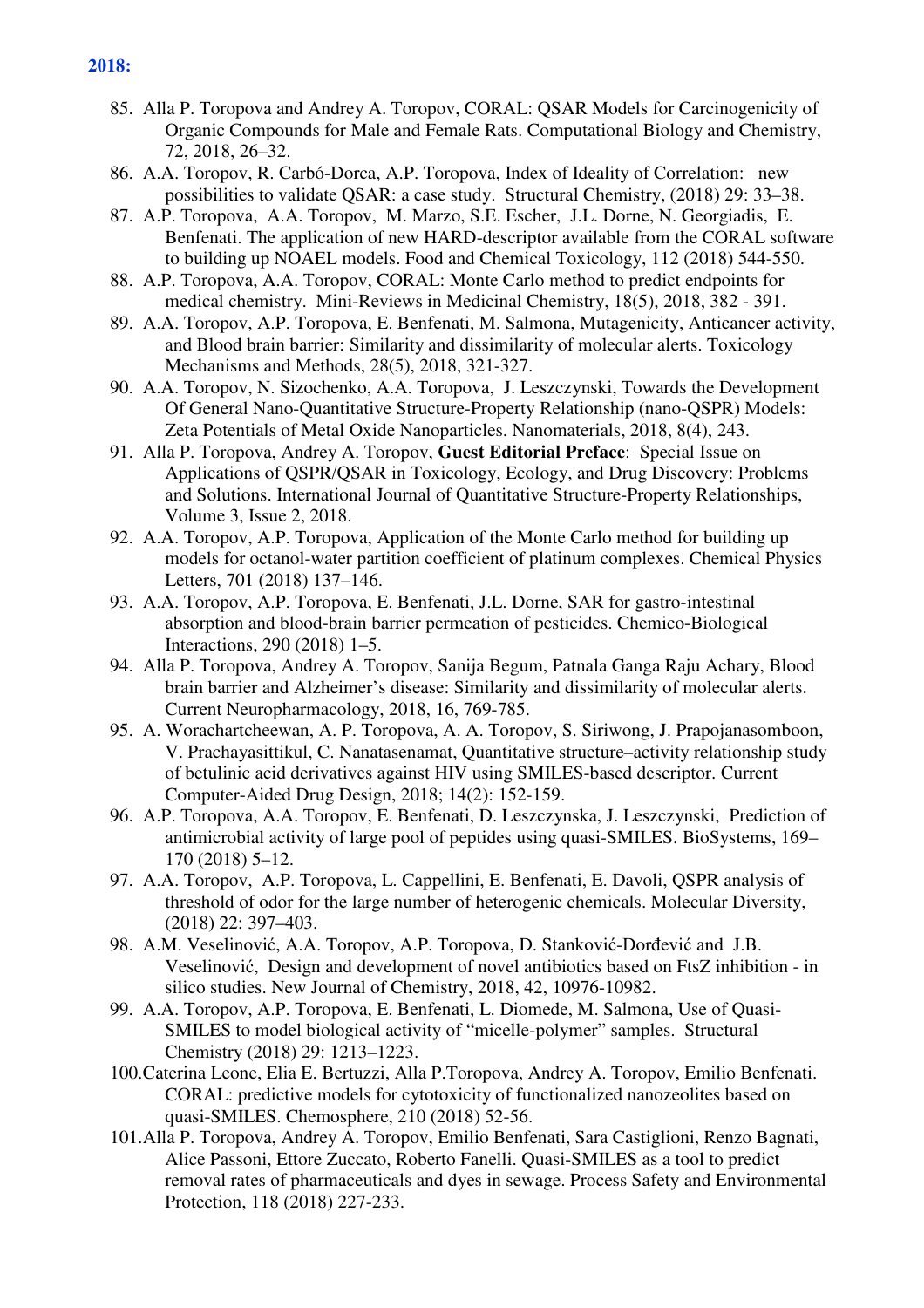- 102.Alla P. Toropova, Andrey A. Toropov, Danuta Leszczynska, Jerzy Leszczynski, The Index of Ideality of Correlation: Hierarchy of Monte Carlo models for Glass Transition Temperatures of Polymers. Journal of Polymer Research, (2018) 25: 221-227.
- 103.Alla P. Toropova, Andrey A. Toropov, Use of the Index of Ideality of Correlation to improve models of Eco-toxicity. Environmental Science and Pollution Research, (2018) 25: 31771–31775.
- 104.Sanija Begum, P. Ganga Raju Achary, Andrey A. Toropov, Alla P. Toropova, Simplified molecular-input line-entry system based quantitative structure–activity relationship (QSAR) models for Serotonin 3 (5-HT3) receptor. Indian Journal of Chemistry Section-B, 57B, 2018, 1322-1327.
- 105.Andrey A. Toropov and Alla P. Toropova, Predicting Cytotoxicity of 2-Phenylindole Derivatives Against Breast Cancer Cells Using Index of Ideality of Correlation. Anticancer Research 38: 6189-6194 (2018).
- 106.Alla Toropova; Andrey Toropov; Emilio Benfenati, Idealized correlations: prediction of solubility of fullerene in organic solvents, Published: 10 December 2018 by MDPI AG in MOL2NET 2018, International Conference on Multidisciplinary Sciences, 4th edition session WCUCW-02: West Coast University Capstone Workshop, WCU, Miami, USA, 2018 (doi: 10.3390/mol2net-04-05898)

- 107. Alla P. Toropova, Andrey A. Toropov, **Editorial**. **Special issue**: Impact of Drug Metabolism and its Relevance upon Drug Discovery, Current Drug Metabolism, 18(12) (2017) 1070.
- 108.Andrey A. Toropov, Meet Our Editorial Board Member. Current Drug Discovery Technologies, 2017, Vol. 14, No. 4, 215.
- 109.A.P. Toropova, A.A. Toropov. Nano-QSAR in cell biology: Model of cell viability as a mathematical function of available eclectic data. Journal of Theoretical Biology 416 (2017) 113–118.
- 110. A.P. Toropova, A.A. Toropov. CORAL: Binary classifications (active/inactive) for druginduced liver injury. Toxicology Letters, 268, 15 February 2017, 51–57.
- 111.Veda Prachayasittikula, Apilak Worachartcheewana, Alla P. Toropova, Andrey A. Toropov, Virapong Prachayasittikul, Chanin Nantasenamat, Large-scale classification of P -glycoprotein inhibitors using SMILES-based descriptors. SAR and QSAR in Environmental Research, 28(1), 2017, 1–16.
- 112.A.P. Toropova, A.A. Toropov, D. Leszczynska, J. Leszczynski. CORAL and Nano-QFAR: Quantitative feature – activity relationships (QFAR) for bioavailability of nanoparticles  $(ZnO, CuO, Co<sub>3</sub>O<sub>4</sub>, and TiO<sub>2</sub>)$ . Ecotoxicology and Environmental Safety, 2017; 139: 404-407.
- 113.A.P. Toropova, A.A. Toropov. The index of ideality of correlation: A criterion of predictability of QSAR models for skin permeability? Science of the Total Environment 586 (2017) 466–472.
- 114.A.M. Veselinović, D. Velimorović, B. Kaličanin, A.P. Toropova, A.A. Toropov, J.B. Veselinović. Prediction of Gas Chromatographic Retention Indices Based on Monte Carlo Method. Talanta 168 (2017) 257–262.
- 115.K. Bouhedjar, S. Manganelli, G. Gini, A. A. Toropov, A. P. Toropova, S. Ali-Mokhnache, D. Messadi, QSAR Modeling useful in Anti-Cancer Drug Discovery: Prediction of V600EBRAF-Dependent P-ERK using Monte Carlo Method. (2017) J. Med. Chem. Toxicol. 2(1): 1-6.
- 116.Alla P. Toropova, Andrey A. Toropov. Hybrid Optimal Descriptors as a Tool to Predict Skin Sensitization in accordance to OECD principles. Toxicology Letters 275 (2017) 57-66.
- 117.A.A. Toropov, A.P. Toropova, M. Beeg, M. Gobbi, M. Salmona, QSAR model for Blood-Brain Barrier Permeation. Journal of Pharmacological and Toxicological Methods 88 (2017) 7–18.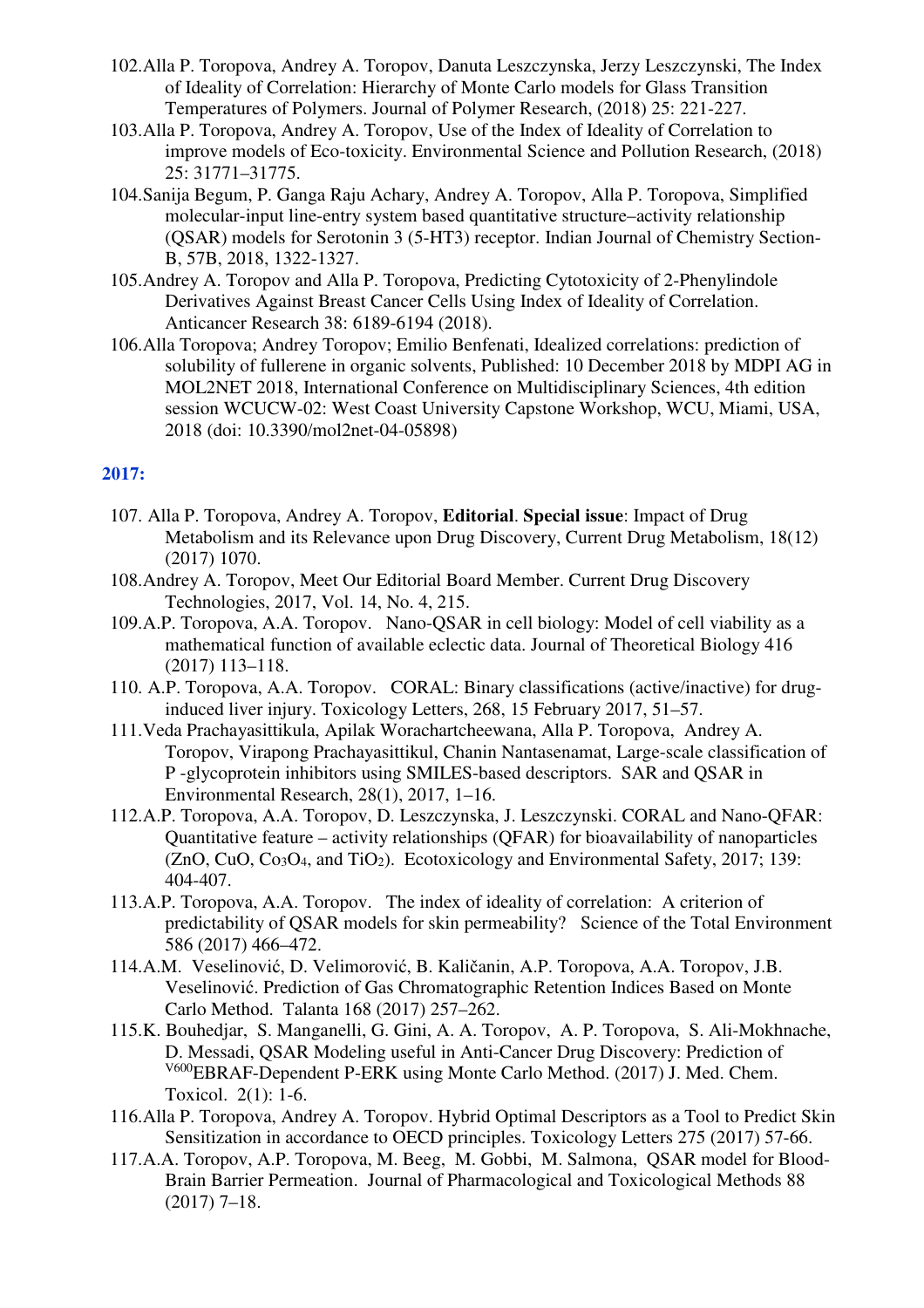- 118.Andrey A. Toropov, Alla P. Toropova. The index of ideality of correlation: a criterion of predictive potential of QSPR/QSAR models? Mutation Research - Genetic Toxicology and Environmental Mutagenesis, 819 (2017) 31–37.
- 119.A. A. Toropov, A. P. Toropova, M. Marzo, J.L. Dorne, N. Georgiadis, E. Benfenati, QSAR models for predicting acute toxicity of pesticides in rainbow trout using the CORAL software and EFSA's OpenFoodTox database. Environmental Toxicology and Pharmacology 53 (2017) 158–163.
- 120.A.A. Toropov, A.P. Toropova, F. Como, E. Benfenati. Quantitative structure–activity relationship models for bee toxicity. Toxicological & Environmental Chemistry, 99: 7-8, 2017, 1117-1128.
- 121.Benfenati E., Como F., Manzo M., Gadaleta D., Toropov A. A. and Toropova A.P., 2017. Developing innovative in silico models with EFSA's OpenFoodTox database. EFSA supporting publication 2017: EN-1206. 19 pp. doi:10.2903/sp.efsa.2017.EN-1206
- 122.A.P. Toropova, A.A. Toropov, M. Beeg, M. Gobbi, M. Salmona, Utilization of the Monte Carlo method to build up QSAR models for hemolysis and cytotoxicity of antimicrobial peptides. Current Drug Discovery Technologies, 14(4), 2017, 229-243.
- 123.K. Nesměrák, A.A. Toropov, A.P. Toropova, T. Ertan-Bolelli, I. Yildiz. QSAR of antimycobacterial activity of benzoxazoles by optimal SMILES-based descriptors. Med. Chem. Res. (2017) 26: 3203–3208.

- 124.P. Ganga Raju Achary, Sanija Begum, Alla P. Toropova, Andrey A. Toropov, A quasi-SMILES based QSPR Approach towards the prediction of adsorption energy of Ziegler - Natta catalysts for propylene polymerization. Materials Discovery, 5, August 2016, 22– 28.
- 125.Alla P. Toropova, Terry W. Schultz, Andrey A. Toropov, Building up a QSAR model for toxicity towards *Tetrahymena Pyriformis* by the Monte Carlo method: A case of benzene derivatives. Environmental Toxicology and Pharmacology, 42 (2016) 135–145.
- 126.Karel Nesměrák, Andrey A. Toropov, Alla P. Toropova, Model for electrochemical parameters for 4-(benzylsulfanyl)pyridines calculated from the molecular structure. Journal of Electroanalytical Chemistry, 766 (2016) 24–29.
- 127.S. Manganelli, C. Leone, A.A. Toropov, A.P. Toropova, E. Benfenati, QSAR model for predicting cell viability of human embryonic kidney cells exposed to SiO2 nanoparticles. Chemosphere, 144 (2016) 995-1001**.**
- 128.Alla P. Toropova, Andrey A. Toropov, Aleksandar M. Veselinović, Jovana B. Veselinović, Emilio Benfenati, Danuta Leszczynska, Jerzy Leszczynski, Nano-QSAR: Model of mutagenicity of fullerene as a mathematical function of different conditions. Ecotoxicology and Environmental Safety, 124 (2016) 32-36.
- 129.Alla P. Toropova, Andrey A. Toropov, Evolution of Optimal Descriptors: Solved, Unsolved, and Unsoluble Tasks. International Journal of Quantitative Structure-Property Relationships, 1 (2), 2016, 52-71.
- 130.Manganelli, S., Leone, C., Toropov, A.A., Toropova, A.P., Benfenati, E. QSAR model for cytotoxicity of silica nanoparticles on human embryonic kidney cells. Materials Today: Proceedings, 3(3), 2016; 847–854.
- 131.Jovana B. Veselinović, Aleksandar M. Veselinović, Alla P. Toropova, Andrey A. Toropov, The Monte Carlo technique as a tool to predict LOAEL. European Journal of Medicinal Chemistry, 116 (2016) 71-75.
- 132.Andrey A. Toropov, Alla. P. Toropova, Emilio Benfenati, Roberto Fanelli, QSAR as a random event: selecting of the molecular structure for potential anti-tuberculosis agents. Anti-Infective Agents, 2016, 14(1): 3 – 10.
- 133.Toropova, A.P., Toropov, A.A., Rallo, R., Leszczynska, D., Leszczynski, J., Nano-QSAR: Genotoxicity of multi-walled carbon nanotubes. Int. J. Environ. Res., 10(1): 59-64, Winter 2016.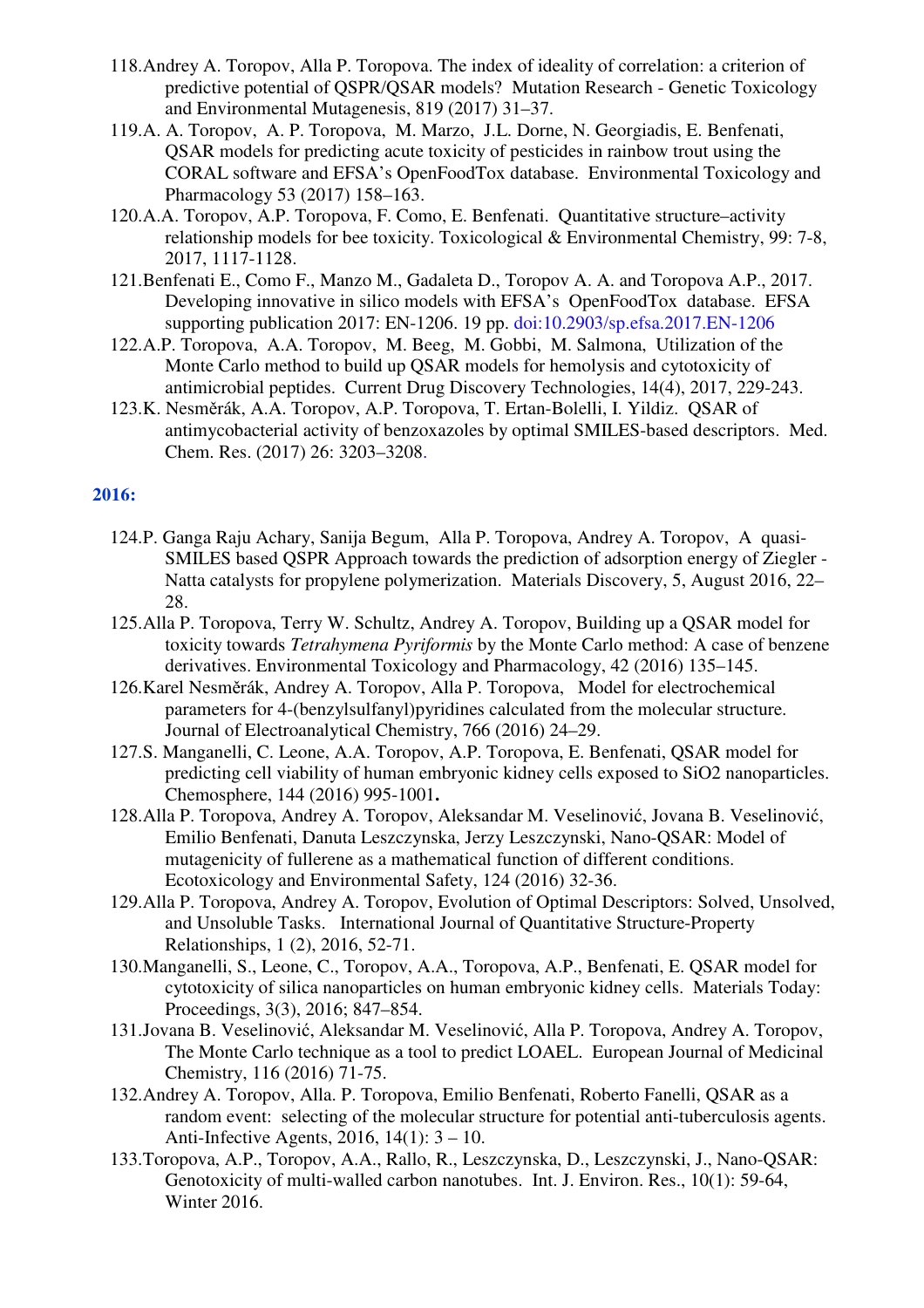- 134.M. Gobbi, M. Beeg, M. A. Toropova, A. A. Toropov, M. Salmona, Monte Carlo method for Predicting of Cardiac Toxicity: hERG blocker compounds. Toxicology Letters, 250  $(2016)$  42–46.
- 135.Andrey A. Toropov, Alla P. Toropova, Sanija Begum, P. Ganga Raju Achary, Towards predicting the solubility of  $CO<sub>2</sub>$  and  $N<sub>2</sub>$  in different polymers using a Quasi-SMILES based QSPR approach. SAR and QSAR in Environmental Research, 27(4) (2016) 293- 301.
- 136.Alla P. Toropova, Andrey A. Toropov, Serena Manganelli, Caterina Leone, Diego Baderna, Emilio Benfenati, Roberto Fanelli, Quasi-SMILES as a tool to utilize eclectic data for predicting the behavior of nanomaterials. NANOIMPACT, 1 (2016) 60–64.
- 137.Veselinović A.M., Veselinović J.B., Nikolić G.M., Toropova A.P., Toropov A.A., QSPR models for estimating retention in HPLC with the *p* solute polarity parameter based on the Monte Carlo method. Struct. Chem. (2016) 27: 821–828.
- 138.Alla P. Toropova, P.Ganga Raju Achary, Andrey A. Toropov. Quasi-SMILES for Nano- $OSAR$  prediction of toxic effect of  $Al_2O_3$  nanoparticles. Journal of Nanotoxicology and Nanomedicine, 1(1), 2016, 17-28.
- 139.Alla P. Toropova, Andrey A. Toropov. QSPR model for dispersibility of graphene in various solvents. Letters in Drug Design & Discovery, 13(6), 2016, 514-520.
- 140.Andrey A. Toropov, P. Ganga Raju Achary, Alla P. Toropova. Quasi-SMILES and nano-QFPR: The predictive model for zeta potentials of metal oxide nanoparticles. Chemical Physics Letters 660 (2016) 107–110.
- 141.A.A. Toropov, A.P. Toropova, L. Cappellini, E. Benfenati, E. Davoli, Odor Threshold prediction by means of the Monte Carlo method. Ecotoxicology and Environmental Safety 133 (2016) 390–394.
- 142.M. A. Toropova, I. Raška Jr, A.A. Toropov, M. Rašková, The utilization of the Monte Carlo technique for rational drug discovery. Combinatorial Chemistry & High Throughput Screening, 2016, 19 (8), 676-687.
- 143.A. P. Toropova, A. A. Toropov, A. M. Veselinović, J. B. Veselinović, D. Leszczynska, J. Leszczynski, Monte Carlo based QSAR models for toxicity of organic chemicals to *Daphnia magna*. Environmental Toxicology and Chemistry, 2016; Vol. 35, No. 11, pp. 2691–2697.
- 144.Alla P. Toropova, Andrey A. Toropov, Maria Raskova, Ivan Raska Jr, Improved building up a model of toxicity towards *Pimephales promelas* by the Monte Carlo method. Environmental Toxicology and Pharmacology 48 (2016) 278–285.
- 145.Andrey A. Toropov, Meet Our Editorial Board Member. Combinatorial Chemistry & High Throughput Screening, 2016, Vol. 19, No. 9, 689.
- 146.Alla P. Toropova and Andrey A. Toropov, Assessment of nano -QSPR models of organic contaminant absorption by carbon nanotubes for ecological impact studies. Materials Discovery, 4 (2016) 22–28.
- 147.Bragazzi N, Toropov AA, Toropova AP, Pechkova E, Nicolini C. 2016. Quasi-QSPR to Predict Proteins Behavior Under Various Concentrations of Drug Using Nanoconductometric Assay. NanoWorld J. 2(4): 71-77. http://dx.doi.org/10.17756/nwj.2016-000

- 148.A. P. Toropova, A.A. Toropov, R. Rallo, D. Leszczynska, J. Leszczynski. Optimal descriptor as a translator of eclectic data into prediction of cytotoxicity for metal oxide nanoparticles under different conditions. Ecotoxicology and Environmental Safety, (2015) 112, 39–45.
- 149.A. A. Toropov and A.P. Toropova. Quasi-QSAR for mutagenic potential of multi-walled carbon-nanotubes. Chemosphere (2015) 124; 40–46.
- 150.A. P. Toropova and A. A. Toropov. Mutagenicity: QSAR quasi-QSAR nano-QSAR. Mini-Reviews in Medicinal Chemistry, 2015, 15(2): 608-621.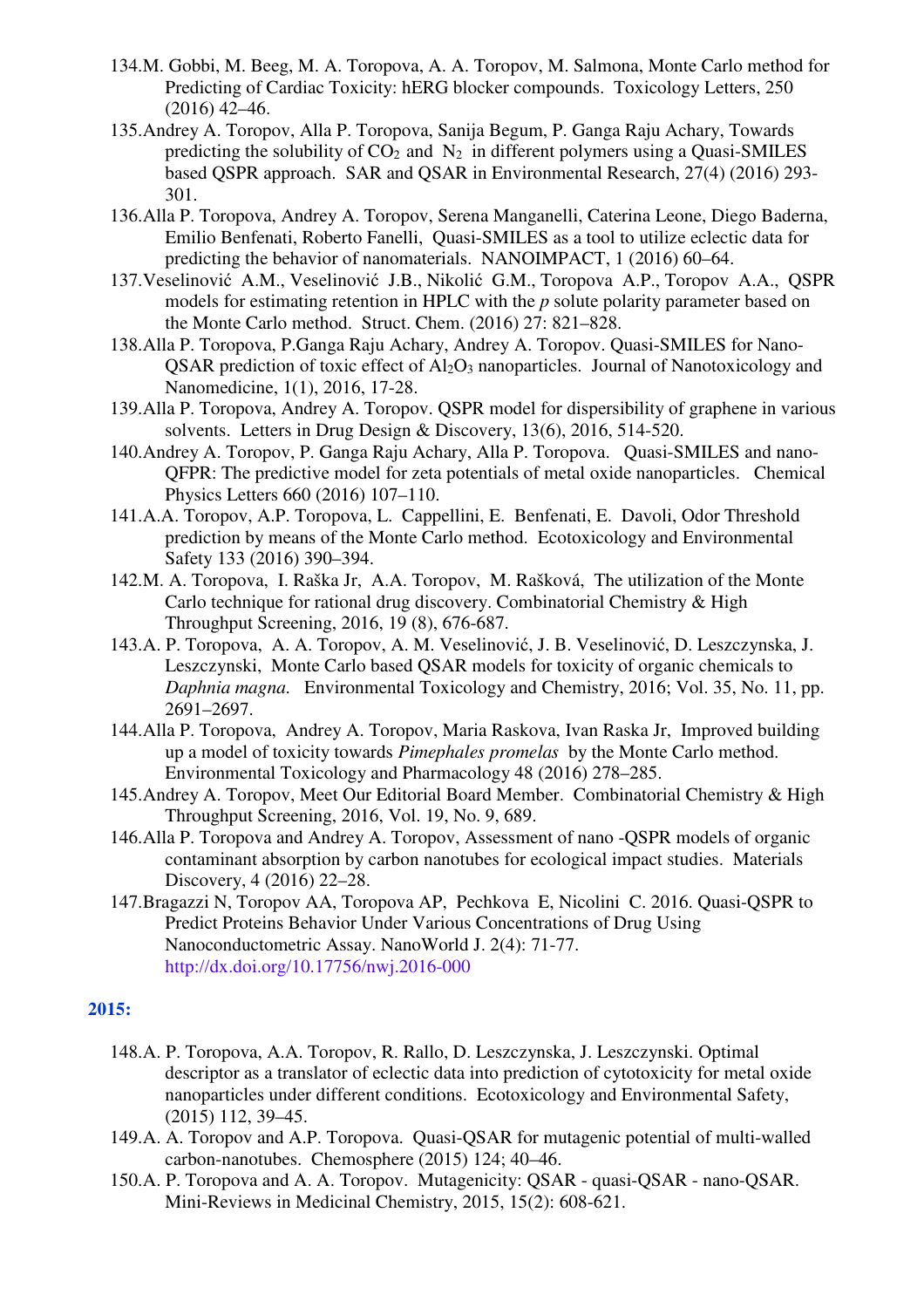- 151.Alla P. Toropova and Andrey A. Toropov, Quasi-SMILES and nano-QFAR: United model for mutagenicity of fullerene and MWCNT under different conditions. Chemosphere, 139 (2015) 18–22.
- 152.A. P. Toropova, A.A. Toropov, J. B. Veselinović, A. M. Veselinović. QSAR as a random event: a case of NOAEL. Environ. Sci. Poll. Res. (2015), 22(11), 8264-8271.
- 153.Andrey A. Toropov, Alla P. Toropova, **Editorial**. Special issue: "From Chemoinformatics to Nanoinformatics: New tools for Drug Discovery and Nanoparticles Design in Medicinal Chemistry", Current Topics in Medicinal Chemistry, 2015, 15(18): 1767.
- 154.J. B. Veselinovic´, A. A. Toropov, A.P. Toropova, G. M. Nikolic´, A. M. Veselinovic´. Monte Carlo Method-Based QSAR modeling of penicillins binding to human serum proteins. Arch. Pharm. (2015) 348(1), 62–67.
- 155.P.R. Duchowicz, S.E. Fioressi, D.E. Bacelo, L.M. Saavedra, A.P. Toropova, A.A. Toropov, QSPR Studies on Refractive Indices of Structurally Heterogeneous Polymers. Chemom. Intell. Lab. Syst., (2015) 140, 86–91
- 156.A.P. Toropova, A.A. Toropov, E. Benfenati, R. Korenstein, D. Leszczynska, J. Leszczynski. Optimal nano-descriptors as translators of eclectic data into prediction of the cell membrane damage by means of nano metal-oxides. Environ. Sci. Pollut. Res. (2015) 22; 745–757.
- 157.A. A. Toropov, J. B. Veselinovic´, A. M. Veselinovic´, F. N. Miljkovic´, A. P. Toropova, QSAR models for 1,2,4-benzotriazines as Src inhibitors based on Monte Carlo method. Med. Chem. Res. (2015) 24 (1); 283-290.
- 158.A.P. Toropova, A. A. Toropov, E. Benfenati, A quasi-QSPR modeling for the photocatalytic decolorisation rate constants and cellular viability  $(CV\%)$  of nanoparticles by CORAL. SAR and QSAR in Environmental Research. Jan 2015, 26(1); 29-40
- 159.A.P. Toropova, A. A. Toropov, E. Benfenati, D. Leszczynska , J. Leszczynski. QSAR model as a random event: A case of rat toxicity. Bioorganic & Medicinal Chemistry, 2015, 23(6), 1223-1230.
- 160.Andrey A. Toropov, Alla P. Toropova, Claudia Ileana Cappelli, Emilio Benfenati. CORAL: model for octanol /water partition coefficient. Fluid Phase Equilibria, (2015) 397, 44-49.
- 161.A.A. Toropov, A.P. Toropova, A.M. Veselinović, J.B. Veselinović, K. Nesměrák, I. Raska Jr, P.R. Duchowicz, E.A. Castro, V.O. Kudyshkin, D. Leszczynska, J. Leszczynski. The Monte Carlo method based on eclectic data as an efficient tool for predictions of endpoints for nanomaterials – two examples of application. Combinatorial Chemistry & High Throughput Screening, 2015, 18(4), 376-386.
- 162.A.M. Veselinović, J.B. Veselinović, A.A. Toropov, A.P. Toropova, G.M. Nikolić. QSAR Models for the Reactivation of Sarin Inhibited AChE by Quaternary Pyridinium Oximes Based on Monte Carlo Method. Current computer-aided drug design, 2015, 10(3), 266- 273.
- 163.H. Yilmaz, N. Novoselska, B. Rasulev, A.A. Toropov, Y. Guzel, V. Kuz'min, D. Leszczynska, J. Leszczynski. Amino substituted nitrogen heterocycle ureas as kinase insert domain containing receptor inhibitors: Performance of structure - activity relationship approaches. Journal of food and drug analysis 23 (2015) 168 - 175.
- 164.A.P. Toropova, A.A. Toropov, V.O. Kudyshkin, R. Rallo, Prediction of the Q-e parameters from structures of transfer chain agents. Journal of Polymer Research, 22 (2015) 128.
- 165.A.A. Toropov, R. Rallo, A. P. Toropova. Use of quasi-SMILES and Monte Carlo optimization to develop quantitative feature property /activity relationships (QFPR/QFAR) for nanomaterials. Current Topics in Medicinal Chemistry, 2015, 15(18) 1837-1844.
- 166.A.A. Toropov, A.P. Toropova, F. Pizzo, A. Lombardo, D. Gadaleta, E. Benfenati. CORAL: Model for No Observed Adverse Effect Level (NOAEL). Molecular Diversity, 19(3) (2015) 563-575.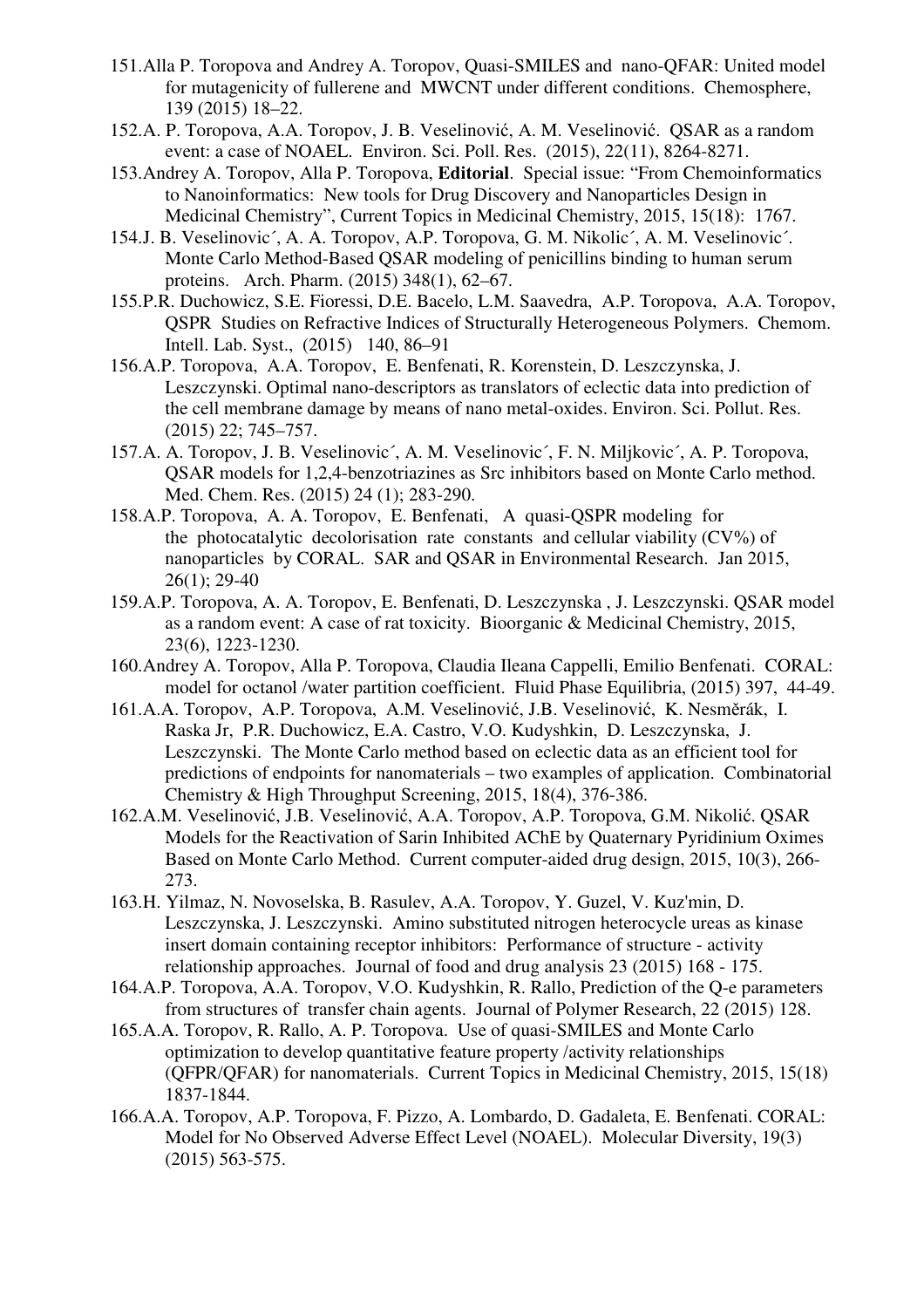- 167.M. A. Toropova, A. A. Toropov, I. Raška Jr, M. Rašková, Searching therapeutic agents for treatment of Alzheimer disease using the Monte Carlo method. Computers in Biology and Medicine, 64 (1 September 2015) 148–154.
- 168.A. P. Toropova, A.A. Toropov, and E. Benfenati, CORAL: Prediction of binding affinity and efficacy of thyroid hormone receptor ligands. Eur. J. Med. Chem., 101 (2015) 452- 461.
- 169.A. Worachartcheewan, V. Prachayasittikul, A. P. Toropova, A. A. Toropov, C. Nantasenamat, Large-scale structure-activity relationship study of hepatitis C virus NS5B polymerase inhibition using SMILES-based descriptors. Molecular Diversity, 2015; 19: 955–964.
- 170.A. M. Veselinović, J. B. Veselinović, A. A. Toropov, A. P. Toropova, G. M. Nikolić; In Silico Prediction of the *β*-Cyclodextrin Complexation Based on Monte Carlo Method. International Journal of Pharmaceutics, 2015 Aug 28; 495(1): 404-409.
- 171.Mariya A. Toropova, Aleksandar M. Veselinović, Jovana B. Veselinović, Dušica B. Stojanović, Andrey A. Toropov, QSAR modeling of the antimicrobial activity of peptides as a mathematical function of a sequence of amino acids. Computational Biology and Chemistry, 59, Part A, 2015, 126–130.
- 172.A.P. Toropova, A.A. Toropov, J.B. Veselinović, A.M. Veselinović, E. Benfenati, D. Leszczynska, J. Leszczynski. Application of the Monte Carlo method to prediction of dispersibility of graphene in various solvents. International Journal of Environmental Research. 9 (4): 1211-1216, Autumn 2015
- 173.Karel Nesměrák , Andrey A. Toropov, Alla P. Toropova, Ilkay Yildiz, Ismail Yalcin, Marketa Brozikova, Vera Klimešová, Karel Waisser, Prediction of Retention Characteristics of Heterocyclic Compounds. Analytical and Bioanalytical Chemistry, (2015) 407: 9185–9189.
- 174.Toropova, A.; Toropov, A. CORAL: The dispersion of SWNTs in different organic solvents. In Proceedings of the MOL2NET, 5–15 December 2015; Sciforum Electronic Conference Series, Vol. 1, 2015, c007; doi:10.3390/MOL2NET-1-c007 .

- 175.Toropova A.P., Toropov A. A., CORAL software: Prediction of Carcinogenicity of Drugs by means of The Monte Carlo method. European Journal of Pharmaceutical Sciences, (2014); 52: 21-25.
- 176.Toropov A. A., Toropova A. P., Raska I. Jr., Leszczynska D., Leszczynksy J., Comprehension of drug toxicity: Software and databases. Computers in Biology and Medicine, (2014); 45: 20-25.
- 177.Toropov A. A., Toropova A. P., Optimal descriptor as a translator of eclectic data into endpoint prediction: Mutagenicity of fullerene as a mathematical function of conditions. Chemosphere, (2014); 104: 262-264.
- 178.A. P. Toropova, A. A. Toropov, J. B. Veselinović, F. N. Miljković, A. M. Veselinović, QSAR models for HEPT derivates as NNRTI inhibitors based on Monte Carlo method. European Journal of Medicinal Chemistry, (2014); 77: 298–305.
- 179.J. Veselinović, A. Veselinović, A. Toropov, A. Toropova, I.Damnjanović, G. Nikolić, Monte Carlo Method Based QSAR Modeling of Coumarin Derivates as Potent HIV‐1 Integrase Inhibitors and Molecular Docking Studies of Selected 4‐phenyl Hydroxycoumarins. Scientific Journal of the Faculty of Medicine in Niš (2014); 31(2): 95-103.
- 180.Toropov A. A., Toropova A. P., Kudyshkin V. O., Leszczynska D., Leszczynksy J., Optimal descriptors as a tool to predict the thermal decomposition of polymers, Journal of Mathematical Chemistry, (2014); 52:1171–1181
- 181.Nieves C. Comelli, Erlinda V. Ortiz, Magdalena Kolacz, Alla P. Toropova, Andrey A. Toropov, Pablo R. Duchowicz, Eduardo A. Castro, Conformation - Independent QSAR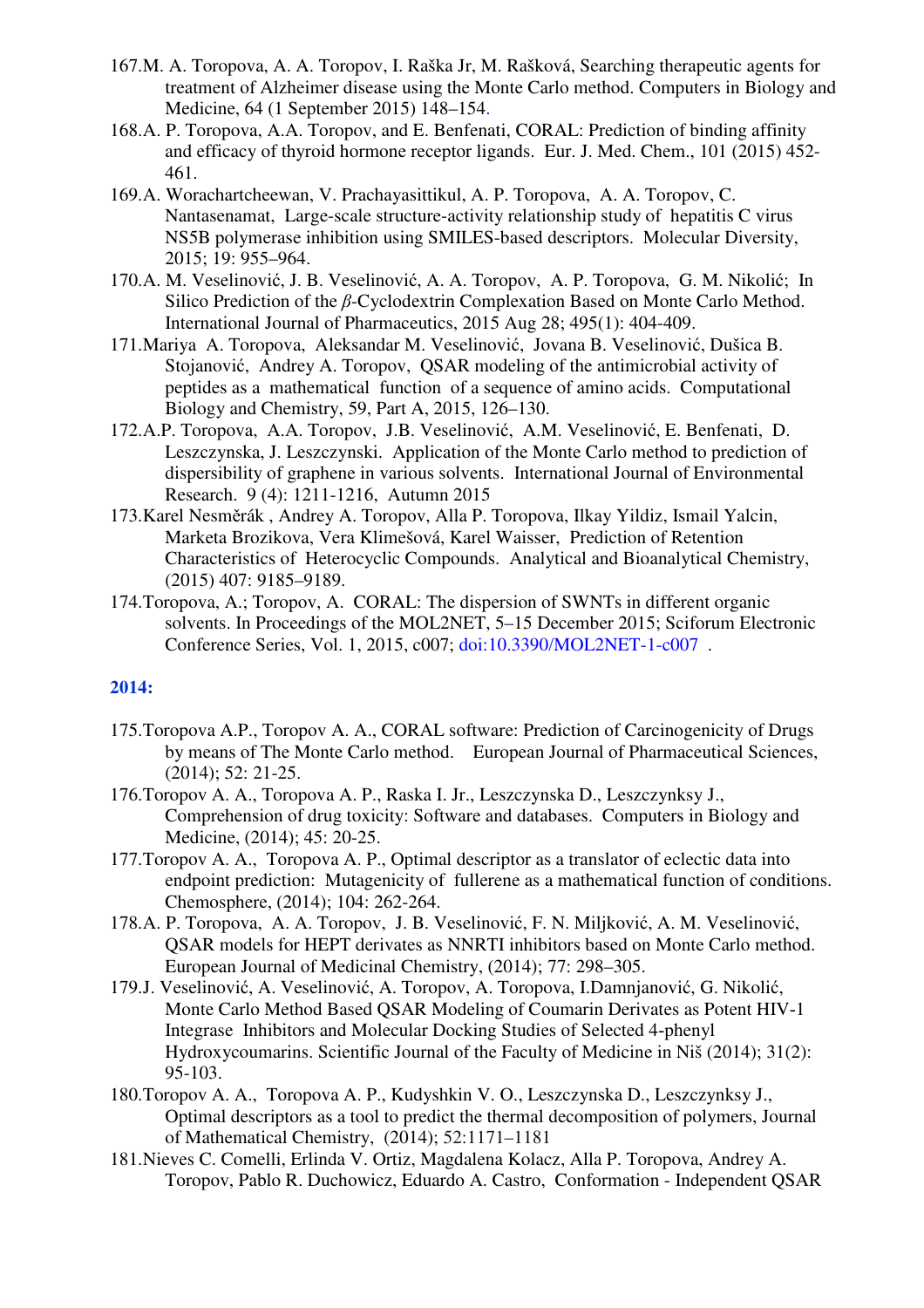on c-Src Tyrosine Kinase Inhibitors. Chemometrics and Intelligent Laboratory Systems (2014) 134: 47–52.

- 182.Vijay H. Masand, Andrey A. Toropov, Alla P. Toropova, Devidas T. Mahajan, QSAR models for anti-malarial activity of 4-aminoquinolines. Current Computer-Aided Drug Design, (2014), 10: 75-82.
- 183.Worachartcheewan A., Mandi P., Prachayasittikul V., Toropova A.P., Toropov A.A., Nantasenamat C. Large-scale QSAR study of aromatase inhibitors using SMILES-based descriptors. Chemometrics and Intelligent Laboratory Systems, (2014) 138: 120-126.
- 184.Karthick V., Toropova A.P., Toropov A.A., Ramanathan K. Discovery of potential, nontoxic influenza virus inhibitor by computational techniques. (2014) Molecular Informatics, 33 (8), pp. 559-565.
- 185.Toropova A.P., Toropov A.A., Benfenati E., Puzyn T., Leszczynska D., Leszczynksy J., Optimal descriptor as a translator of eclectic information into the prediction of membrane damage: the case of a group of  $ZnO$  and  $TiO<sub>2</sub>$  nanoparticles. Ecotoxicology and Environmental Safety (2014) 108: 203–209.
- 186.Nesměrák K., Toropov A.A, Toropova A.P. SMILES-based quantitative structure-retention relationships for RP-HPLC of 1-phenyl-5-benzylsulfanyltetrazoles. Structural Chemistry, (2014); 25: 311–317.
- 187.Gissi A., Toropov A.A., Toropova A.P., Nicolotti O., Carotti A., Benfenati E. Building up QSAR model for toxicity of psychotropic drugs by the Monte Carlo method. Structural Chemistry (2014); 25: 1067-1073.
- 188.M.A. Turabekova, B.F. Rasulev, F.N. Dzhakhangirov, A.A. Toropov, D. Leszczynska, J. Leszczynski. Aconitum and Delphinium Diterpenoid Alkaloids of Local Anesthetic Activity: Comparative QSAR Analysis Based on GA-MLRA/PLS and Optimal Descriptors Approach. Journal of Environmental Science and Health, Part C, (2014); 32: 213–238.
- 189.Toropova A.P., Toropov A.A., Benfenati E., Korenstein R. QSAR model for cytotoxicity of SiO2 nanoparticles on human lung fibroblasts. (2014) Journal of Nanoparticle Research 16: 2282.

- 190.Toropov A.A., Toropova A.P., Raska I. Jr., Benfenati E., Gini G. Development of QSAR models for predicting anti-HIV-1 activity using the Monte Carlo method. Central European Journal Chemistry 2013 ; 11 : 371-380
- 191.Toropov A.A., Toropova A.P., Benfenati E., Gini G., Leszczynska D., Leszczynksy J. CORAL: QSPR model of water solubility based on local and global SMILES attributes. Chemosphere 2013 ; 90 : 877-880
- 192.Veselinović A.M., Milosavljević J.B., Toropov A.A., Nikolić G.M. SMILES-based QSAR model for arylpiperazines as high-affinity 5-HT1A receptor ligands using CORAL. Eur. J. Pharm. Sci. 2013 ; 48 : 532-541
- 193.Veselinović A.M., Milosavljević J.B., Toropov A.A., Nikolić G.M. SMILES-Based QSAR models for the calcium channel-antagonistic effect of 1, 4-dihydropyridines. Archiv der Pharmazie 2013; 346(2): 134-139.
- 194.Toropov A.A., Toropova A.P., Benfenati E., Gini G., Leszczynska D., Leszczynksy J., De Nucci G. QSAR models for inhibitors of physiological impact of *Escherichia coli* that leads to diarrhea. Biochem. Biophys. Res. Commun. 2013; 432: 214-225.
- 195.Toropova A.P., Toropov A.A., Martyanov S.E., Benfenati E., Gini G., Leszczynska D., Leszczynksy J. CORAL: Monte Carlo method as a tool for the prediction of the bioconcentration factor of industrial pollutants. Mol. Inform. 2013; 32: 145-154.
- 196.Toropov A.A., Toropova A.P., Puzyn T., Benfenati E., Gini G., Leszczynska D., Leszczynksy J. QSAR as a random event: Models for nanoparticles uptake in PaCa2 cancer cells. Chemosphere 2013; 92: 31–37.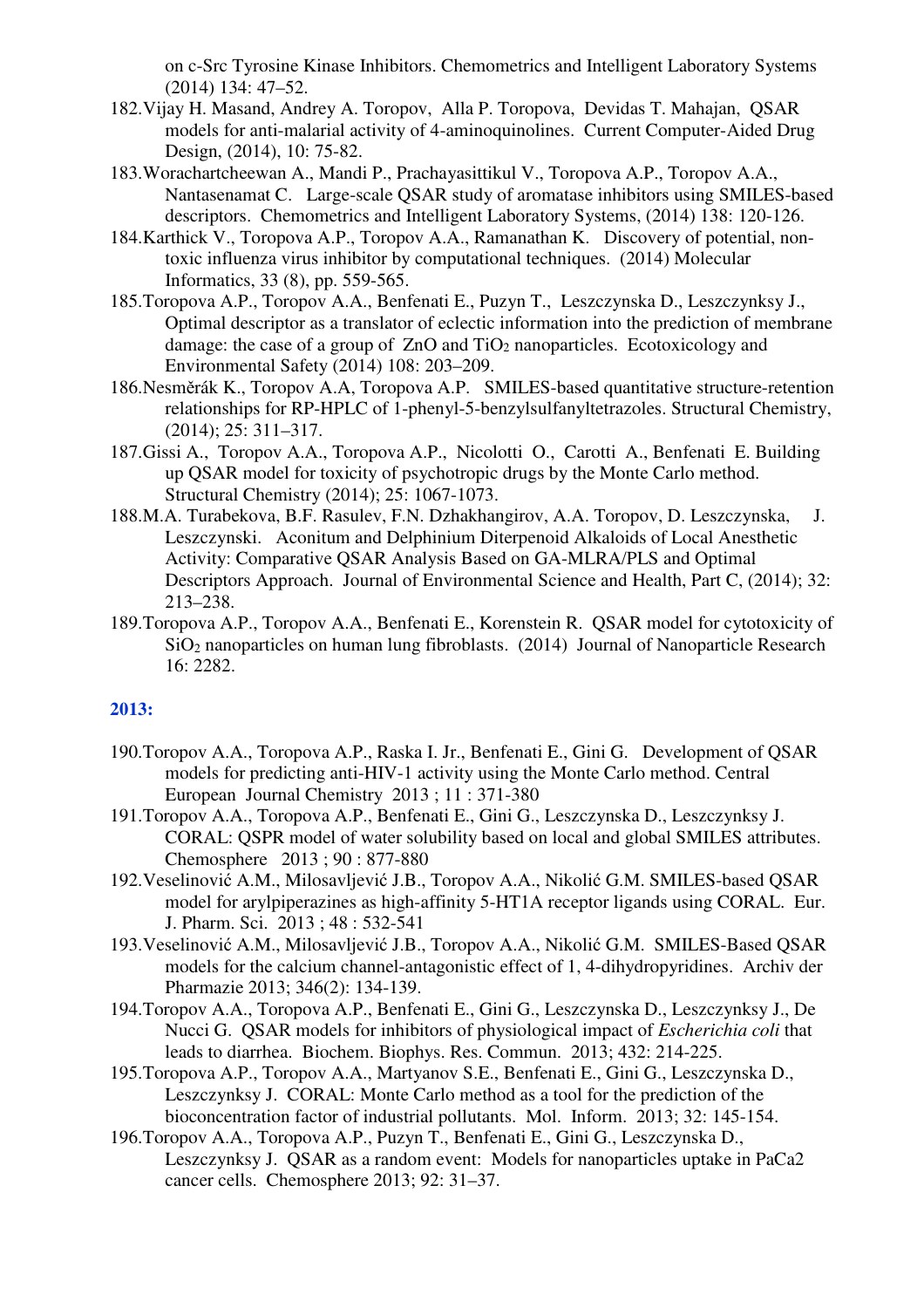- 197.Toropov A.A., Toropova A.P., Benfenati E., Gini G., OCWLGI Descriptors: Theory and Praxis, Current Computer-Aided Drug Design 2013; 9: 226-232.
- 198.A.P. Toropova, A.A. Toropov, E. Benfenati, G.Gini, D. Leszczynska, J. Leszczynski, CORAL: QSPRs of enthalpies of formation of organometallic compounds, J. Math. Chem. 2013; 51: 1684-1693.
- 199. Nesměrák K., Toropov A.A, Toropova A.P., Kohoutova P., Waisser K. SMILES-based quantitative structure-property relationships for half-wave potential of Nbenzylsalicylthioamides. European Journal of Medicinal Chemistry, 2013, 67: 111-114.
- 200.A.P. Toropova, A.A. Toropov, T. Puzyn, E. Benfenati, D. Leszczynska, J. Leszczynski, Optimal descriptor as a translator of eclectic information into the prediction of thermal conductivity of Micro-Electro-Mechanical Systems. J. Math. Chem. 2013; 51: 2230- 2237.
- 201. A. Roncaglioni, A.A. Toropov, A.P. Toropova, E. Benfenati In silico methods to predict drug toxicity. Current Opinion in Pharmacology. 2013; 13: 802–806.
- 202.A.P. Toropova, A.A. Toropov, Optimal descriptor as a translator of eclectic information into the prediction of membrane damage by means of various  $TiO<sub>2</sub>$  nanoparticles. Chemosphere. 2013; 93: 2650–2655.
- 203.A.A. Toropov, A P. Toropova , E. Benfenati, G. Gini, R. Fanelli The definition of the molecular structure for potential anti-malaria agents by the Monte Carlo method. Struct. Chem. 2013; 24: 1369–1381.

- 204.Toropova A.P., Toropov A.A., Rasulev B., Benfenati E., Gini G., Leszczynska D., Leszczynksy J., QSAR models for ACE-inhibitor activity of tri-peptides based on representation of the molecular structure by a graph of atomic orbitals and SMILES. Structural Chemistry 23 (2012) 1873-1878.
- 205.Toropov A.A., Toropova A.P., Benfenati E., Gini G., Leszczynska D., Leszczynksy J. CORAL: Classification model for predictions of anti-sarcoma activity. Curr Top Med Chem. 12 (2012) 2741-2744.
- 206.Toropov A.A., Toropova A.P., Raska I. Jr., Benfenati E., Gini G., QSAR modeling of endpoints for peptides which is based on representation of the molecular structure by a sequence of amino acids. Structural Chemistry 23 (2012) 1891-1904.
- 207.Toropova A.P., Toropov A.A., Benfenati E., Gini G., Leszczynska D., Leszczynksy J. CORAL: Models of toxicity of binary mixtures. Chemometrics Intelligent Laboratory System 119 (2012) 39-43.
- 208. A.A. Toropov, A.P. Toropova, B.F. Rasulev, E. Benfenati, G. Gini, D. Leszczynska, J. Leszczynski, CORAL: Binary Classifications (Active/Inactive) for Liver-Related Adverse Effects of Drugs. Current Drug Safety 7 (2012) 257-261.
- 209. A.A. Toropov, A.P. Toropova, E. Benfenati, G. Gini, D. Leszczynska, J.Leszczynski, Calculation of molecular features with apparent impact on both activity of mutagens and activity of anticancer agents. Anti-Cancer Agents in Med. Chem. 12 (2012) 807-817.
- 210. A.A. Toropov, A.P. Toropova, E. Benfenati, G. Gini, T. Puzyn, D. Leszczynska, J. Leszczynski, Novel application of the CORAL software to model cytotoxicity of metal oxide nanoparticles to bacteria *Escherichia coli*. Chemosphere 89 (2012) 1098–1102.
- 211. A.P. Toropova, A.A. Toropov, E. Benfenati, G. Gini, D. Leszczynska, J. Leszczynski, Coral: Quantitative model for estimating bioconcentration factor of organic compounds. Chemometr. Intell. Lab. 118 (2012) 70-73.
- 212. A.A. Toropov, A.P. Toropova, B.F. Rasulev, E. Benfenati, G. Gini, D. Leszczynska, J. Leszczynski, Coral: QSPR Modeling of Rate Constants of Reactions Between Organic Aromatic Pollutants and Hydroxyl Radical, J. Comput. Chem. 33 (2012) 1902-1906.
- 213. A.A. Toropov, K. Nesmerak, SMILES-based QSPR model for half-wave potentials of 1 phenyl-5-benzyl-sulfanyltetrazoles using CORAL, Chemical Physics Letters, 539-540 (2012) 204-208.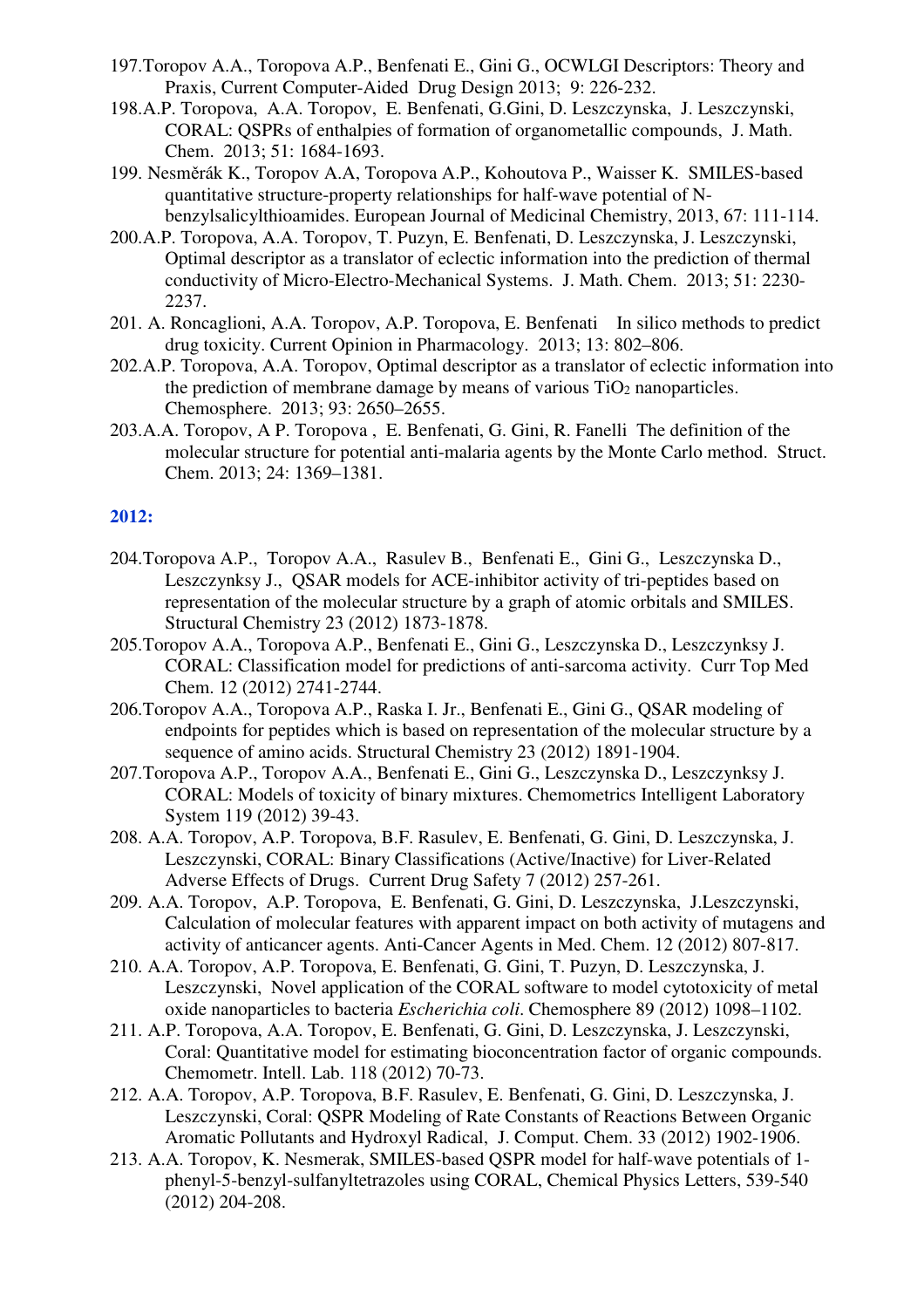- 214. A.A. Toropov, A.P. Toropova, A. Lombardo, A. Roncaglioni, N. De Brita, G. Stella, E. Benfenati, CORAL: the prediction of biodegradation of organic compounds with optimal SMILES-based descriptors, Cent. Eur. J. Chem. 10(2012) 1042-1048.
- 215. A.P. Toropova, A. A. Toropov, E. Benfenati, G. Gini, D. Leszczynska, J. Leszczynski, The average numbers of outliers over groups of various splits into training and test sets: A criterion of the reliability of a QSPR? A case of water solubility, Chemical Physics Letters 542 (2012) 134-137.
- 216. A.P. Toropova, A.A. Toropov, A.Lombardo, A. Roncaglioni, E. Benfenati, G.Gini, CORAL: QSAR model for acute toxicity in Fathead Minnow (*Pimephales promelas*) J. Comput. Chem. 33 (2012) 1218-1223.
- 217. A.P. Toropova, A.A. Toropov, S.E. Martyanov, E. Benfenati, G. Gini, D. Leszczynska, J. Leszczynski CORAL: QSAR modeling of toxicity of organic chemicals towards *Daphnia magna*, Chemometr. Intell. Lab. 110 (2012) 177-181.
- 218.Toropova AP, Toropov AA, Benfenati E, Gini G, QSAR models for toxicity of organic substances to *Daphnia magna* built up by using the CORAL freeware. Chem. Biol. Drug. Des. (2012) 79: 332-338.
- 219. Toropov AA, Toropova AP, Martyanov SE, Benfenati E, Gini G, Leszczynska D, Leszczynksy J., CORAL: Predictions of rate constants of hydroxyl radical reaction using representation of the molecular structure obtained by combination of SMILES and Graph approaches. Chemometrics Intelligent Laboratory System ( 2012) 112 : 65-70
- 220. Toropov AA, Toropova AP, Gonella Diaza R, Benfenati E, Gini G, SMILES-based optimal descriptors: QSAR modeling of estrogen receptor binding affinity by correlation balance. Structural Chemistry (2012) 23: 529-544.

- 221. A.A. Toropov, A.P. Toropova, E. Benfenati, G. Gini, D. Leszczynska, J. Leszczynski, SMILES-based QSAR approaches for carcinogenicity and anticancer activity: Comparison of correlation weights for identical SMILES attributes. Anti-cancer. Agents. Med. Chem. 11 (2011) 974-982.
- 222. Petrova T., Rasulev B.F., Toropov A.A., Leszczynska D., Leszczynski J. Improved model for fullerene C 60 solubility in organic solvents based on quantum-chemical and topological descriptors (2011) Journal of Nanoparticle Research, 13 (8), pp. 3235-3247.
- 223. A.A. Toropov, A.P. Toropova, S.E. Martyanov, E. Benfenati, G. Gini, D. Leszczynska, J. Leszczynski Comparison of SMILES and molecular graphs as the representation of the molecular structure for QSAR analysis for mutagenic potential of polyaromatic amines. Chemometr. Intell. Lab. 109 (2011) 94-100
- 224. Puzyn, T., Rasulev, B., Gajewicz, A., Hu, X., Dasari, T.P., Michalkova, A., Hwang, H.-M., Toropov, A., Leszczynska, D., Leszczynski, J. Using nano-QSAR to predict the cytotoxicity of metal oxide nanoparticles. Nat. Nanotechnol., 6 (2011) 175-178.
- 225. A.P.Toropova, A.A. Toropov, E. Benfenati, G. Gini, D. Leszczynska, J. Leszczynski, QSAR modeling of anxiolytic activity taking into account the presence of keto- and enoltautomers by balance of correlations with ideal slopes. Cent. Eur. J. Chem. 9(5) (2011) 846-854.
- 226. A.P. Toropova, A.A. Toropov, E. Benfenati, G. Gini, D. Leszczynska, J. Leszczynski, CORAL: Quantitative Structure–Activity Relationship Models for Estimating Toxicity of Organic Compounds in Rats, J. Comput. Chem. 32(2011) 2727-2733.
- 227. A.P. Toropova, A.A. Toropova, E. Benfenati, G. Gini QSAR modelling toxicity toward rats of inorganic substances by means of CORAL. Cent. Eur. J. Chem. 9(1) (2011) 75-85.
- 228. Toropova A.P., Toropov A.A., Benfenati E., Gini G., Leszczynska D., Leszczynski J. CORAL: QSPR models for solubility of  $[C_{60}]$  and  $[C_{70}]$  fullerene derivatives. Mol. Divers 105 (2011) 249-256.
- 229. A.P. Toropova, A.A. Toropov, R. Gonella Diaza, E. Benfenati, G. Gini, Analysis of the coevolutions of correlations as a tool for QSAR-modeling carcinogenicity: an unexpected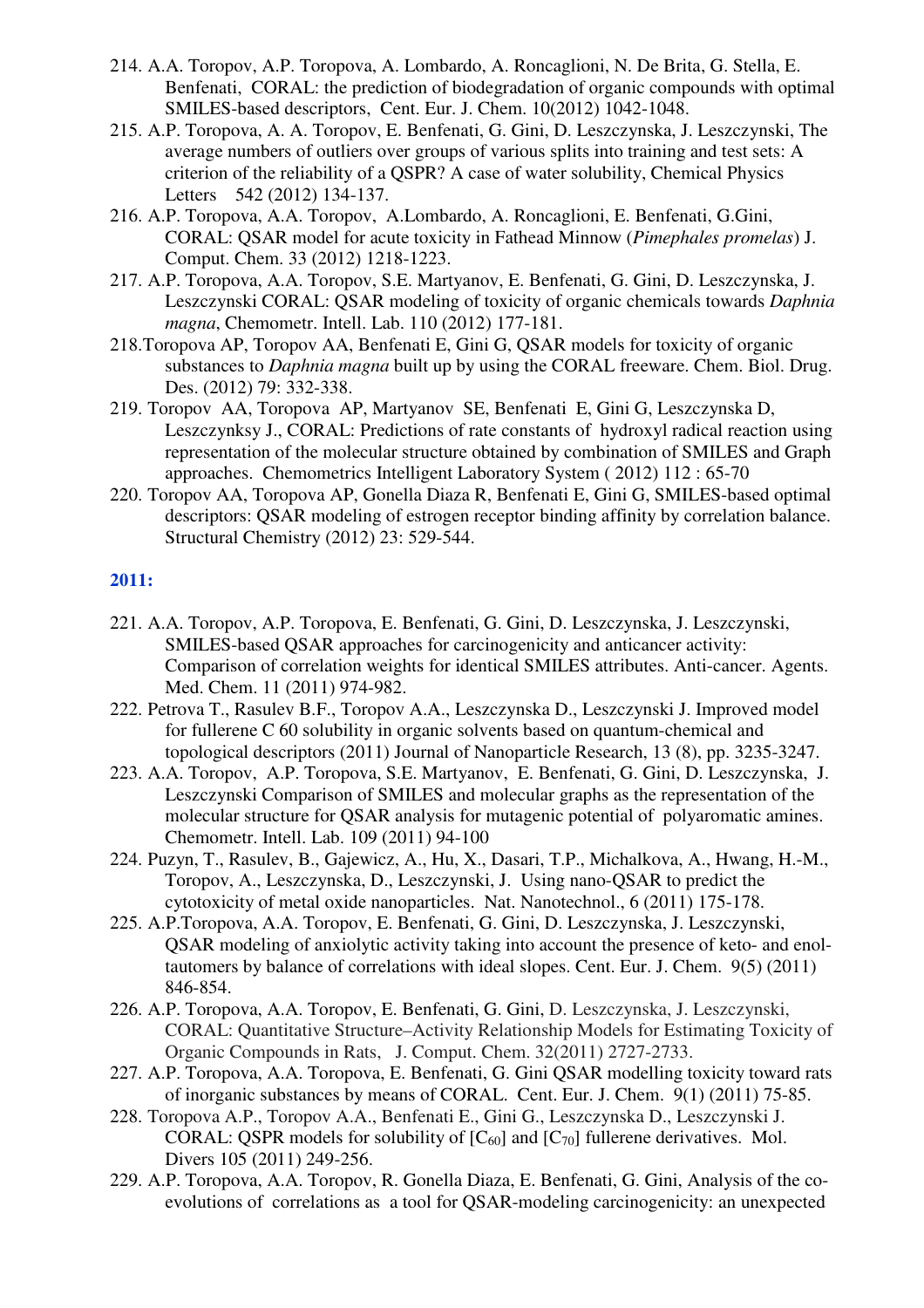good prediction based on a model that seems untrustworthy. Cent. Eur. J. Chem 9(2011) 165-174.

- 230. A.P. Toropova, A.A. Toropov, E. Benfenati, G. Gini, Co-evolutions of correlations for QSAR of toxicity of organometallic and inorganic substances: an unexpected good prediction based on a model that seems untrustworthy. Chemometr. Intell. Lab. 105 (2011) 215-219
- 231. A.A. Toropov, A.P. Toropova, A. Lombardo, A. Roncaglioni, E. Benfenati, G. Gini, CORAL: building up the model for bioconcentration factor and defining it's applicability domain. Eur. J. Med. Chem. 46 (2011) 1400-1403.
- 232. A.P. Toropova, A,A. Toropov, E. Benfenati, G. Gini, Simplified Molecular Input-Line Entry System and International Chemical Identifier in the QSAR Analysis of Styrylquinoline Derivatives as HIV-1 Integrase Inhibitors, Chem. Biol. Drug Des. 77 (2011) 343-360.
- 233. E. Benfenati, A.A. Toropov, A.P. Toropova, A. Manganaro, R. Gonella Diaza, CORAL software: QSAR for anticancer Agents. Chem. Biol. Drug Des. 77 (2011) 471-476.

#### **2010:**

- 234. A.A. Toropov, A.P. Toropova and E. Benfenati, QSAR modelling of the toxicity to *Tetrahymena pyriformis* by balance of correlations. Mol. Divers. 14 (2010) 821-827.
- 235. A.A. Toropov, A.P. Toropova and E. Benfenati, QSPR modeling of normal boiling points and octanol/water partition coefficient for acyclic and cyclic hydrocarbons using SMILES based optimal descriptors. Cent. Eur. J. Chem. 8 (2010)1047-1052.
- 236. A. P. Toropova, A.A. Toropov, E. Benfenati, D. Leszczynska, J. Leszczynski, QSAR modeling of measured binding affinity for fullerene-based HIV-1 PR inhibitors by CORAL. J.Math. Chem. 47 (2010) 959-987.
- 237. Toropov A.A., Toropova A.P., Benfenati E., Leszczynska D., Leszczynski J. SMILES-Based Optimal Descriptors: QSAR Analysis of Fullerene-Based HIV-1 PR Inhibitors by Means of Balance of Correlations. J. Comput. Chem. 31(2010) 381-392.
- 238. Toropov A.A., Toropova A.P., Benfenati E., Leszczynska D., Leszczynski J. InChI-based optimal descriptors: QSAR analysis of fullerene [C60]-based HIV-1 PR inhibitors by correlation balance. European Journal of Medicinal Chemistry 45 (2010) 1387–1394.
- 239. A.A. Toropov, A. P. Toropova, I. Raska , E. Benfenati, QSPR modeling of octanol/water partition coefficient of antineoplastic agents by balance of correlations. European Journal of Medicinal Chemistry 45 (2010) 1639–1647.
- 240. Toropov A.A., Toropova A.P., Benfenati E. QSAR-modeling of toxicity of organometallic compounds by means of the balance of correlations for InChI-based optimal descriptors. Mol. Divers. 14 (2010)183-192.
- 241. A. A. Toropov, A. P. Toropova, E. Benfenati, D. Leszczynska, J. Leszczynski, QSAR analysis of 1,4-dihydro-4-oxo-1-(2-thiazolyl)- 1,8-naphthyridines exhibiting anticancer activity by optimal SMILES-based descriptors. J. Math. Chem. 47 (2010) 647–666.
- 242. A. A. Toropov, A.P. Toropova, E.Benfenati, D. Leszczynska, J.Leszczynski, Use of the international chemical identifier for constructing QSPR-model of normal boiling points of acyclic carbonyl substances. J. Math. Chem. 47 (2010) 355–369.
- 243. A.A. Toropov, A.P. Toropova, E. Benfenati, SMILES-based optimal descriptors: QSAR modelling of carcinogenicity by balance of correlations with ideal slopes. Eur. J. Med. Chem. 45 (2010)3581-3587.
- 244. A. P. Toropova, A.A. Toropov, A. Lombardo, A. Roncaglioni, E. Benfenati, G. Gini, A new model for bioconcentration factor based on SMILES and Indices of presence of atoms. Eur. J. Med. Chem. 45 (2010) 4399-4402.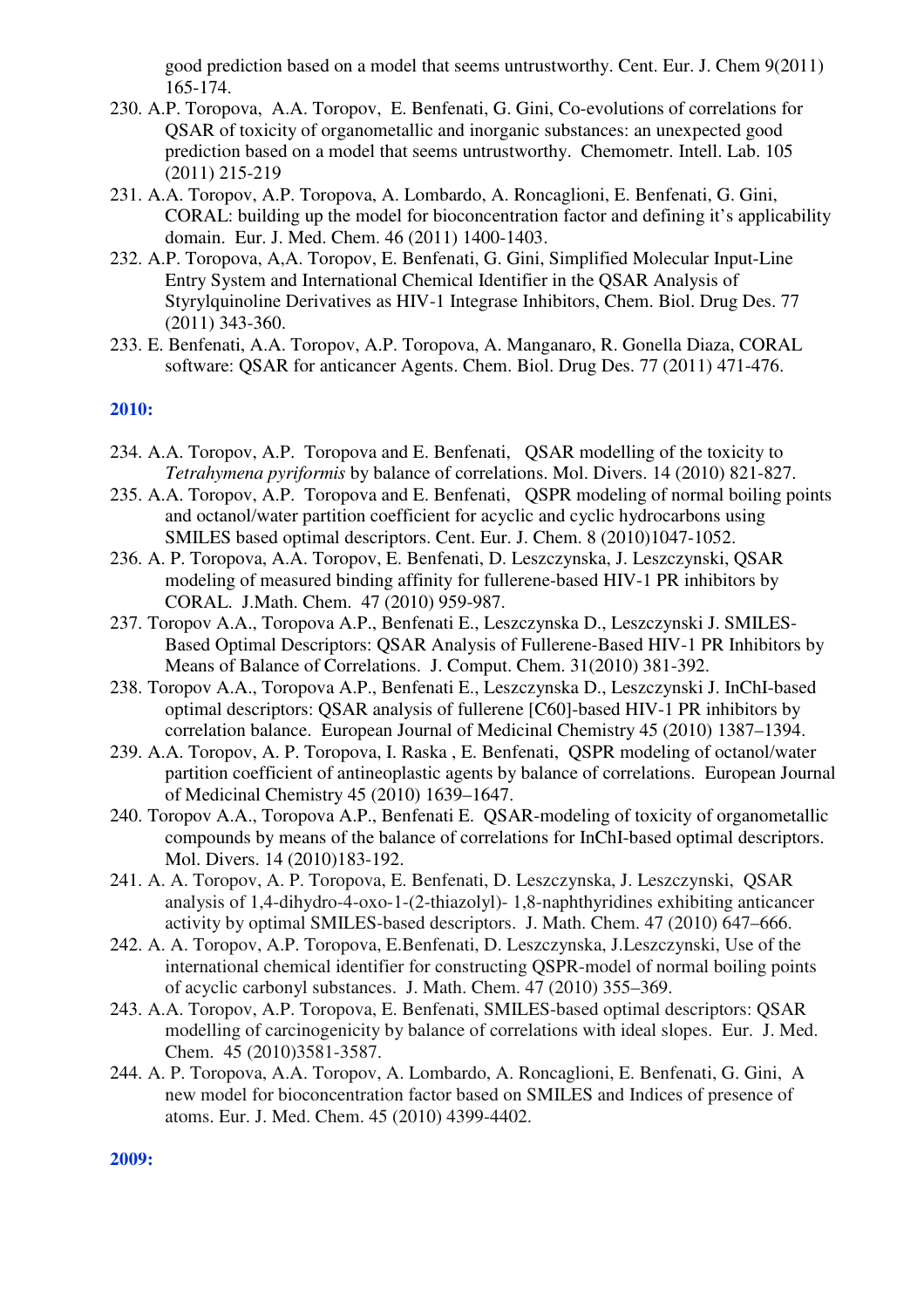- 245. Toropov A.A., Toropova A.P., Benfenati E. QSPR modeling of octanol water partition coefficient of platinum complexes by InChI-based optimal descriptors . J. Math. Chem. 46(2009) 1060-1073.
- 246. Toropov A.A., Toropova A.P., Benfenati E., Manganaro, A., QSPR modelling of enthalpies of formation for organometallic compounds by SMART-based optimal descriptors. J. Comput. Chem. 30 (2009) 2576-2582
- 247. Toropov A.A., Toropova A.P., Benfenati E. Leszczynska D., Leszczynski J., Additive InChI-based optimal descriptors: QSPR modeling of fullerene C60 solubility in organic solvents. J. Math. Chem. 46(2009) 1232-1251.
- 248. Toropov, A.A., Toropova, A.P., Benfenati, E., Manganaro, A., QSAR modelling of carcinogenicity by balance of correlations. Molecular Diversity, 13(2009) 367-373
- 249. Toropov A.A., Toropova A.P., Benfenati E. QSPR modeling bioconcentration factor (BCF) by balance of correlations. (2009) European Journal of Medicinal Chemistry, 44 (6), pp. 2544-2551.
- 250. Toropov A. A.; Toropova A. P.; Benfenati E., Additive SMILES-Based Carcinogenicity Models: Probabilistic Principles in the Search for Robust Predictions. Int. J. Mol. Sci. 2009, 10, 3106-3127.
- 251. Toropov A.A., Toropova A.P., Benfenati E., Simplified molecular input line entry systembased optimal descriptors: Quantitative structure-activity relationship modeling mutagenicity of nitrated polycyclic aromatic hydrocarbons. (2009) Chemical Biology and Drug Design, 73 (5), pp. 515-525.
- 252. Eduardo A. Castro, Alla P. Toropova, Andrey A. Toropov and Runet Z. Akhmerov. SMILES-Based QSPR Models of Ionic Lattice Energies. International Journal of Chemical Modeling (Int. J. Chem. Mod) 2 (2009)
- 253. Toropov A.A., Toropova A.P., Benfenati E. QSPR modelling of the octanol/water partition coefficient of organometallic substances by optimal SMILES-based descriptors. (2009) Central European Journal of Chemistry, 7 (4), pp. 846-856
- 254. Toropov A.A., Toropova A.P., Benfenati E. Erratum: QSAR Modelling for Mutagenic Potency of Heteroaromatic Amines by Optimal SMILES-based Descriptors (Chemical Biology and Drug Design (2009) 73 (301-312)) (2009) Chemical Biology and Drug Design, 73 (4), p. 482.
- 255. Toropov A.A., Toropova A.P., Benfenati E. QSAR modelling for mutagenic potency of heteroaromatic amines by optimal SMILES-based descriptors. (2009) Chemical Biology and Drug Design, 73 (3), pp. 301-312.
- 256. E. A. Castro, A. A. Toropov, A. P. Toropova and R. Z. Akhmerov, Optimal descriptors based on extended connectivity and codes of cycles: QSPR of hydrocarbon normal boiling points. (2009) Kragujevac J. Sci. 31, 33-43.

- 257.Toropov A.A., Toropova A.P., Benfenati E. QSPR modeling for enthalpies of formation of organometallic compounds by means of SMILES-based optimal descriptors. (2008) Chemical Physics Letters, 461 (4-6), pp. 343-347.
- 258.Toropov A.A., Rasulev B.F., Leszczynski J., QSAR modeling of acute toxicity by balance of correlations. (2008) Bioorganic and Medicinal Chemistry, 16 (11), pp. 5999-6008.
- 259.Toropov A.A., Rasulev B.F., Leszczynska D., Leszczynski J. Multiplicative SMILES-based optimal descriptors: QSPR modeling of fullerene C60 solubility in organic solvents. (2008) Chemical Physics Letters, 457 (4-6), pp. 332-336.
- 260.Rasulev B.F., Toropov A.A., Hamme II A.T., Leszczynski J., Multiple linear regression analysis and optimal descriptors: Predicting the cholesteryl ester transfer protein inhibition activity. (2008) QSAR and Combinatorial Science, 27 (5), pp. 595-606.
- 261.Toropov A.A., Benfenati E., Additive SMILES-based optimal descriptors in QSAR modelling bee toxicity: Using rare SMILES attributes to define the applicability domain. (2008) Bioorganic and Medicinal Chemistry, 16 (9), pp. 4801-4809.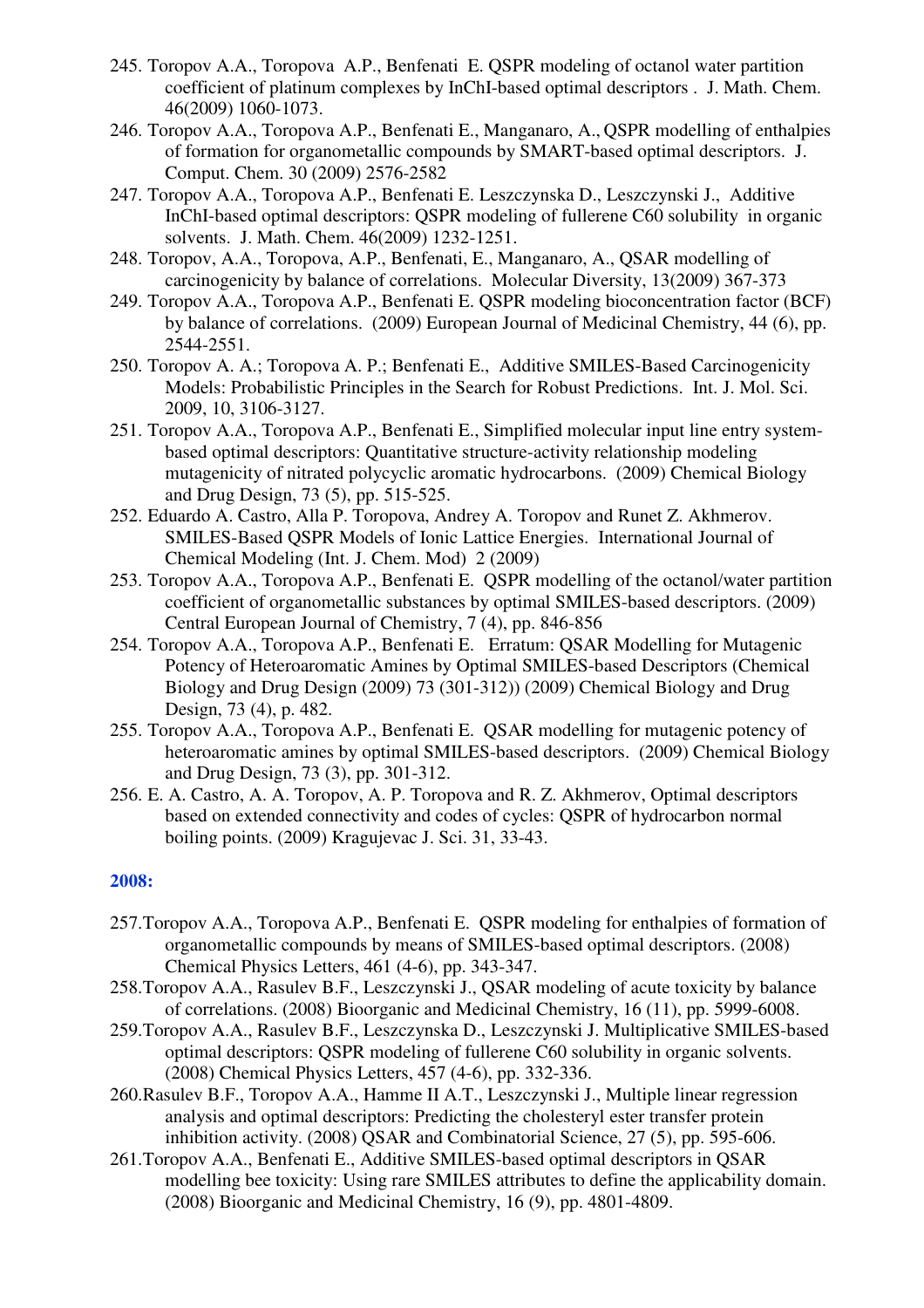- 262.Toropov A.A., Toropova A.P., Raska Jr. I., QSPR modeling of octanol/water partition coefficient for vitamins by optimal descriptors calculated with SMILES. (2008) European Journal of Medicinal Chemistry, 43 (4), pp. 714-740.
- 263.A.P. Toropova, A. A. Toropov and I. Gutman, QSPR modelling of water solubility of minerals by optimal descriptors calculated with smiles. (2008) Kragujevac J. Sci. 30, 65-72.

- 264.Toropov A.A., Leszczynska D., Leszczynski J. Predicting thermal conductivity of nanomaterials by correlation weighting technological attributes codes. (2007) Materials Letters, 61 (26), pp. 4777-4780.
- 265.Toropov A.A., Rasulev B.F., Leszczynska D., Leszczynski J. Additive SMILES based optimal descriptors: QSPR modeling of fullerene C60 solubility in organic solvents. (2007) Chemical Physics Letters, 444 (1-3), pp. 209-214.
- 266.Toropov A.A., Benfenati E. SMILES in QSPR/QSAR modeling: Results and perspectives (2007) Current Drug Discovery Technologies, 4 (2), pp. 77-116.
- 267.Toropov A.A., Leszczynska D., Leszczynski J. QSPR study on solubility of fullerene C60 in organic solvents using optimal descriptors calculated with SMILES. (2007) Chemical Physics Letters, 441 (1-3), pp. 119-122**.**
- 268.Benfenati E, Casalegno M, Cotterill J, Price N, Spreafico M, Toropov A Characterization of chemical structures In: Quantitative structure-activity relationships (QSAR) for pesticide regulatory purposes. Elsevier, Amsterdam, 2007; 83-109
- 269.Amaury N, Benfenati E, Boriani E, Casalegno M, Chana A, Chaudhry Q, Chretien J R, Cotterill J, Lemke F, Piclin N, Pintore M, Porcelli C, Price N, Roncaglioni A, Toropov A Results of DEMETRA models In: Quantitative structure-activity relationships (QSAR) for pesticide regulatory purposes. Elsevier, Amsterdam, 2007; 201-281
- 270.Toropov A.A., Rasulev B.F., Leszczynski J. QSAR modeling of acute toxicity for nitrobenzene derivatives towards rats: Comparative analysis by MLRA and optimal descriptors. (2007) QSAR and Combinatorial Science, 26 (5), pp. 686-693.
- 271.Toropov A.A., Benfenati E. Optimisation of correlation weights of SMILES invariants for modelling oral quail toxicity. (2007) European Journal of Medicinal Chemistry, 42 (5), pp. 606-613.
- 272.Roy K., Toropov A., Raska Jr.I. QSAR modeling of peripheral versus central benzodiazepine receptor binding affinity of 2-phenylimidazo [1,2-a]pyridineacetamides using optimal descriptors calculated with SMILES. (2007) QSAR and Combinatorial Science, 26 (4), pp. 460-468.
- 273.Toropov A.A., Leszczynska D., Leszczynski J. Predicting water solubility and octanol water partition coefficient for carbon nanotubes based on the chiral vector. (2007) Computational Biology and Chemistry, 31 (2), pp. 127-128.
- 274.Toropov A.A., Benfenati E. SMILES as an alternative to the graph in QSAR modelling of bee toxicity. (2007) Computational Biology and Chemistry, 31 (1), pp. 57-60.

- 275.Toropov A.A., Leszczynski J. A new approach to the characterization of nanomaterials: Predicting Young's modulus by correlation weighting of nanomaterials codes. (2006) Chemical Physics Letters, 433 (1-3), pp. 125-129.
- 276.Toropov A., Nesmerak K., Raska Jr. I., Waisser K., Palat K. QSPR modeling of the halfwave potentials of benzoxazines by optimal descriptors calculated with the SMILES. (2006) Computational Biology and Chemistry, 30 (6), pp. 434-437.
- 277.Raska Jr. I., Toropov A. Comparison of QSPR models of octanol/water partition coefficient for vitamins and non vitamins. (2006) European Journal of Medicinal Chemistry, 41 (11), pp. 1271-1278.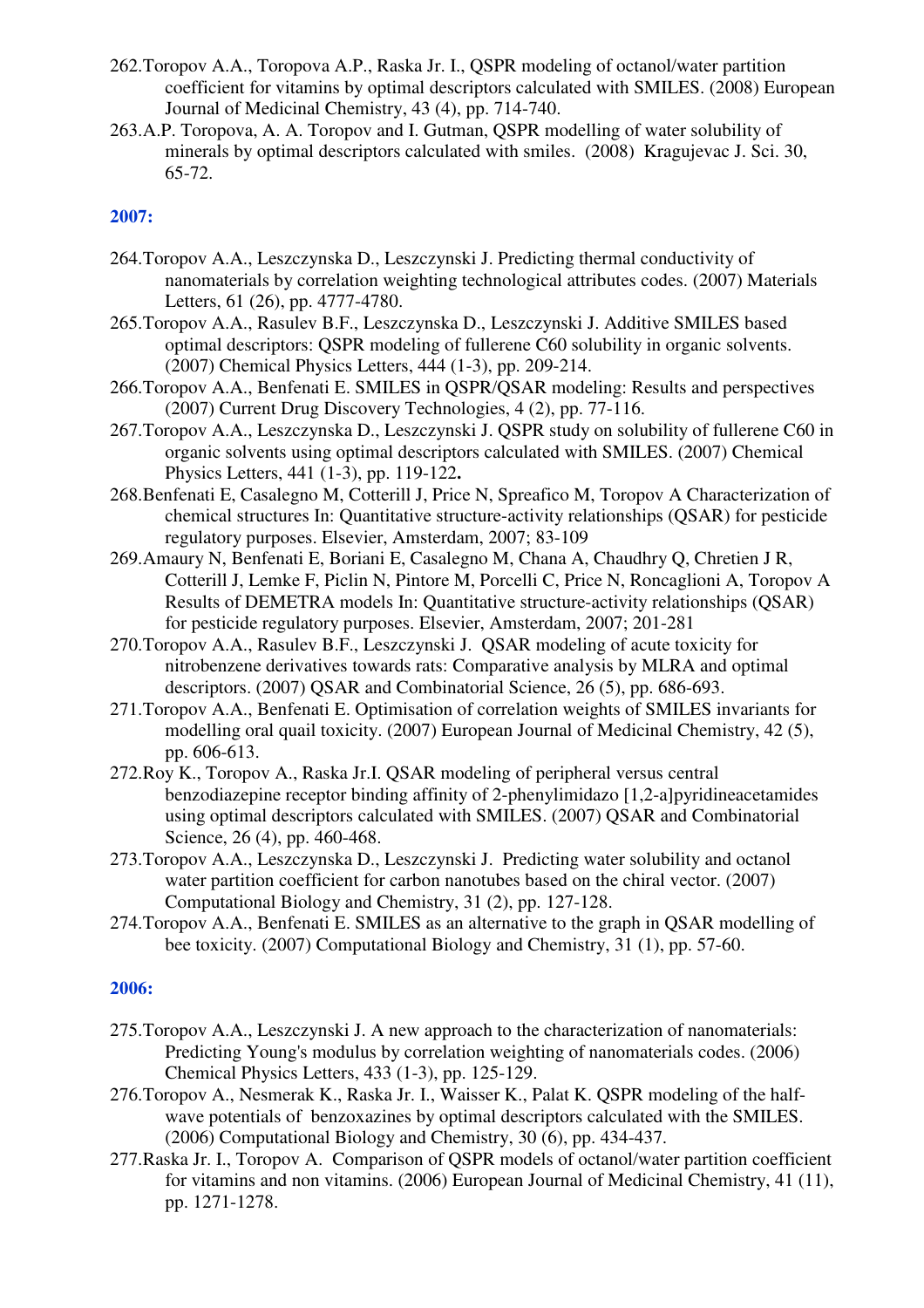- 278.Toropova A.P., Toropov A.A., Maksudov, S.Kh. QSPR modeling mineral crystal lattice energy by optimal descriptors of the graph of atomic orbitals. (2006) Chemical Physics Letters, 428 (1-3), pp. 183-186.
- 279.Toropov A.A., Benfenati E. Correlation weighting of valence shells in QSAR analysis of toxicity. (2006) Bioorganic and Medicinal Chemistry, 14 (11), pp. 3923-3928.
- 280.Toropov A.A., Benfenati E. QSAR models for *Daphnia* toxicity of pesticides based on combinations of topological parameters of molecular structures. (2006) Bioorganic and Medicinal Chemistry, 14 (8), pp. 2779-2788.
- 281.Toropov A.A., Benfenati E. QSAR models of quail dietary toxicity based on the graph of atomic orbitals. (2006) Bioorganic and Medicinal Chemistry Letters, 16 (7), pp. 1941- 1943.
- 282.Marino D.J.G., Castro E.A., Toropov A. Improved QSAR modeling of anti-HIV-1 acivities by means of the optimized correlation weights of local graph invariants. (2006) Central European Journal of Chemistry, 4 (1), pp. 135-148.
- 283.Nurgaliev I.N., Toropov A.A., Kudyshkin V.O., Ruban I.N., Voropaeva N.L., Rashidova S.Sh. QSPR-modeling of oligophenylene melting points. (2006) Journal of Structural Chemistry, 47 (2), pp. 362-366.
- 284.E. A. Castro, A. A. Toropov, A. P. Toropova and R. Z. Akhmerov, QSPR Modeling of the Mineral Crystal Lattice Energy by Optimization of Correlation Weights of Vertex and Vertex Degree in Graph of Atomic Orbitals: Linear and Non-Linear Modes. World Journal of Chemistry 1 (2006) 1-4.
- 285.E.A. Castro, P.R. Duchowicz, A.A. Toropov, I. N. Nurgaliev, V.O. Kudyshkin QSPR Prediction of Chain-Transfer Constants Employing Optimal Descriptors. Global Journal of Molecular Sciences 1 (2006) 1- 6.
- 286.Duchowicz P R, Castro E A, Toropov A A, Benfenati E. Application of flexible molecular descriptors in the QSPR-QSAR study of heterocyclic drugs, Topics Heterocyclic Chemistry 3 (2006 ) 1-38.

- 287.Raska Jr., I., Toropov A. QSAR of the testosterone binding globulin affinity by means of correlation weighting of local invariants of the graph of atomic orbitals (2005) Bioorganic and Medicinal Chemistry, 13 (24), pp. 6830-6835.
- 288.Toropov A.A., Gutman I., Furtula B. Graph of atomic orbitals and the molecular structuredescriptors based on it. (2005) Journal of the Serbian Chemical Society, 70 (4), pp. 669- 674.
- 289.Toropov A.A., Toropova A.P., Gutman I. Comparison of QSPR models based on hydrogenfilled graphs and on graphs of atomic orbitals. (2005) Croatica Chemica Acta, 78 (4), pp. 503-509.
- 290.Ruban I.N., Toropov A.A., Nurgaliev I.N., Voropaeva N.L., Rashidova S.Sh. QRSP modeling of the Flory-Huggins parameter in terms of polymer "nanosegments". (2005) Vysokomolekularnye Soedineniya. Ser. A Ser. B Ser. C - Kratkie Soobshcheniya, 47 (10), p. 1890.
- 291.Gutman I., Toropov A.A., Toropova A.P. The graph of atomic orbitals and its basic properties. 1. Wiener index. (2005) Match, 53 (1), pp. 215-224**.**
- 292.Gutman I., Furtula B., Toropov A.A., Toropova A.P. The graph of atomic orbitals and its basic properties. 2. Zagreb indices. (2005) Match, 53 (1), pp. 225-230.
- 293.Ruban I.N., Toropov A.A., Nurgaliev I.N., Voropaeva N.L., Rashidova S.Sh. QSPR modeling of the flory-huggins parameter in terms of polymer "nanosegments". (2005) Polymer Science - Series B, 47 (9-10), pp. 273-275.
- 294.Toropov A.A., Toropova A.P., Mukhamedzhanova D.V., Gutman I. Simplified molecular input line entry system (SMILES) as an alternative for constructing quantitative structureproperty relationships (QSPR). (2005) Indian Journal of Chemistry - Section A Inorganic, Physical, Theoretical and Analytical Chemistry, 44 (8), pp. 1545-1552.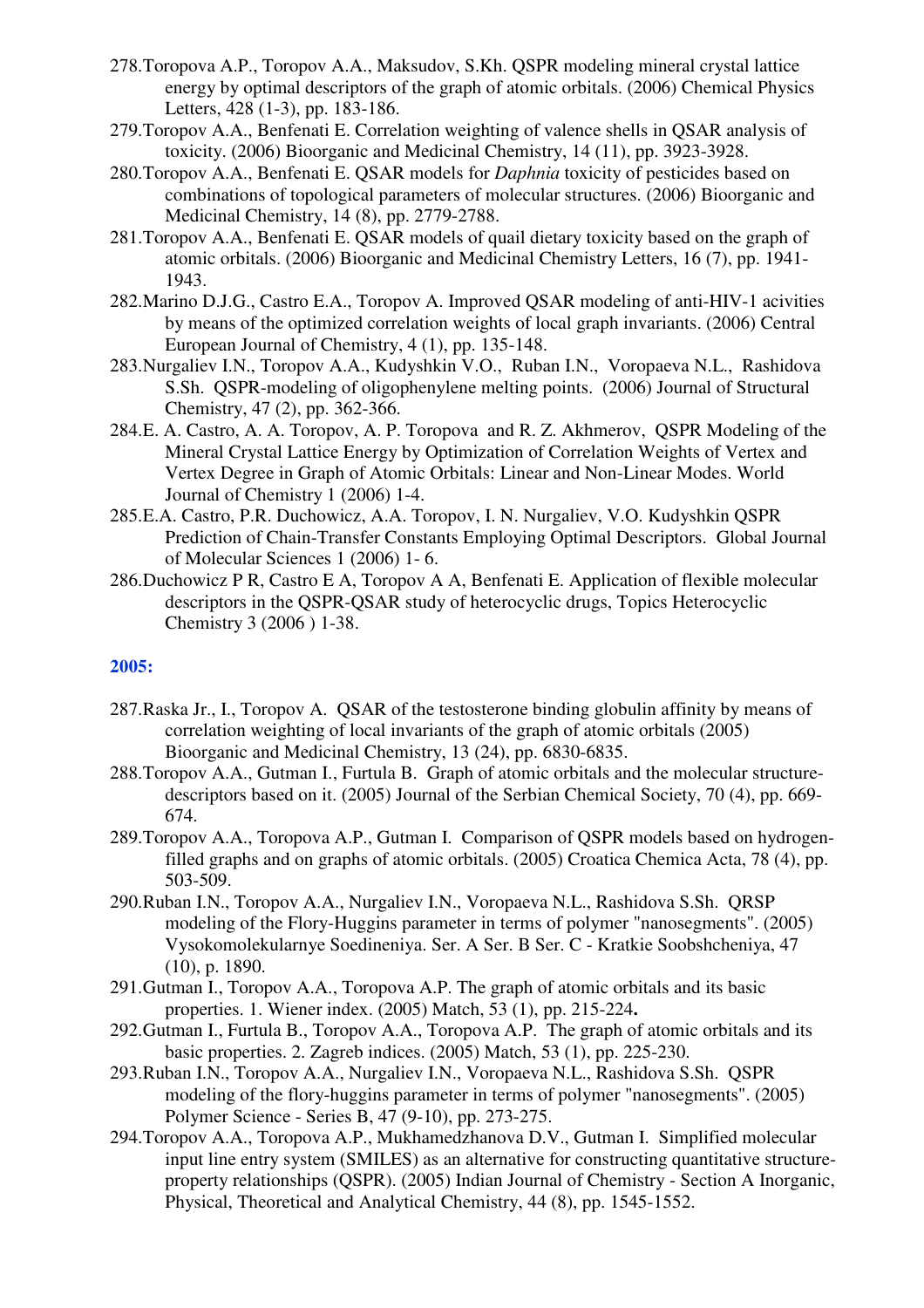- 295.Castro E.A., Toropova A.P., Toropov A.A., Mukhamedjanova D.V. QSPR modeling of Gibbs free energy of organic compounds by weighting of nearest neighboring codes. (2005) Structural Chemistry, 16 (3), pp. 305-324.
- 296.Roy K., Toropov A.A. QSPR modeling of the water solubility of diverse functional aliphatic compounds by optimization of correlation weights of local graph invariants. (2005) Journal of Molecular Modeling, 11 (2), pp. 89-96.
- 297.Toropov A.A., Nurgaliev I.N., Balakhonenko O.I., Voropaeva N.L., Ruban I.N., Rashidova S.Sh. QSPR-modelling of octanol/water partition coefficient by means of the nearest neighboring codes correlation weighing. (2005) Cellulose Chemistry and Technology, 39 (1-2), pp. 37-48.

- 298.Toropov A., Toropova A. Nearest neighboring code and hydrogen bond index in labeled hydrogen-filled graph and graph of atomic orbitals: Application to model of normal boiling points of haloalkanes. (2004) Journal of Molecular Structure: THEOCHEM, 711 (1-3), pp. 173-183.
- 299.Toropov A.A., Castro E.A. Special issue on flexible molecular descriptors. (2004) Molecules, 9 (12), p. 988.
- 300.González M.P., Toropov A.A., Duchowicz P.R., Castro E.A. QSPR calculation of normal boiling points of organic molecules based on the use of correlation weighting of atomic orbitals with extended connectivity of zero- and first-order graphs of atomic orbitals. (2004) Molecules, 9 (12), pp. 1019-1033.
- 301.Nesterov I.V., Toropov A.A., Duchowicz P.R., Castro E.A. An improved QSPR modeling of hydrocarbon dipole moments. (2004) The Scientific World Journal [electronic resource], 4, pp. 956-964.
- 302.Duchowicz, P.R., Castro, E.A., Toropov, A.A., Nesterov, I.V., Nabiev, O.M. QSPR modeling the aqueous solubility of alcohols by optimization of correlation weights of local graph invariants. (2004) Molecular Diversity, 8 (4), pp. 325-330.
- 303.Toropov A.A., Kudyshkin V.O., Voropaeva, N.L., Ruban I.N., Rashidova S.Sh. QSPR modeling of the reactivity parameters of monomers in radical copolymerizations. (2004) Journal of Structural Chemistry, 45 (6), pp. 945-950.
- 304.Toropov A.A., Toropova A.P., Nesterova A.I., Nabiev O.M., QSPR modeling of complex tability by correlation weighing of the topological and chemical invariants of molecular graphs. (2004) Russian Journal of Coordination Chemistry/ Koordinatsionnaya Khimiya, 30 (9), pp. 611-617.
- 305.Castro E.A., Torrens F., Toropov A.A., Nesterov I.V., Nabiev O.M. QSAR modeling ANTI-HIV-1 activities by optimization of correlation weights of local graph invariants. (2004) Molecular Simulation, 30 (10), pp. 691-696.
- 306.Castro, E.A., Toropov, A.A., Nesterova, A.I., Nabiev, O.M. QSPR modeling aqueous solubility of polychlorinated biphenyls by optimization of correlation weights of local and global graph invariants. (2004) Central European Journal of Chemistry, 2 (3), pp. 500-523.
- 307.Toropov A.A., Nurgaliev I.N., Balakhonenko O.I., Voropaeva N.L., Ruban I.N., Rashidova S.Sh. QSPR modeling of vitrification temperatures for polyarylene oxides (2004) Journal of Structural Chemistry, 45 (4), pp. 706-712.
- 308.Toropov A.A., Benfenati E. QSAR modelling of aldehyde toxicity against a protozoan, *Tetrahymena pyriformis* by optimization of correlation weights of nearest neighboring codes. (2004) Journal of Molecular Structure: THEOCHEM, 679 (3), pp. 225-228.
- 309.Toropov A.A., Benfenati E. QSAR modelling of aldehyde toxicity by means of optimisation of correlation weights of nearest neighbouring codes. (2004) Journal of Molecular Structure: THEOCHEM, 676 (1-3), pp. 165-169.
- 310.Castro E.A., Duchowicz P.R., Fernandez F.M., Toropov A.A., Nesterova, A.I., Nazarov, A.U., QSPR modeling of enthalpies of formation from elements of coordination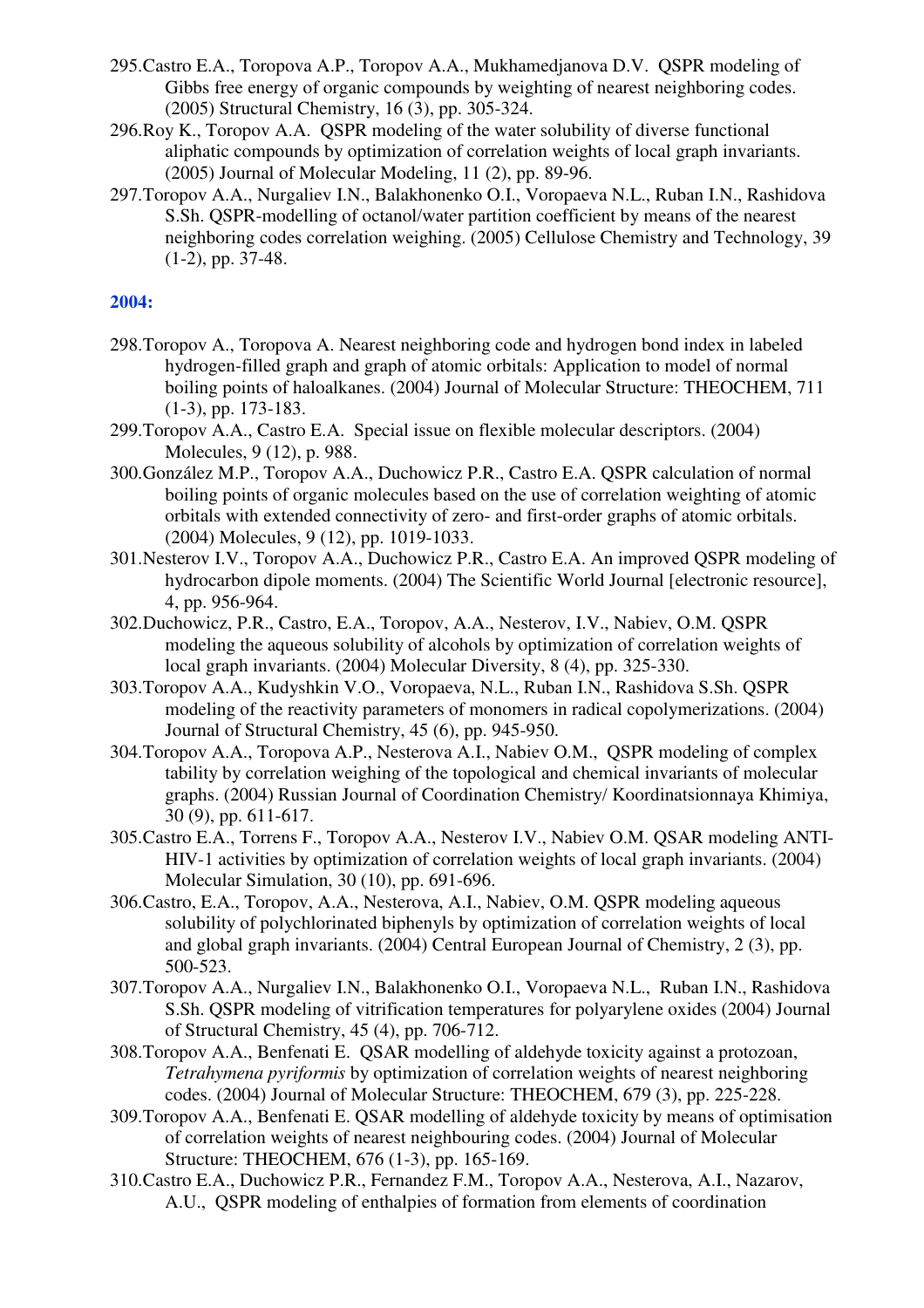compounds by correlation weighting of nearest neighboring codes (2004) Journal of Theoretical and Computational Chemistry, 3 (1), pp. 31-41.

- 311.Toropov A.A., Toropova A.P., Nesterova A.I., Nabiev, O.M., Prediction of alkane enthalpies by means of correlation weighting of Morgan extended connectivity in molecular graphs. (2004) Chemical Physics Letters, 384 (4-6), pp. 357-363.
- 312.Duchowicz P.R., Castro E.A., Toropov A.A., Nesterova, A.I., Nabiev, O.M. QSPR modeling of the octanol/water partition coefficient of alcohols by means of optimization of correlation weights of local graph invariants. (2004) Anales des la Asociacion Quimica Argentina, 92 (1-3), pp. 29-42.
- 313.Toropov A.A., Roy K. QSPR Modeling of Lipid-Water Partition Coefficient by Optimization of Correlation Weights of Local Graph Invariants. (2004) Journal of Chemical Information and Computer Sciences, 44 (1), pp. 179-186.
- 314.Toropov A.A., Toropova A.P., Nesterova A.I., Nabiev O.M. QSPR modeling of complex stability by correlation weighing of the topological and chemical invariants of molecular graphs. (2004) Koordinatsionnaya Khimiya, 30 (9), pp. 649-655.

#### **2003:**

- 315.Toropov A.A., Toropova A.P., Nesterov I.V., Nabiev O.M., Comparison of QSAR models of anti-HIV-1 potencies based on labeled hydrogen filled graph and graph of atomic orbitals. (2003) Journal of Molecular Structure: THEOCHEM, 640, pp. 175-181.
- 316.Castro, E.A., Toropov, A.A., Nesterova, A.I., Nazarov, A.U., QSAR study of the toxic action of aliphatic compounds to the bacteria *Vibrio fisheri* based on correlation weighting of local graph invariants. (2003) Journal of Molecular Structure: THEOCHEM, 639, pp. 129-135.
- 317.Toropov A.A., Nesterov I.V., Nabiev O.M. QSPR modeling of cycloalkanes properties by correlation weighting of extended graph valence shells. (2003) Journal of Molecular Structure: THEOCHEM, 637, pp. 37-42.
- 318.Toropov A.A., Toropova A.P. QSPR modeling of alkanes properties based on graph of atomic orbitals. (2003) Journal of Molecular Structure: THEOCHEM, 637, pp. 1-10.
- 319.Toropov A.A., Balakhonenko O.I., Nurgaliev I.N., Voropaeva N.L., Ruban I.N., Rashidova S.Sh. QSPR-modeling of the flory-huggins parameter by quadratic correlation weighting of local graph invariants. (2003) Revue Roumaine de Chimie, 48 (10), pp. 821-828.
- 320.Castro E.A., Toropova A.P., Toropov A.A., Mukhamedjanova, D.V. QSPR modeling of Gibbs free energy of chemical transformations of oil shale components during thermal treatment. (2003) Anales des la Asociacion Quimica Argentina, 91 (4-6), pp. 85-90.
- 321.Duchowicz P., Siñani R.G., Castro E.A., Toropov, A.A. Maximum topological distances based indices as molecular descriptors for QSPR. V-modeling the free energy of hydrocarbons. (2003) Indian Journal of Chemistry - Section A Inorganic, Physical, Theoretical and Analytical Chemistry, 42 (6), pp. 1354-1359.
- 322.Toropov A.A., Duchowicz P., Castro E.A. Structure-toxicity relationships for aliphatic compounds based on Correlation Weighting of Local Graph Invariants. (2003) International Journal of Molecular Sciences, 4 (5), pp. 272-283.
- 323.Toropov A.A., Nesterov I.V., Nabiev O.M. QSAR modeling of dihydrofolate reductase inhibitory activity by correlation weighting of nearest neighboring codes. (2003) Journal of Molecular Structure: THEOCHEM, 622 (3), pp. 269-273.
- 324.Toropov A.A., Schultz T.W. Prediction of aquatic toxicity: Use of optimization of correlation weights of local graph invariants. (2003) Journal of Chemical Information and Computer Sciences, 43 (2), pp. 560-567.

#### **2002:**

325.Toropov A.A., Toropova A.P. QSPR modeling of complex stability by optimization of correlation weights of the hydrogen bond index and the local graph invariants. (2002)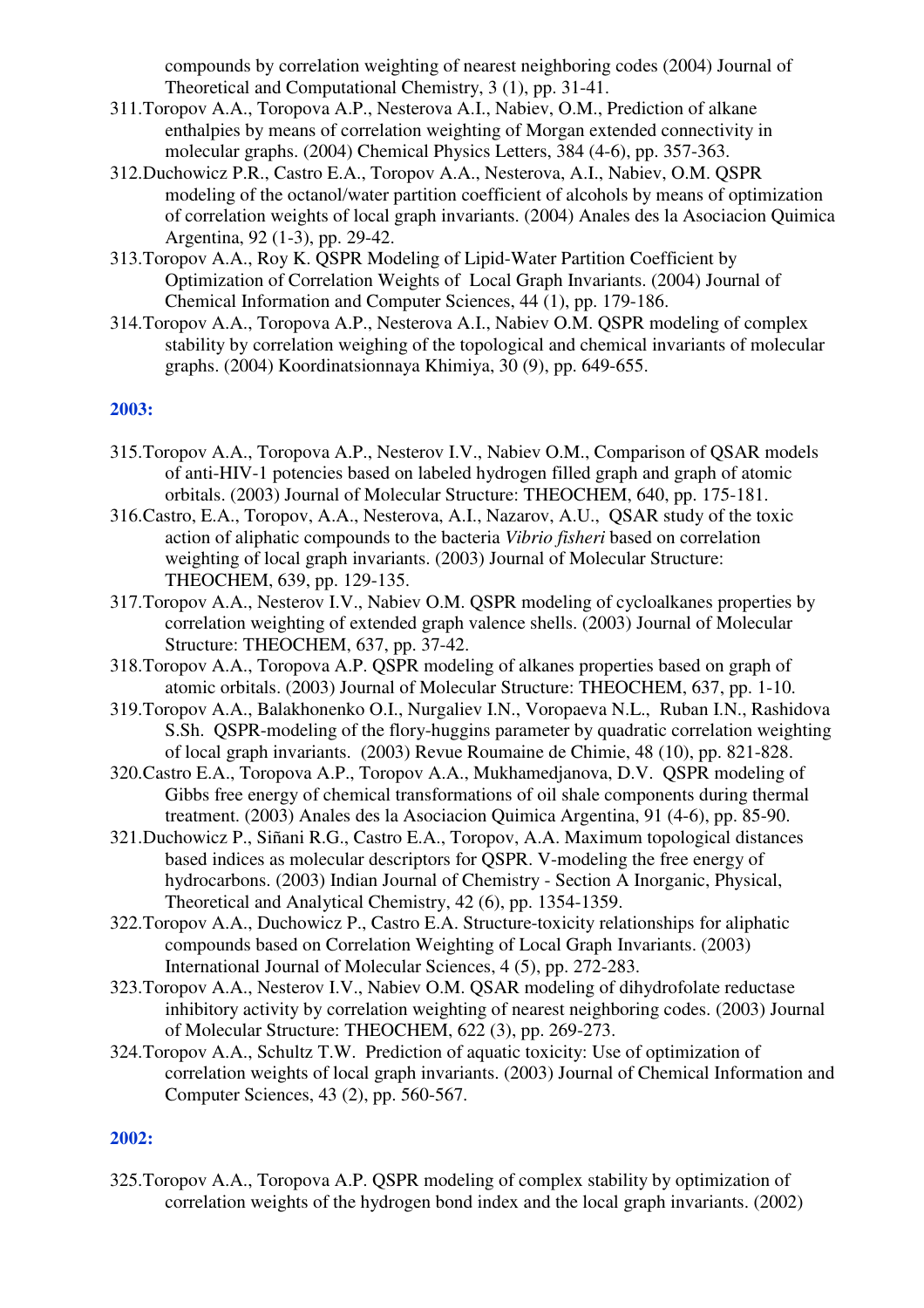Russian Journal of Coordination Chemistry/ Koordinatsionnaya Khimiya, 28 (12), pp. 877-880.

- 326.Toropov, A.A., Toropova, A.P. QSPR modeling of complex stability by optimization of correlation weights of the hydrogen bond index and the local graph invariants. (2002) Koordinatsionnaya Khimiya, 28 (12), pp. 938-943.
- 327.Duchowicz P., Castro E.A., Toropov A.A. Improved QSPR analysis of standard entropy of acyclic and aromatic compounds using optimized correlation weights of linear graph invariants. (2002) Computers and Chemistry, 26 (4), pp. 327-332.
- 328.Krenkel G., Castro E.A., Toropov A.A. 3D and 4D molecular models derived from the ideal symmetry method: Prediction of alkanes normal boiling points. (2002) Chemical Physics Letters, 355 (5-6), pp. 517-528.
- 329.Toropov A.A., Toropova A.P. Modeling of acyclic carbonyl compounds normal boiling points by correlation weighting of nearest neighboring codes. (2002) Journal of Molecular Structure: THEOCHEM, 581, pp. 11-15.
- 330.Toropov A.A., Toropova A.P. QSAR modeling of toxicity on optimization of correlation weights of Morgan extended connectivity. (2002) Journal of Molecular Structure: THEOCHEM, 578, pp. 129-134.

- 331.Toropov, A.A., Voropaeva, N.L., Ruban, I.N., Rashidova, S.Sh. Modeling of the Flory-Huggins parameter for oxygen-containing polymer-solvent systems. (2001) Vysokomolekularnye Soedineniya. Ser.A Ser.B Ser.C - Kratkie Soobshcheniya, 43 (9), pp. 1555-1559.
- 332.Mercader, A., Castro, E.A., Toropov, A.A. Maximum topological distances based indices as molecular descriptors for QSPR. 4-Modeling the enthalpy of formation of hydrocarbons from elements. (2001) International Journal of Molecular Sciences, 2 (2), pp. 121-132.
- 333.Krenkel, G., Castro, E.A., Toropov, A.A. Improved molecular descriptors based on the optimization of correlation weights of local graph invariants. (2001) International Journal of Molecular Sciences, 2 (2), pp. 57-65.
- 334.Tueros M., Castro E.A., Toropov A.A. Maximum topological distance-based indices as molecular descriptors for QSPR. 3 - Calculation of the hydrophobicity of polyaromatic hydrocarbons. (2001) Journal of Molecular Modeling, 7 (6), pp. 178-183.
- 335.Mercader A., Castro E.A., Toropov A.A. Calculation of total molecular electronic energies from correlation weighting of local graph invariants (2001) Journal of Molecular Modeling, 7(1-3), pp. 1-5.
- 336.Toropov A.A., Kudyshkin V.O., Voropaeva N.L., Ruban I.N., Rashidova S.Sh. Modeling of the relative activity of monomers in radical copolymerization by optimization of the correlation weights of local graph invariants. (2001) Vysokomolekularnye Soedineniya. Ser.A Ser.B Ser.C - Kratkie Soobshcheniya, 43 (4), pp. 760-763.
- 337.Toropov A.A., Toropova A.P. QSPR modeling of stability of complexes of adenosine phosphate derivatives with metals absent from the complexes of the teaching access. (2001) Koordinatsionnaya Khimiya, 27 (8), pp. 612-616.
- 338.Toropov A.A., Toropova A.P. QSPR modeling of stability of complexes of adenosine phosphate derivatives with metals absent from the complexes of the teaching access. (2001) Russian Journal of Coordination Chemistry/ Koordinatsionnaya Khimiya, 27 (8), pp. 574-578.
- 339.Toropova A.P., Toropov A.A. Using correlation eight optimization of the local invariants of graphs for QSPR simulation of crystal lattice energy. (2001) Journal of Structural Chemistry, 42 (6), pp. 1033-1035.
- 340.Peruzzo P.J., Marino D.J.G., Castro E.A., Toropov A.A. Calculation of pK values of flavylium salts from the optimization of correlation weights of local graph invariants. (2001) Journal of Molecular Structure: THEOCHEM, 572, pp. 53-60.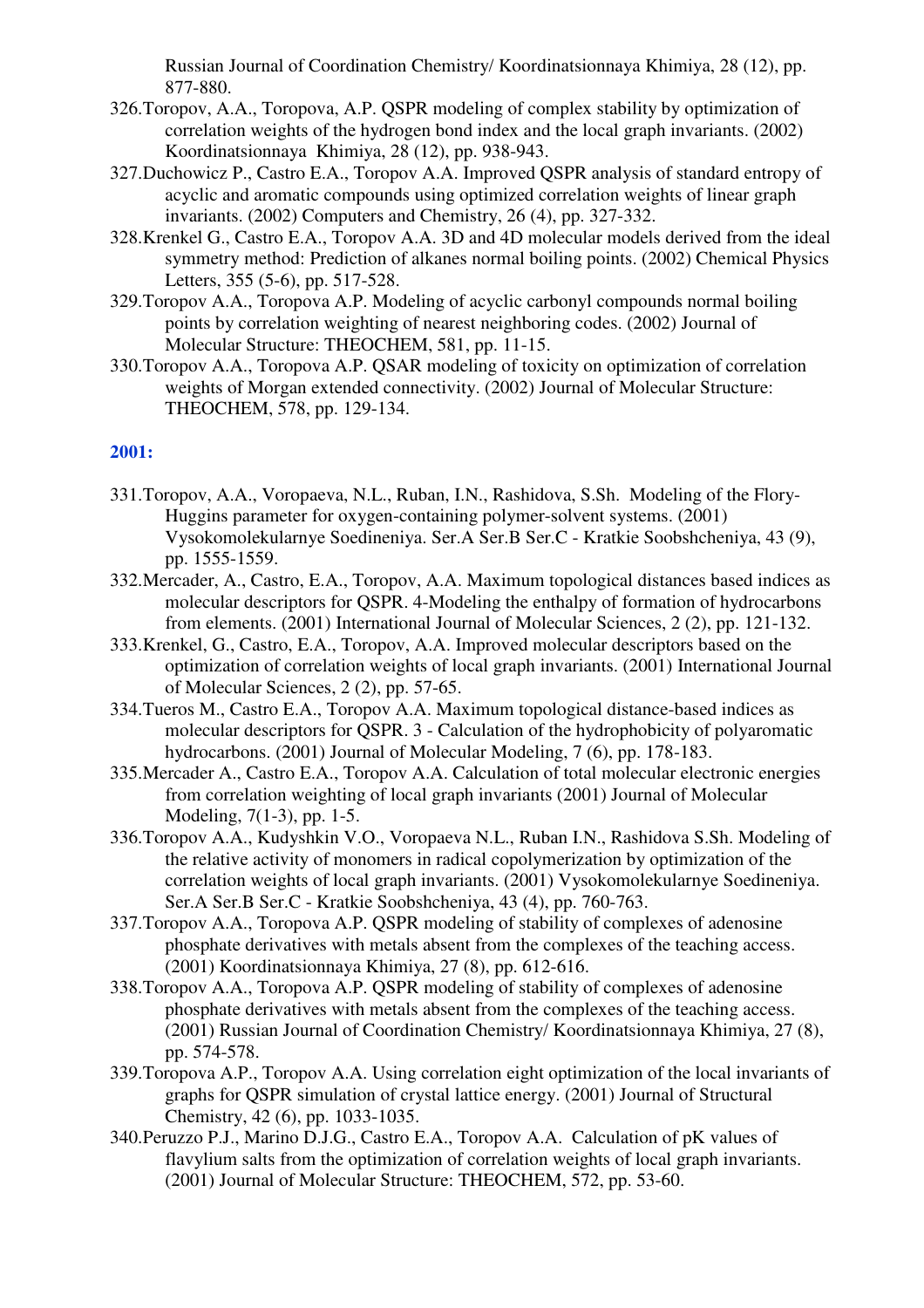- 341.Toropov A.A., Voropaeva N.L., Ruban I.N., Rashidova S.Sh. Modeling of the Flory-Huggins parameter for oxygen-containing polymer-solvent systems. (2001) Polymer Science - Series A, 43 (9), pp. 976-980.
- 342.Krenkel G., Castro E.A., Toropov A.A. Improved molecular descriptors to calculate boiling points based on the optimization of correlation weights of local graph invariants. (2001) Journal of Molecular Structure: THEOCHEM, 542, pp. 107-113.
- 343.Toropov A.A., Toropova A.P. Modeling of lipophilicity by means of correlation weighting of local graph invariants. (2001) Journal of Molecular Structure: THEOCHEM, 538, pp. 197-199.
- 344.Toropov A.A., Toropova A.P. Prediction of heteroaromatic amine mutagenicity by means of correlation weighting of atomic orbital graphs of local invariants. (2001) Journal of Molecular Structure: THEOCHEM, 538, pp. 287-293.
- 345.Toropov A.A., Kudyshkin V.O., Voropaeva N.L., Ruban I.N., Rashidova S.Sh. Modeling of Activity of Monomers in Radical Copolymerization by Optimization of Correlation Weights of Local Graph Invariants. (2001) Polymer Science - Series B, 43 (3-4), pp. 116- 119.

- 346.Toropov A.A., Toropova A.P. QSPR modeling of the formation constants for complexes using atomic orbital graphs. (2000) Koordinatsionnaya Khimiya, 26 (6), pp. 423-430.
- 347.Toropov A.A., Toropova A.P. QSPR modeling of the stability constants of biometal complexes with phosphate derivatives of adenosine. (2000) Koordinatsionnaya Khimiya, 26 (11), pp. 842-847.
- 348.Mercader A., Castro E.A., Toropov A.A. QSPR modeling of the enthalpy of formation from elements by means of correlation weighting of local invariants of atomic orbital molecular graphs. (2000) Chemical Physics Letters, 330 (5-6), pp. 612-623.
- 349.Castro E.A., Tueros M., Toropov A.A. Maximum topological distances based indices as molecular descriptors for QSPR: 2- application to aromatic hydrocarbons. (2000) Computers and Chemistry, 24 (5), pp. 571-576.
- 350.Toropova A.P., Toropov A.A., Ishankhodzhaeva M.M., Parpiev N.A. QSPR Modeling of Stability Constants of Coordination Compounds by Optimization of Correlation Weights of Local Graph Invariants. (2000) Russian Journal of Inorganic Chemistry, 45 (7), pp. 1057-1059**.**
- 351.Firpo M., Gavernet L., Castro E.A., Toropov A.A. Maximum topological distances based indices as molecular descriptors for QSPR. Part 1. Application to alkyl benzenes boiling points. (2000) Journal of Molecular Structure: THEOCHEM, 501-502, pp. 419-425**.**
- 352.Toropov A.A., Toropova A.P. QSPR modeling of the stability constants of biometal complexes with phosphate derivatives of adenosine. (2000) Russian Journal of Coordination Chemistry/ Koordinatsionnaya Khimiya, 26 (11), pp. 792-797.
- 353.Toropov A.A., Toropova A.P. QSPR modeling of the formation constants for complexes using atomic orbital graphs. (2000) Russian Journal of Coordination Chemistry/ Koordinatsionnaya Khimiya, 26 (6), pp. 398-405**.**

- 354.Toropov A.A., Voropaeva N.L., Ruban I.N., Rashidova S.Sh. Quantitative structureproperty relationships for binary polymer-solvent systems established by correlation weighing of local invariants for molecular graphs. (1999) Vysokomolekularnye Soedineniya. Ser.A Ser.B Ser.C - Kratkie Soobshcheniya, 41 (9), p. 1509.
- 355.Toropov A.A., Toropova A.P., Voropaeva N.L., Ruban J.N., Rashidova S.Sh. Two concepts of weighing molecular graph local invariants in QSPR modeling of the enthalpies of complexes: sampling of increments and optimization of correlation weights. (1999)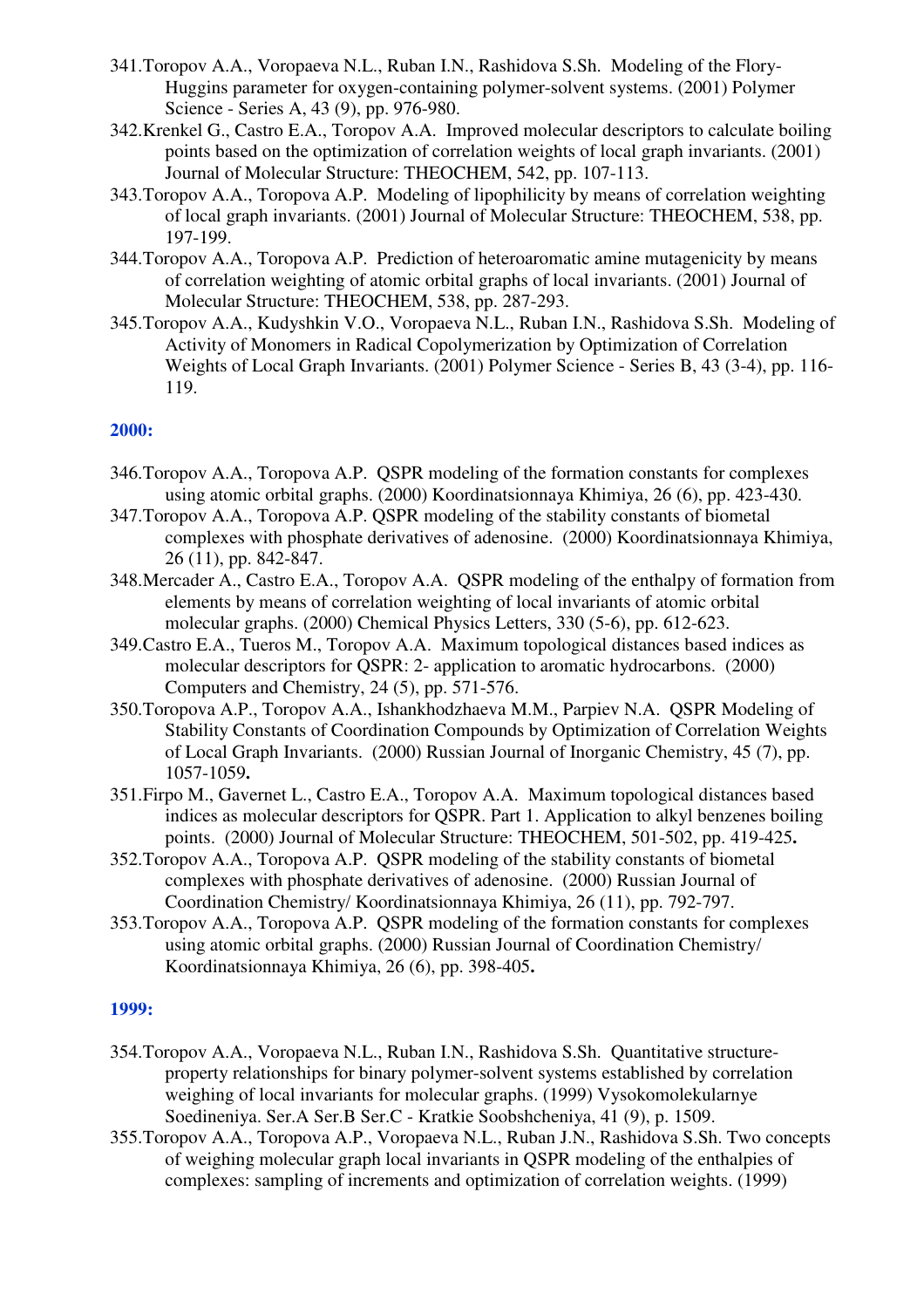Russian Journal of Coordination Chemistry/ Koordinatsionnaya Khimiya, 25 (9), pp. 664-669.

- 356.Toropov A.A., Toropova A.P., Voropaeva N.L., Ruban I.N., Rashidova S.Sh. Testing the atomic orbital graph as a basis for QSPR modeling of the boiling points of haloalkanes. (1999) Journal of Structural Chemistry, 40 (6), pp. 950-958.
- 357.Toropov A.A., Toropova A.P., Voropaeva N.L., Ruban I.N., Rashidova, S.Sh. Two concepts of weighing molecular graph local invariants in QSPR modeling of the enthalpies of complexes: Sampling of increments and optimization of correlation weights. (1999) Russian Journal of Coordination Chemistry/ Koordinatsionnaya Khimiya, 25 (9), pp. 618-623**.**
- 358.Toropov A.A., Voropaeva N.L., Ruban I.N., Rashidova S.Sh. Quantitative structureproperty relationships for binary polymer-solvent systems: Correlation weighing of the local invariants of molecular graphs. (1999) Polymer Science - Series A, 41 (9), pp. 975-985**.**
- 359.Toropov A.A. Ideal symmetry method for 4D models: Application for QSPR studies of alkanes and alkylbenzenes. (1999) Journal of Structural Chemistry, 40 (3), pp. 456-460.
- 360.Toropov A.A., Toropova A.P., Voropaeva N.L., Ruban I.N., Rashidova S.Sh. Using the maximal topological distance matrix for QSPR modeling of the boiling points of cyclic hydrocarbons. (1999) Journal of Structural Chemistry, 40 (1), pp. 169-172**.**
- 361.Ruban I.N., Toropov A.A., Oksengendler B.L. Fractal dimensionality of molecular models obtained by the ideal symmetry method as a structural descriptor for QSPR investigations. (1999) Journal of Structural Chemistry, 40 (1), pp. 167-168.

### **1998:**

- 362. Toropov A.A., Toropova A.P. Optimization of correlation weights of the local graph invariants: Use of the enthalpies of formation of complex compounds for the QSPR modeling (1998) Russian Journal of Coordination Chemistry/ Koordinatsionnaya Khimiya, 24 (2), pp. 89-93**.**
- 363. Toropov A.A., Toropova A.P., Voropaeva N.L., Ruban I.N., Rashidova S. Sh., Generalized zero-order molecular connectivity index: enthalpies of crystalline aquo and ammino complexes in QSPR modelling. (1998) Russian Journal of Coordination Chemistry/ Koordinatsionnaya Khimiya, 24 (8), pp. 563-567**.**
- 364. Toropov A.A., Toropova A.P., Voropaeva,N.L., Ruban I.N., Rashidova S.Sh. Generalized zero-order molecular connectivity index: Enthalpies of crystalline aquo and ammino complexes in QSPR modelling. (1998) Russian Journal of Coordination Chemistry/Koordinatsionnaya Khimiya, 24 (8), pp. 525-529**.**
- 365. Toropov A., Toropova A., Ismailov T., Bonchev, D. 3D weighting of molecular descriptors for QSPR/QSAR by the method of ideal symmetry (MIS). 1. Application to boiling points of alkanes. (1998) Journal of Molecular Structure: THEOCHEM, 424 (3), pp. 237-247**.**
- 366. Toropov A.A., Toropova A.P. Optimization of correlation weights of the local graph invariants: Use of the enthalpies of formation of complex compounds for the QSPR modelling. (1998) Russian Journal of Coordination Chemistry/Koordinatsionnaya Khimiya, 24 (2), pp. 81-85**.**

## **1997:**

367. Toropov, A.A., Toropova, A.P. Method of Ideal Symmetry in Four-Dimensional Space: Implementation in the OSPR Studies on the Thermochemistry of Complex Compounds. (1997) Russian Journal of Coordination Chemistry/ Koordinatsionnaya Khimiya, 23 (10), pp. 789-795**.**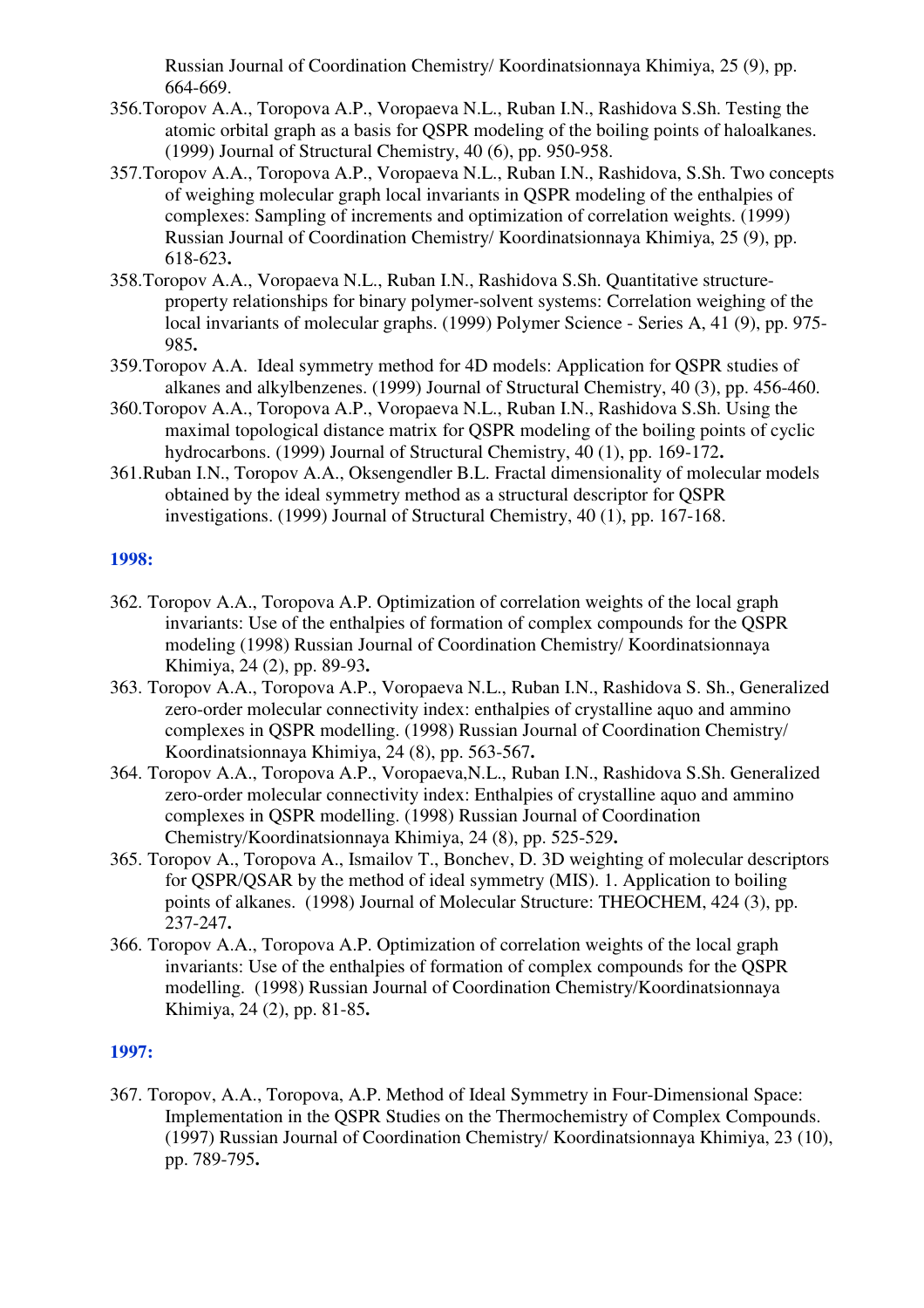- 368. Toropov A.A., Toropova A.P., Ismailov T.T., Voropaeva N.L., Ruban I.N. Extended molecular connectivity: Prediction of boiling points of alkanes. (1997) Journal of Structural Chemistry, 38 (6), pp. 965-969**.**
- 369. Toropov A.A., Toropova A.P. Method of ideal symmetry in four-dimensional space: Implementation in the OSPR studies on the thermochemistry of complex compounds. (1997) Russian Journal of Coordination Chemistry/Koordinatsionnaya Khimiya, 23 (10), pp. 741-747**.**
- 370. Toropov A.A., Toropova A.P., Ismailov T.T., Voropaeva, N.L., Ruban, I.N. Correlations of indices calculated from the matrix of maximal topological distances with boiling points of alkylbenzenes. (1997) Journal of Structural Chemistry, 38 (1), pp. 135-139.

- 371. Toropov, A.A., Toropova, A.P., Voropaeva, N.L., Ruban, J.N., Rashidova, S.S.Approval of the random mutual orientation statistics index as a basis in search for the structure property relationship in coordination compounds. (1996) Russian Journal of Coordination Chemistry/ Koordinatsionnaya Khimiya, 22 (7-8), pp. 613-615**.**
- 372. Toropov A.A., Toropova A.P., Ismailov T.T., Voropaeva N.L., Ruban I.N., Rashidova S.Sh. The use of deformation indices of the ideal symmetry model in calculations of the thermodynamic properties of organic compounds. (1996) Zhurnal Fizicheskoi Khimii, 70 (7), pp. 1165-1169**.**
- 373. Toropova A.P., Toropov A.A., Ishankhodzhaeva, M.M., Parpiev, N.A. Structural analysis of the copper (II) and nickel (II) complexes with nitromethine ligands by the method of ideal symmetry. (1996) Russian Journal of Coordination Chemistry/ Koordinatsionnaya Khimiya, 22 (7-8), pp. 561-564.
- 374. Toropov A.A., Toropova A.P., Voropaeva N.L., Ruban I.N., Rashidova S.Sh. Approval of the random-mutual-orientation statistics index as a basis for searching for "structureproperty" relationships in coordination compounds. (1996) Russian Journal of Coordination Chemistry / Koordinatsionnaya Khimiya, 22 (8), pp. 578-580.
- 375. Toropov A.A., Toropova A.P., Ismailov T.T., Voropaeva N.L., Ruban I.N., Rashidova S.Sh. The use of deformation indices of the ideal symmetry model in calculations of the thermodynamic properties of organic compounds. (1996) Russian Journal of Physical Chemistry A, 70 (7), pp. 1081-1084.
- 376. Toropova A.P., Toropov A.A., Ishankhodzhaeva M.M., Parpiev N.A. Structural analysis of copper(II) and nickel(II) complexes with azomethine ligands by the method of ideal symmetry. (1996) Russian Journal of Coordination Chemistry / Koordinatsionnaya Khimiya, 22 (7), pp. 527-530.

## **Conferences and workshops**

#### **SCARLET – Istituto di Ricerche Farmacologiche Mario Negri– April 2-4, 2008**

1.A.A. Toropov, A.P. Toropova, E. Benfenati

QSAR modeling of carcinogenicity and mutagenic potency by optimal SMILES-based descriptors 2. E. Benfenati, A. Chana, A.A. Toropov, A.P. Toropova

QSAR modeling of carcinogenicity based on local attributes of SMILES and special codes of cycles 1st SETAC Europe Special Science Symposium 23-24 October 2008, Brussels

3. A. Chana, A.A. Toropov, A.P. Toropova, E. Benfenati, X.-K. Hu, H.-M. Hwang, B.F. Rasulev, T. Puzyn, J. Leszczynski

QSAR modelling of biological activity by descriptors calculated with simplified molecular input line entry system (SMILES)

#### **SETAC – Goteborg (Sweden) – May 2009**

1. A.A. Toropov, A.P. Toropova and E. Benfenati

QSAR modelling of mutagenicity: the applicability domain definition and the estimation of predictive ability